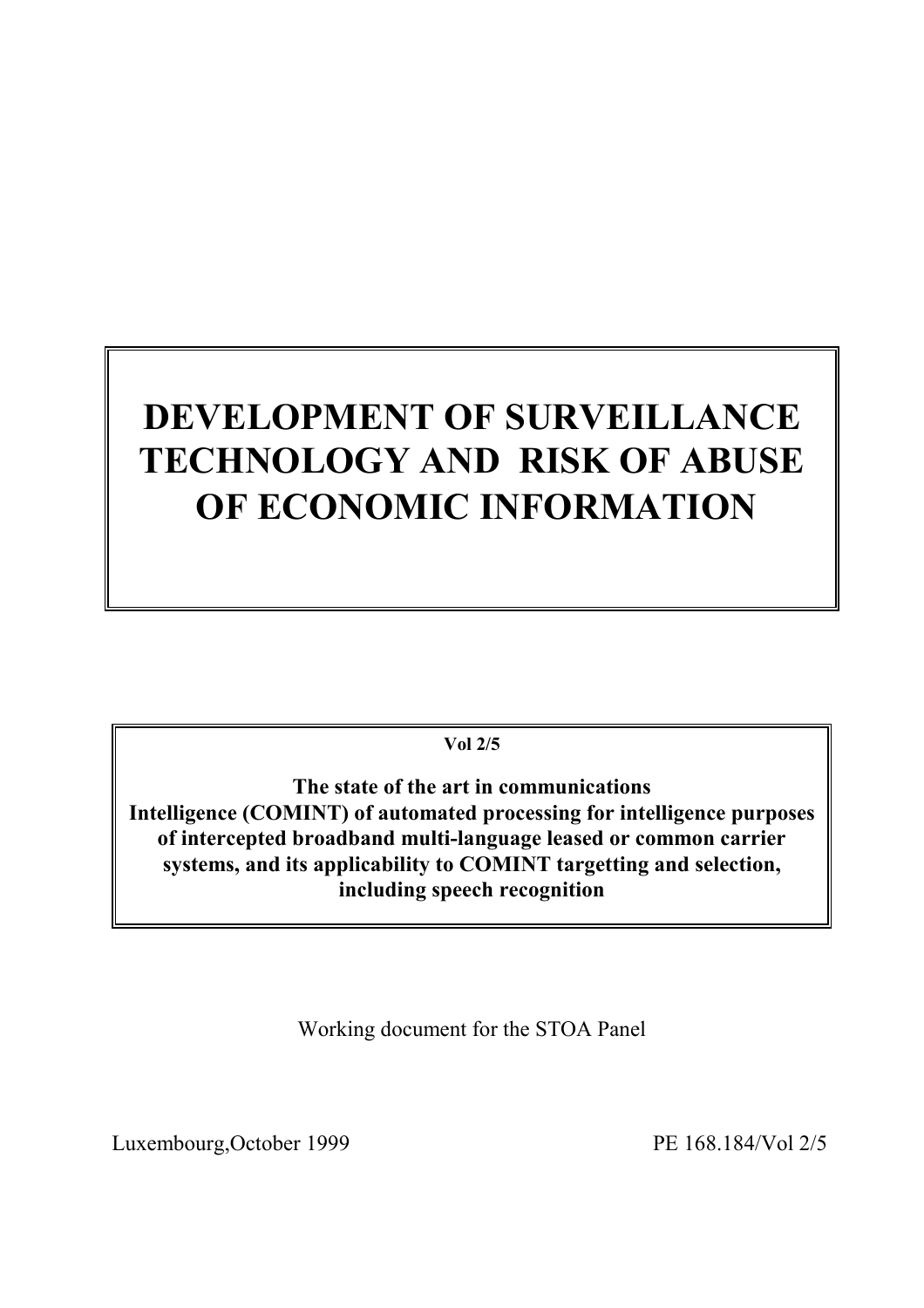*Cataloguing data*:

| Title:         | Part 2/5: The state of the art in communications<br>Intelligence (COMINT) of automated processing for<br>intelligence purposes of intercepted broadband ulti-<br>language leased or common carrier systems, and its<br>applicability to COMINT targetting and selection,<br>including speech recognition |
|----------------|----------------------------------------------------------------------------------------------------------------------------------------------------------------------------------------------------------------------------------------------------------------------------------------------------------|
| Workplan Ref.: | EP/IV/B/STOA/98/1401                                                                                                                                                                                                                                                                                     |
| Publisher:     | European Parliament<br>Directorate General for Research<br>Directorate A<br>The STOA Programme                                                                                                                                                                                                           |
| Author:        | Duncan Campbell - IPTV Ltd. - Edinburgh                                                                                                                                                                                                                                                                  |
| Editor:        | Mr Dick HOLDSWORTH,<br>Head of STOA Unit                                                                                                                                                                                                                                                                 |
| Date:          | October 1999                                                                                                                                                                                                                                                                                             |
| PE number:     | PE 168, 184 Vol 2/5                                                                                                                                                                                                                                                                                      |

This document is a working Document for the 'STOA Panel'. It is not an official publication of STOA. This document does not necessarily represent the views of the European Parliament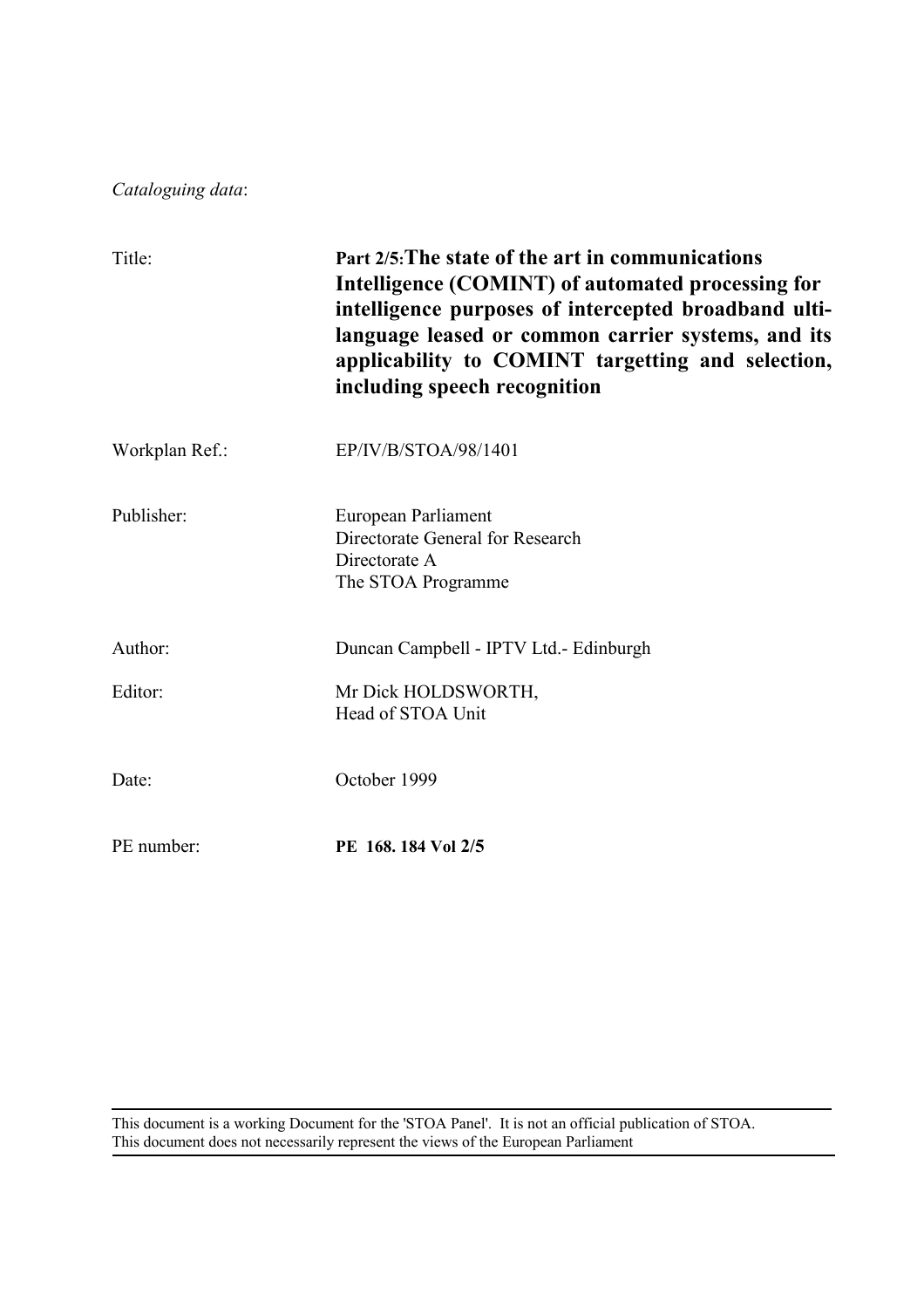# **Interception Capabilities 2000**



**Report to the Director General for Research of the European Parliament (Scientific and Technical Options Assessment programme office) on the development of surveillance technology and risk of abuse of**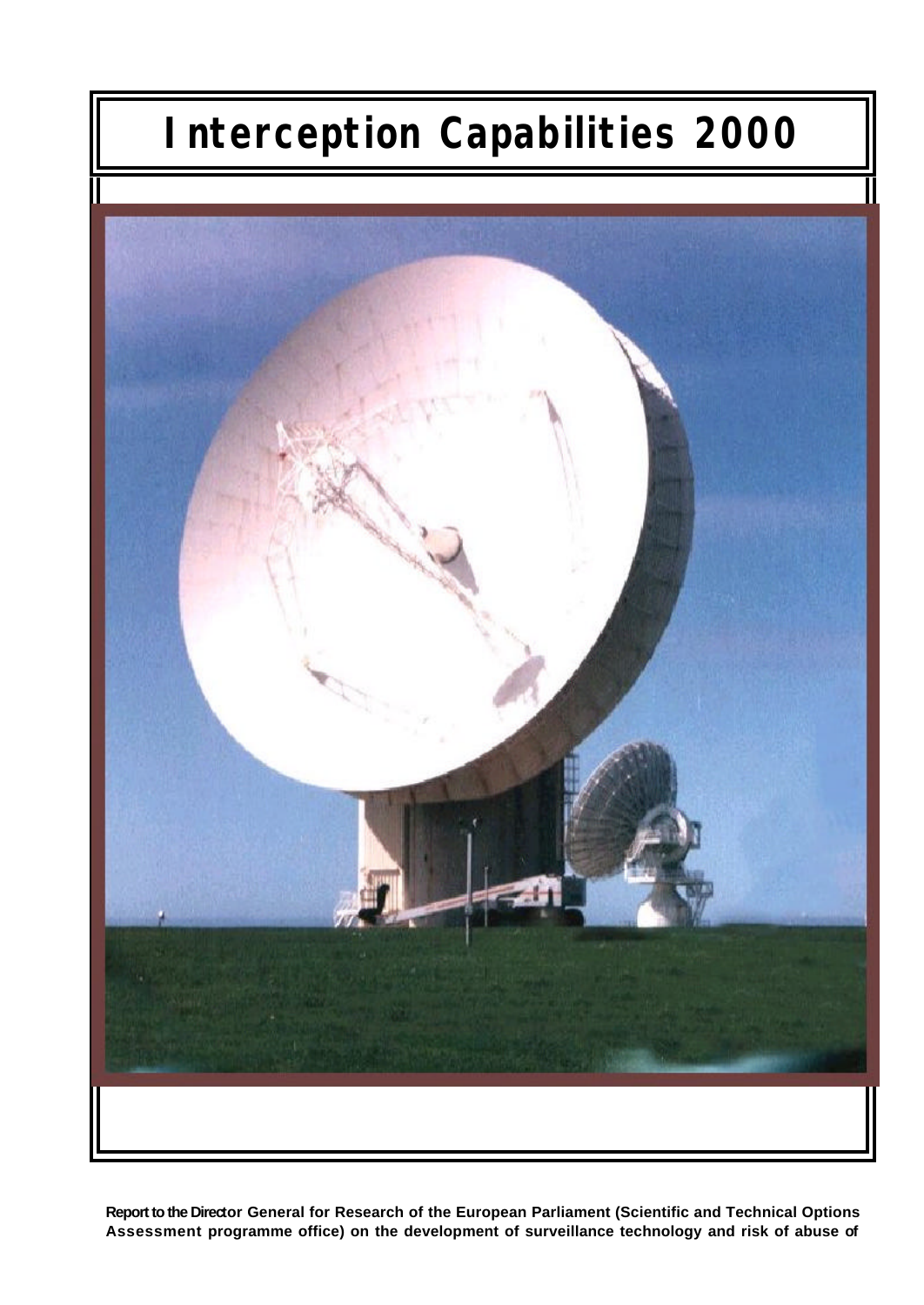economic information. This study considers the state of the art in Communications intelligence (Comint) of automated processing for intelligence purposes of intercepted broadband multi-language leased or common carrier systems, and its applicability to Comint targeting and selection, including speech recognition.

# **Interception Capabilities 2000**

### **Contents**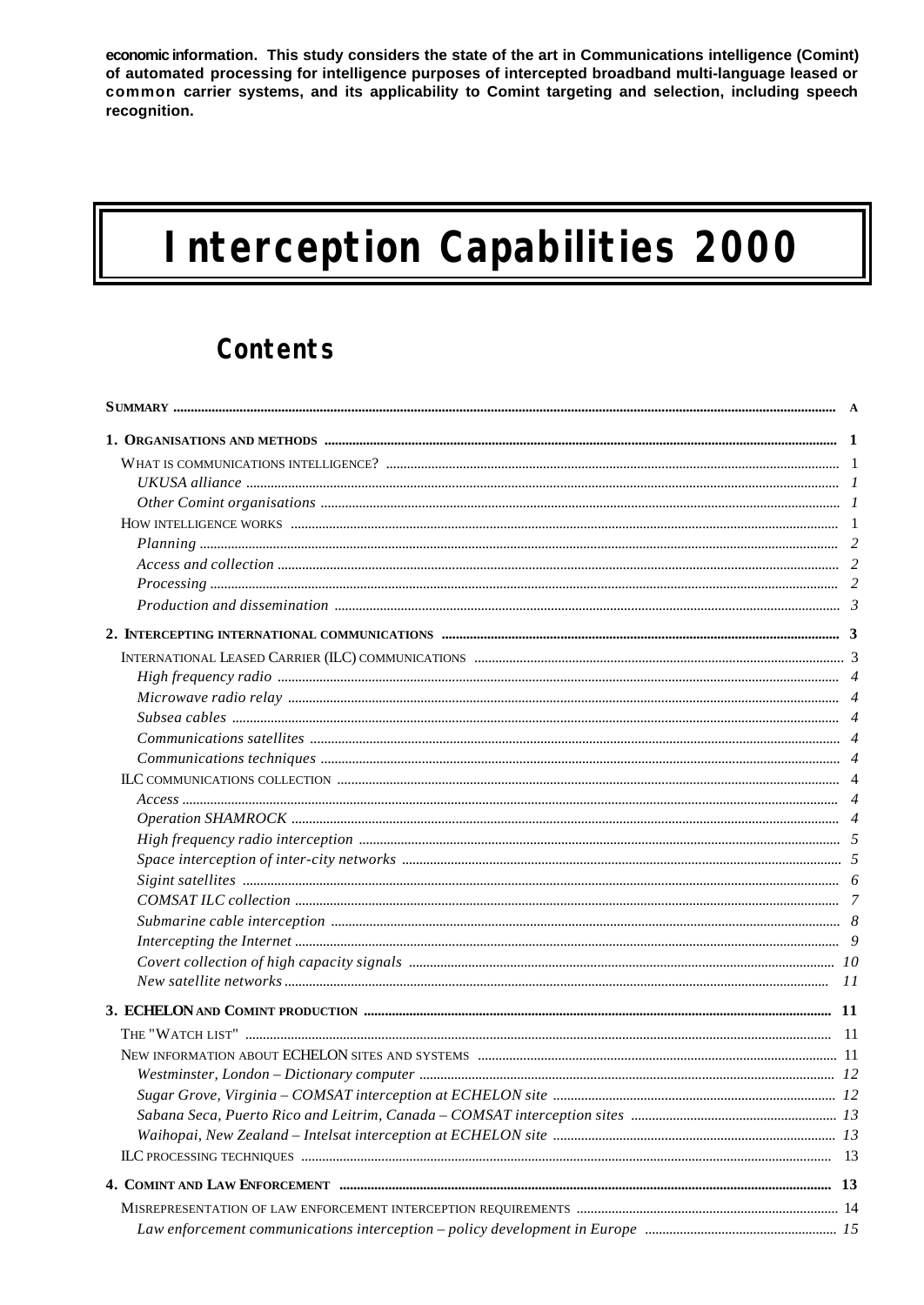| <b>FOOTNOTES</b> | X |
|------------------|---|

**Duncan Campbell IPTV Ltd** Edinburgh, Scotland **April, 1999** mailto:iptv@cwcom.net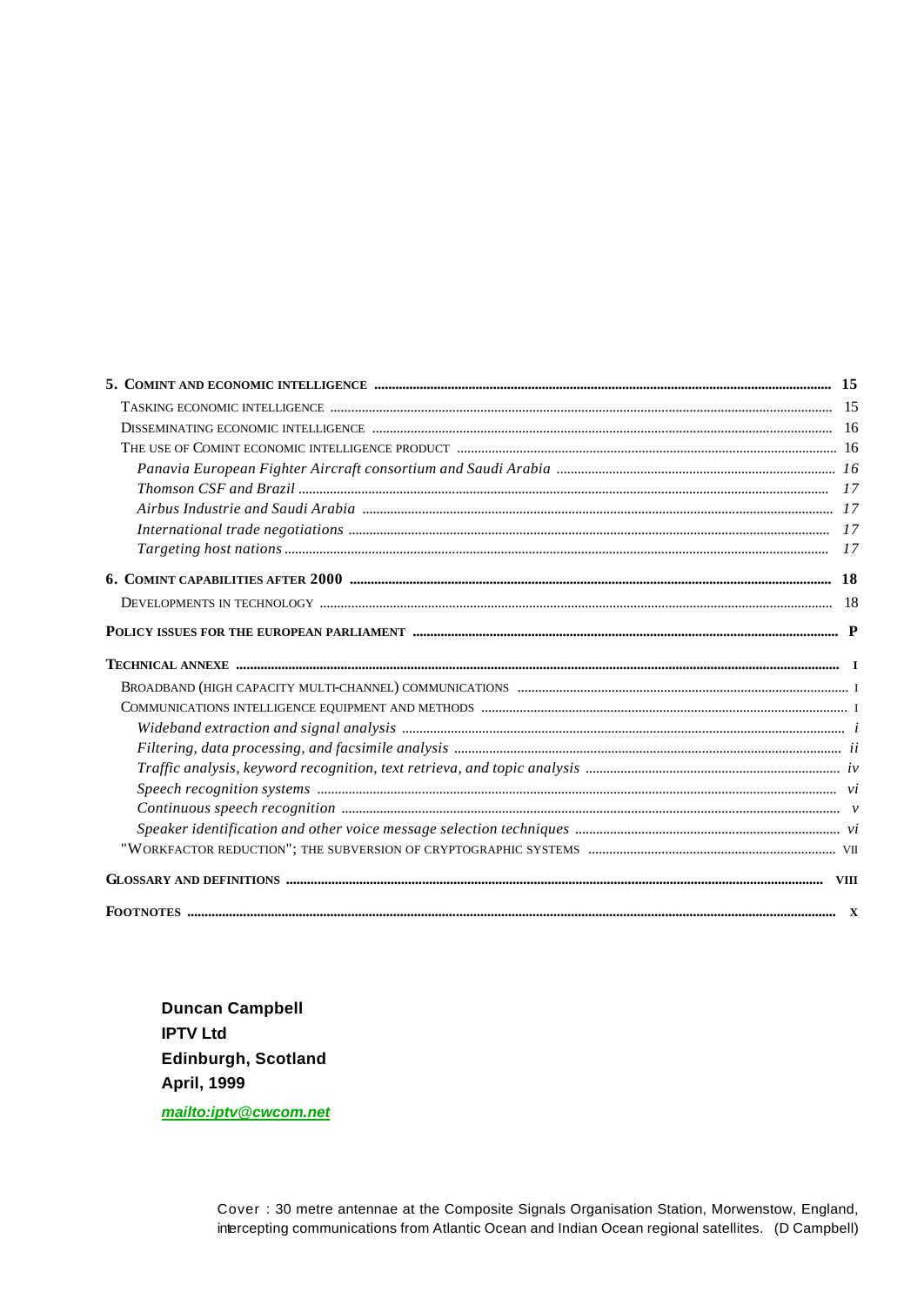### **Summary**

- **1. Communications intelligence** (Comint) involving the covert interception of foreign communications has been practised by almost every advanced nation since international telecommunications became available. Comint is a large-scale industrial activity providing consumers with intelligence on diplomatic, economic and scientific developments. The capabilities of and constraints on Comint activity may usefully be considered in the framework of the "intelligence cycle" (section 1).
- 2. Globally, about 15-20 billion Euro is expended annually on Comint and related activities. The largest component of this expenditure is incurred by the major English-speaking nations of the UKUSA alliance.<sup>1</sup> This report describes how Comint organisations have for more than 80 years made arrangements to obtain access to much of the world's international communications. These include the unauthorised interception of commercial satellites, of long distance communications from space, of undersea cables using submarines, and of the Internet. In excess of 120 currently in simultaneous operation collecting intelligence (section 2).
- 3. The highly automated UKUSA system for processing Comint, often known as ECHELON, has been widely discussed within Europe following a 1997 STOA report.<sup>2</sup> That report summarised information from the only two primary sources then available on  $ECHELON$ .<sup>3</sup> This report provides original new documentary and other evidence about the ECHELON system and its involvement in the interception of communication satellites (section 3). A technical annexe give a supplementary, detailed description of Comint processing methods.
- 4. Comint information derived from the interception of international communications has long been routinely used to obtain sensitive data concerning individuals, governments, trade and international organisations. This report sets out the organisational and reporting frameworks within which economically sensitive information is collected and disseminated, summarising examples where European commercial organisations have been the subject of surveillance (section 4).
- 5. This report identifies a previously unknown international organisation "ILETS" which has, without parliamentary or public discussion or awareness, put in place contentious plans to require manufacturers and operators of new communications systems to build in monitoring capacity for use by national security or law enforcement organisations (section 5).
- 6. Comint organisations now perceive that the technical difficulties of collecting communications are increasing, and that future production may be costlier and more limited than at present. The perception of such difficulties may provide a useful basis for policy options aimed at protective measures concerning economic information and effective encryption (section 6).
- **7. Key findings** concerning the state of the art in Comint include :
	- Comprehensive systems exist to access, intercept and process every important modern form of communications, with few exceptions (section 2, technical annexe);
	- Contrary to reports in the press, effective "word spotting" search systems automatically to select telephone calls of intelligence interest are not yet available, despite 30 years of research. However, speaker recognition systems – in effect, "voiceprints" – have been developed and are deployed to recognise the speech of targeted individuals making international telephone calls;
	- Recent diplomatic initiatives by the United States government seeking European agreement to the "key escrow" system of cryptography masked intelligence collection requirements, and formed part of a long-term program which has undermined and continues to undermine the communications privacy of non-US nationals, including European governments, companies and citizens;
	- There is wide-ranging evidence indicating that major governments are routinely utilising communications intelligence to provide commercial advantage to companies and trade.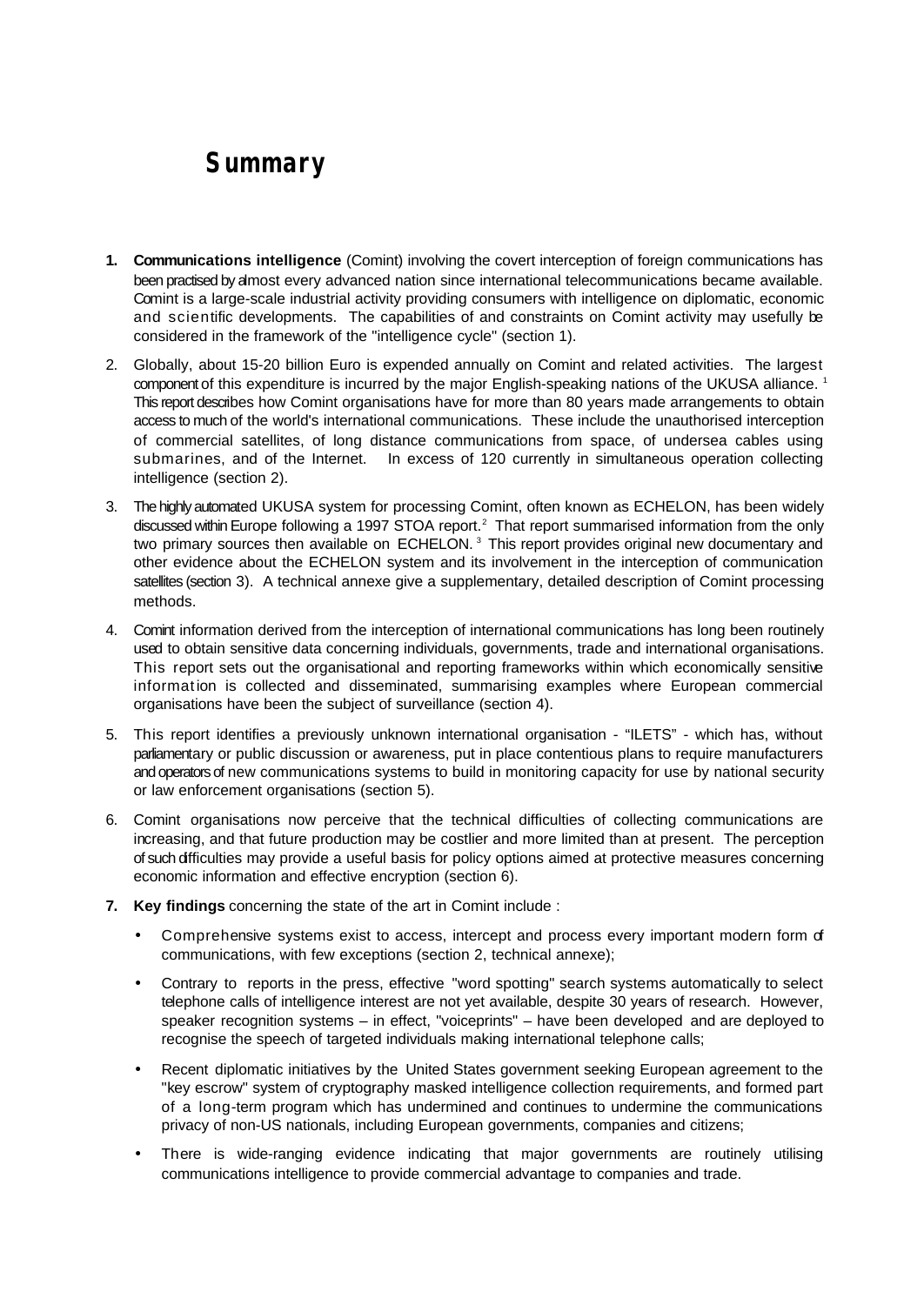### **1. Organisations and methods**

#### **What is communications intelligence?**

- 1. Communications intelligence (Comint) is defined by NSA, the largest agency conducting such operations as "technical and intelligence information derived from foreign communications by other than their intended recipient". <sup>4</sup> Comint is a major component of Sigint (signals intelligence), which also includes the collection of non-communications signals, such as radar emissions.<sup>5</sup> Although this report deals with agencies and systems whose overall task may be Sigint, it is concerned only with Comint.
- 2. Comint has shadowed the development of extensive high capacity new civil telecommunications systems, and has in consequence become a large-scale industrial activity employing many skilled workers and utilising exceptionally high degrees of automation.
- 3. The targets of Comint operations are varied. The most traditional Comint targets are military messages and diplomatic communications between national capitals and missions abroad. Since the 1960s, following the growth of world trade, the collection of economic intelligence and information about scientific and technical developments has been an increasingly important aspect of Comint. More recent targets include narcotics trafficking, money laundering, terrorism and organised crime.
- 4. Whenever access to international communications channels is obtained for one purpose, access to every other type of communications carried on the same channels is automatic, subject only to the tasking requirements of agencies. Thus, for example, NSA and its British counterpart GCHQ, used Comint collected primarily for other purposes to provide data about domestic political opposition figures in the United States between 1967 and 1975.

#### **UKUSA alliance**

- 5. The United States Sigint System (USSS) consists of the National Security Agency (NSA), military support units collectively called the Central Security Service, and parts of the CIA and other organisations. Following wartime collaboration, in 1947 the UK and the US made a secret agreement to continue to conduct collaborative global Comint activities. Three other English-speaking nations, Canada, Australia and New Zealand joined the UKUSA agreement as "Second Parties". The UKUSA agreement was not acknowledged publicly until March 1999, when the Australian government confirmed that its Sigint organisation, Defence Signals Directorate (DSD) "does co-operate with counterpart signals intelligence organisations overseas under the UKUSA relationship". <sup>6</sup> The UKUSA agreement shares facilities, tasks and product between participating governments.
- 6. Although UKUSA Comint agency staffs and budgets have shrunk following the end of the cold war, they have reaffirmed their requirements for access to all the world's communications. Addressing NSA staff on his departure in 1992, then NSA director Admiral William Studeman described how "the demands for increased global access are growing". The "business area" of "global access" was, he said, one of "two, hopefully strong, legs upon which NSA must stand" in the next century.<sup>7</sup>

#### **Other Comint organisations**

7. Besides UKUSA, there at least 30 other nations operating major Comint organisations. The largest is the Russian FAPSI, with 54,000 employees.<sup>8</sup> China maintains a substantial Sigint system, two stations of which are directed at Russia and operate in collaboration with the United States. Most Middle Eastern and Asian nations have invested substantially in Sigint, in particular Israel, India and Pakistan.

#### **How intelligence works**

8. In the post cold war era, Comint interception has been constrained by recognisable industrial features, including the requirement to match budgets and capabilities to customer requirements. The multi-step process by means of which communications intelligence is sought, collected, processed and passed on is similar for all countries, and is often described as the "intelligence cycle". The steps of the intelligence cycle correspond to distinct organisational and technical features of Comint production. Thus, for example, the administration of NSA's largest field station in the world, at Menwith Hill in England and responsible for operating over 250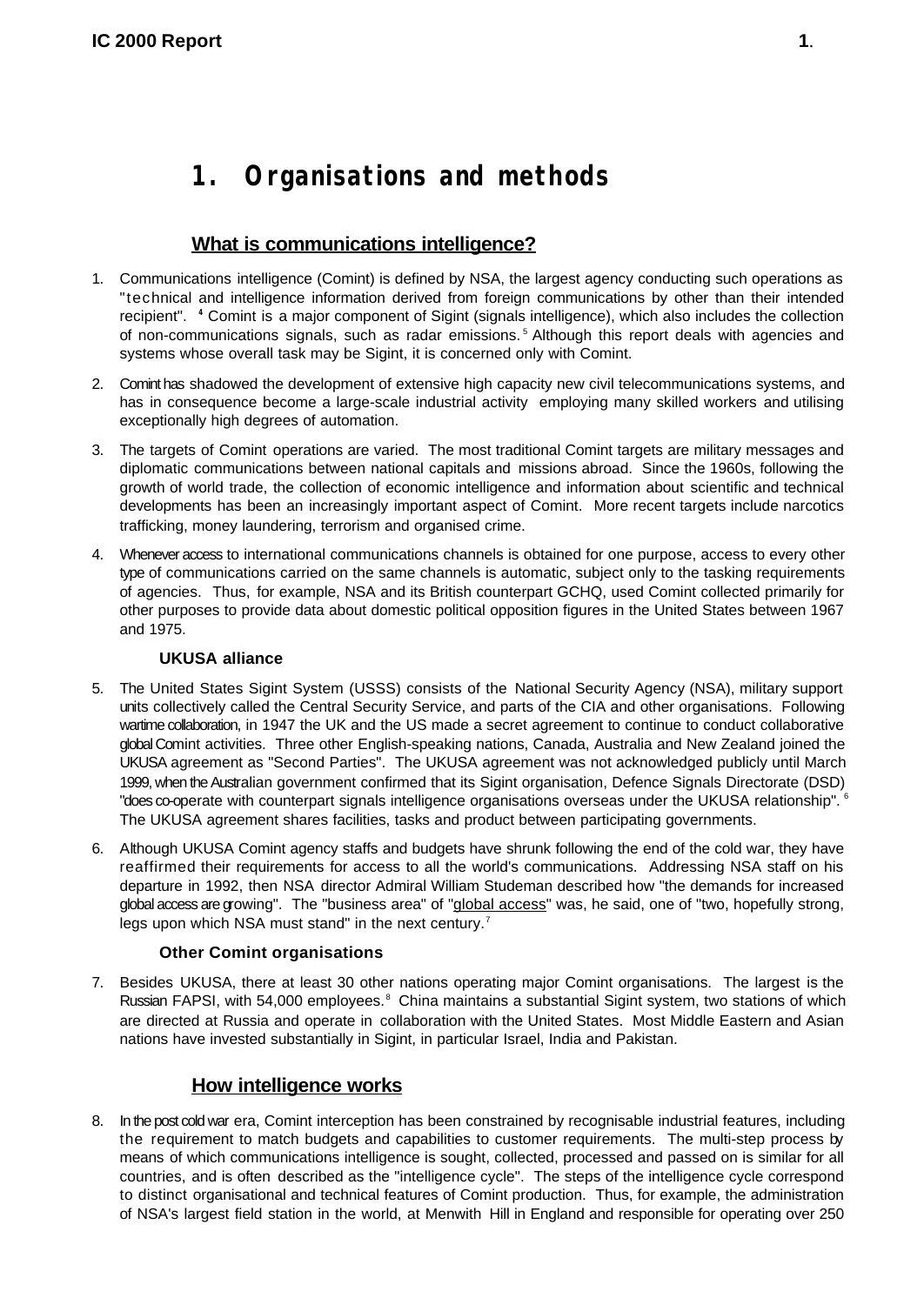

classified projects, is divided into three directorates: OP, Operations and Plans; CP, Collection Processing; and EP, Exploitation and Production.

#### **Planning**

- 9. Planning first involves determining customer requirements. Customers include the major ministries of the sponsoring government – notably those concerned with defence, foreign affairs, security, trade and home affairs. The overall management of Comint involves the identification of requirements for data as well as translating requirements into potentially achievable tasks, prioritising, arranging analysis and reporting, and monitoring the quality of Comint product.
- 10. Once targets have been selected, specific existing or new collection capabilities may be **tasked**, based on the type of information required, the susceptibility of the targeted activity to collection, and the likely effectiveness of collection.

#### **Access and collection**

- 11. The first essential of Comint is **access** to the desired communications medium so that communications may be intercepted. Historically, where long-range radio communications were used, this task was simple. Some important modern communications systems are not "Comint friendly" and may require unusual, expensive or intrusive methods to gain access. The physical means of communication is usually independent of the type of information carried. For example, inter-city microwave radio-relay systems, international satellite links and fibre optic submarine cables will all usually carry mixed traffic of television, telephone, fax, data links, private voice, video and data.
- **12. Collection** follows **interception**, but is a distinct activity in that many types of signals may be intercepted but will receive no further processing save perhaps technical searches to verify that communications patterns remain unchanged. For example, a satellite interception station tasked to study a newly launched communications satellite will set up an antenna to intercept all that the satellite sends to the ground. Once a survey has established which parts of the satellite's signals carry, say, television or communications of no interest, these signals will not progress further within the system.
- 13. Collection includes both acquiring information by interception and passing information of interest downstream for **processing** and **production**. Because of the high information rates used in many modern networks, and the complexity of the signals within them, it is now common for high speed recorders or "snapshot" memories temporarily to hold large quantities of data while processing takes place. Modern collection activities use secure, rapid communications to pass data via global networks to human analysts who may be a continent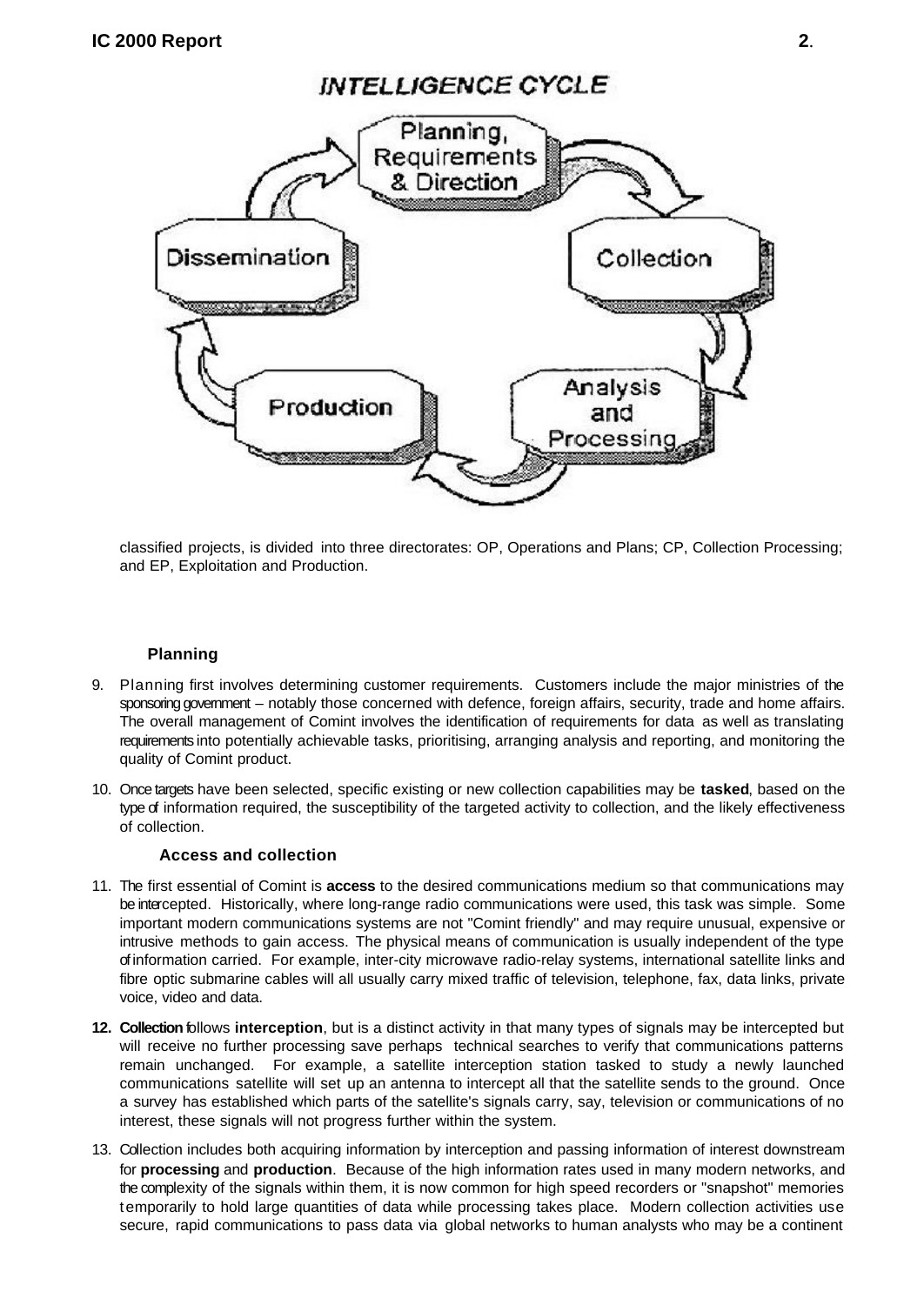away. Selecting messages for collection and processing is in most cases automated, involving large on-line databanks holding information about targets of interest.

#### **Processing**

- **14. Processing** is the conversion of collected information into a form suitable for analysis or the production of intelligence, either automatically or under human supervision. Incoming communications are normally converted into standard formats identifying their technical characteristics, together with message (or signal) related information (such as the telephone numbers of the parties to a telephone conversation).
- 15. At an early stage, if it is not inherent in the selection of the message or conversation, each intercepted signal or channel will be described in standard "case notation". Case notation first identifies the countries whose communications have been intercepted, usually by two letters. A third letter designates the general class of communications: C for commercial carrier intercepts, D for diplomatic messages, P for police channels, etc. A fourth letter designates the type of communications system (such as S for multi-channel). Numbers then designate particular links or networks. Thus for example, during the 1980s NSA intercepted and processed traffic designated as "FRD" (French diplomatic) from Chicksands, England, while the British Comint agency GCHQ deciphered "ITD" (Italian diplomatic) messages at its Cheltenham headquarters. 9
- 16. Processing may also involve translation or "gisting" (replacing a verbatim text with the sense or main points of a communication). Translation and gisting can to some degree be automated.

#### **Production and dissemination**

- 17. Comint **production** involves analysis, evaluation, translation and interpretation of raw data into finished intelligence. The final step of the intelligence cycle is **dissemination**, meaning the passing of reports to the intelligence consumers. Such reports can consist of raw (but decrypted and/or translated) messages, gists, commentary, or extensive analyses. The quality and relevance of the disseminated reports lead in turn to the re-specification of intelligence collection priorities, thereby completing the intelligence cycle.
- 18. The nature of dissemination is highly significant to questions of how Comint is exploited to obtain economic advantage. Comint activities everywhere are highly classified because, it is argued, knowledge of the success of interception would be likely to lead targets to change their communications methods to defeat future interception. Within the UKUSA system, the dissemination of Comint reports is limited to individuals holding high-level security "SCI" clearances.<sup>10</sup> Further, because only cleared officials can see Comint reports, only they can set requirements and thus control tasking. Officials of commercial companies normally neither have clearance nor routine access to Comint, and may therefore only benefit from commercially relevant Comint information to the extent that senior, cleared government officials permit. The ways in which this takes place is described in Section 5, below.
- 19. Dissemination is further restricted within the UKUSA organisation by national and international rules generally stipulating that the Sigint agencies of each nation may not normally collect or (if inadvertently collected) record or disseminate information about citizens of, or companies registered in, any other UKUSA nation. Citizens and companies are collectively known as "legal persons". The opposite procedure is followed if the person concerned has been targeted by their national Comint organisation.
- 20. For example, Hager has described  $11$  how New Zealand officials were instructed to remove the names of identifiable UKUSA citizens or companies from their reports, inserting instead words such as "a Canadian citizen" or "a US company". British Comint staff have described following similar procedures in respect of US citizens following the introduction of legislation to limit NSA's domestic intelligence activities in 1978.  $12$ The Australian government says that "DSD and its counterparts operate internal procedures to satisfy themselves that their national interests and policies are respected by the others … the Rules [on Sigint and Australian persons] prohibit the dissemination of information relating to Australian persons gained accidentally during the course of routine collection of foreign communications; or the reporting or recording of the names of Australian persons mentioned in foreign communications".<sup>13</sup> The corollary is also true; <u>UKUSA nations place ro</u> restrictions on intelligence gathering affecting either citizens or companies of any non-UKUSA nation, including member states of the European Union (except the UK).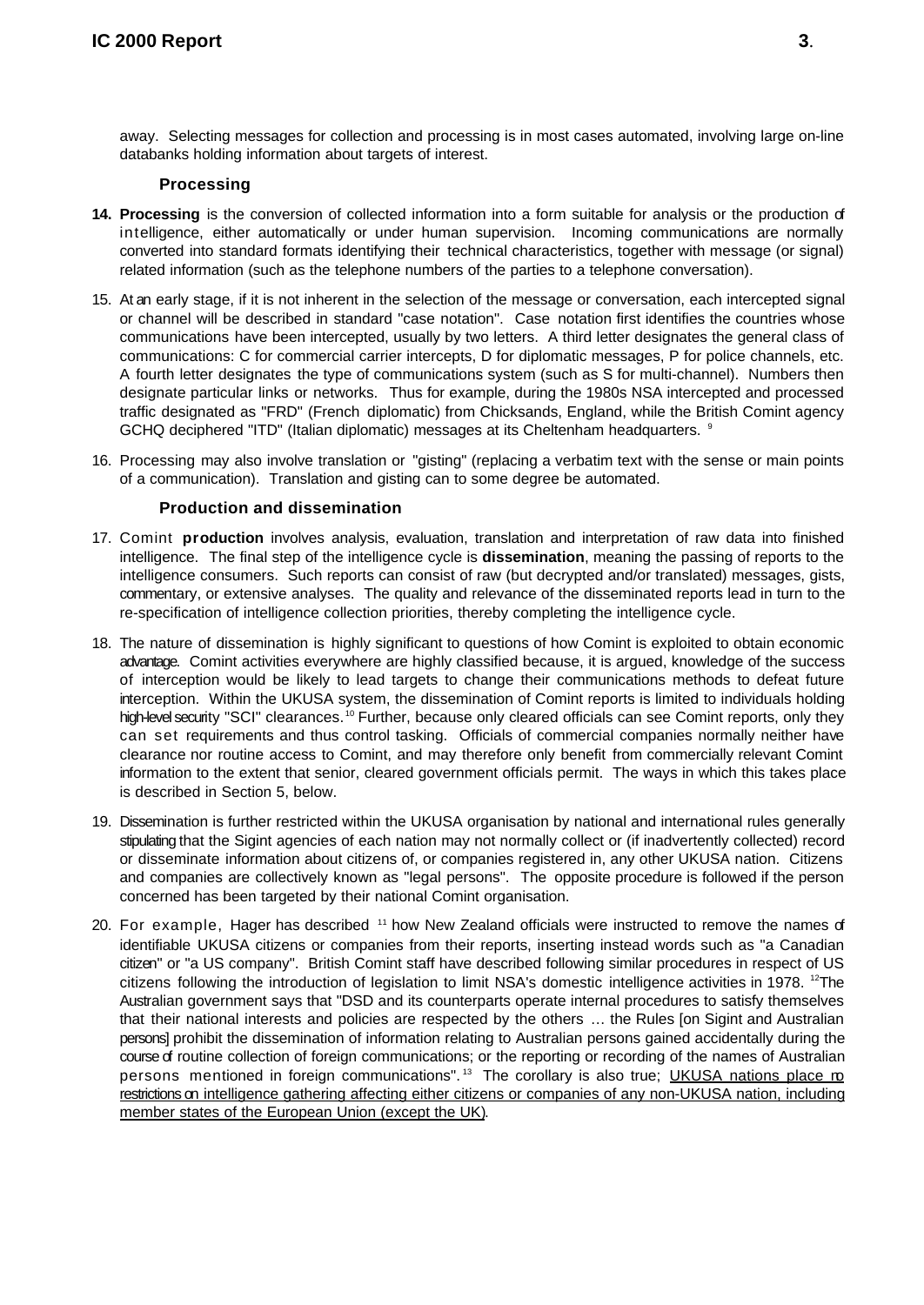### **2. Intercepting international communications**

#### **International Leased Carrier (ILC) communications**

21. It is a matter of record that foreign communications to and from, or passing through the United Kingdom and the United States have been intercepted for more than 80 years.<sup>14</sup> Then and since, most international communications links have been operated by international carriers, who are usually individual national PTTs or private companies. In either case, capacity on the communication system is leased to individual national or international telecommunications undertakings. For this reason, Comint organisations use the term ILC (International Leased Carrier) to describe such collection.

#### **High frequency radio**

22. Save for direct landline connections between geographically contiguous nations, high frequency (HF) radio system were the most common means of international telecommunications prior to 1960, and were in use for ILC, diplomatic and military purposes. An important characteristic of HF radio signals is that they are reflected from the ionosphere and from the earth's surface, providing ranges of thousands of miles. This enables both reception and interception.

#### **Microwave radio relay**

23. Microwave radio was introduced in the 1950s to provide high capacity inter-city communications for telephony, telegraphy and, later, television. Microwave radio relay communications utilise low power transmitters and parabolic dish antennae placed on towers in high positions such as on hilltops or tall buildings. The antennae are usually 1-3m in diameter. Because of the curvature of the earth, relay stations are generally required every 30-50km.

#### **Subsea cables**

24. Submarine telephone cables provided the first major reliable high capacity international communications systems. Early systems were limited to a few hundred simultaneous telephone channels. The most modern optical fibre systems carry up to 5 Gbps (Gigabits per second) of digital information. This is broadly equivalent to about 60,000 simultaneous telephone channels.

#### **Communications satellites**

- 25. Microwave radio signals are not reflected from the ionosphere and pass directly into space. This property has been exploited both to provide global communications and, conversely, to intercept such communications in space and on land. The largest constellation of communications satellites (COMSATs) is operated by the International Telecommunications Satellite organisation (Intelsat), an international treaty organisation. To provide permanent communications from point to point or for broadcasting purposes, communications satellites are placed into so-called "geostationary" orbits such that, to the earth-based observer, they appear to maintain the same position in the sky.
- 26. The first geostationary Intelsat satellites were orbited in 1967. Satellite technology developed rapidly. The fourth generation of Intelsat satellites, introduced in 1971, provided capacity for 4,000 simulataneous telephone channels and were capable of handling all forms of communications simultaneously –telephone, telex, telegraph, television, data and facsimile. In 1999, Intelsat operated 19 satellites of its 5<sup>th</sup>to 8th generations. The latest generation can handle the equivalent to 90,000 simultaneous calls.

#### **Communications techniques**

27. Prior to 1970, most communications systems (however carried) utilised analogue or continuous wave techniques. Since 1990, almost all communications have been digital, and are providing ever higher capacity. The highest capacity systems in general use for the Internet, called STM-1 or OC-3, operates at a data rate of 155Mbs. (Million bits per second; a rate of 155 Mbps is equivalent to sending 3 million words every second, roughly the text of one thousand books a minute.) For example, links at this capacity are used to provide backbone Internet connections between Europe and the United States. Further details of communications techniques are given in the technical annexe.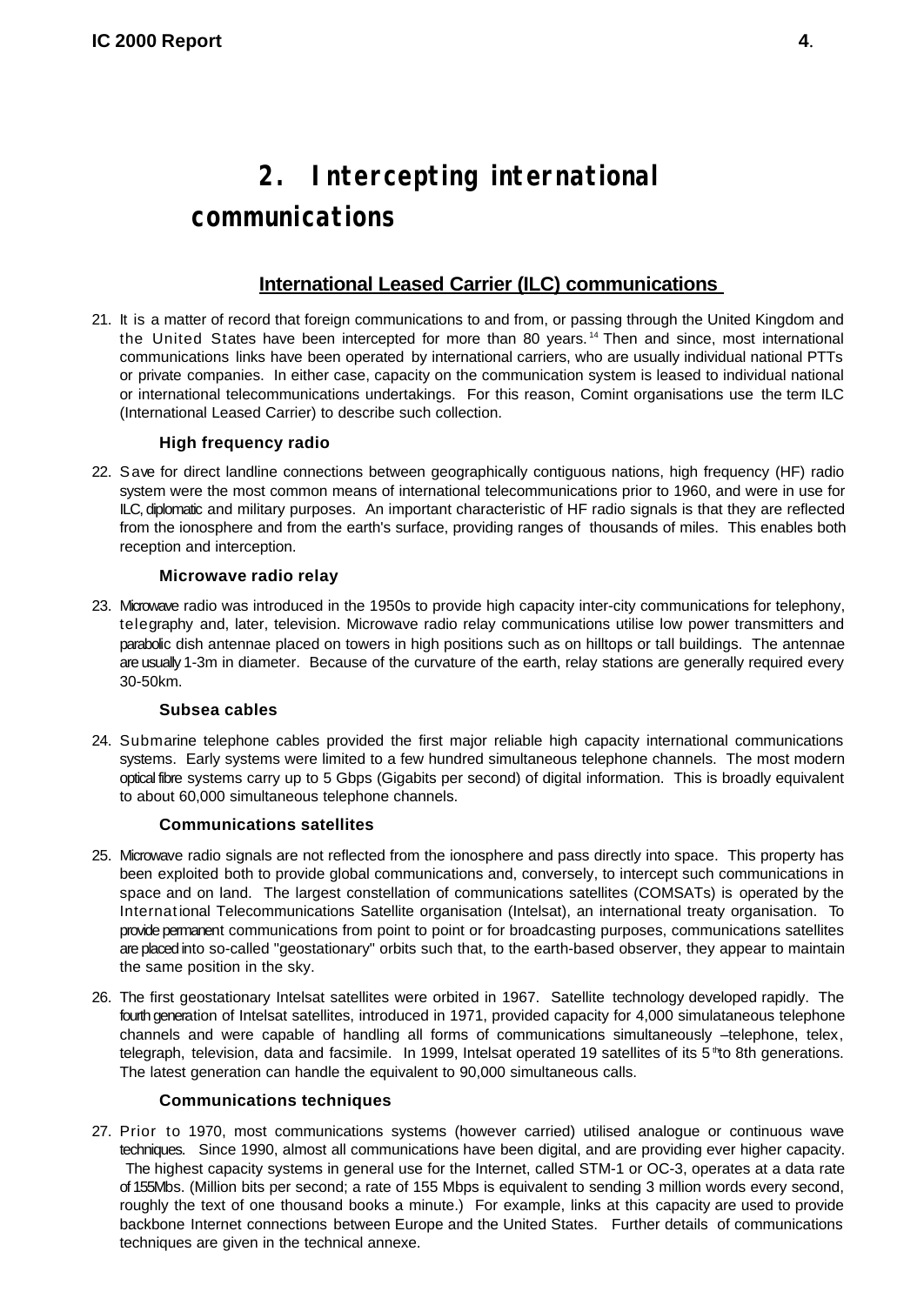#### **ILC communications collection**

#### **Access**

28. Comint collection cannot take place unless the collecting agency obtains access to the communications channels they wish to examine. Information about the means used to gain access are, like data about codebreaking methods, the most highly protected information within any Comint organisation. Access is gained both with and without the complicity or co-operation of network operators.

#### **Operation SHAMROCK**

29. From 1945 onwards in the United States the NSA and predecessor agencies systematically obtained cable traffic from the offices of the major cable companies. This activity was codenamed SHAMROCK. These activities remained unknown for 30 years, until enquiries were prompted by the Watergate affair. On 8 August 1975, NSA Director Lt General Lew Allen admitted to the Pike Committee of the US House of Representatives that :

*"NSA systematically intercepts international communications, both voice and cable".*



*High frequency radio interception antenna (AN/FLR9) DOJOCC sign at NSA Station, Chicksands.* 

30. He also admitted that "messages to and from American citizens have been picked up in the course of gathering foreign intelligence". US legislators considered that such operations might have been unconstitutional. During 1976, a Department of Justice team investigated possible criminal offences by NSA. Part of their report was released in 1980. It described how intelligence on US citizens:

> *"was obtained incidentally in the course of NSA's interception of aural and non-aural (e.g., telex) international communications and the receipt of GCHQ-acquired telex and ILC (International Leased Carrier) cable traffic (SHAMROCK) (emphasis in original). " <sup>15</sup>*

#### **High frequency radio interception**

- 31. High frequency radio signals are relatively easy to intercept, requiring only a suitable area of land in, ideally, a "quiet" radio environment. From 1945 until the early 1980s, both NSA and GCHQ operated HF radio interception systems tasked to collect European ILC communications in Scotland. <sup>16</sup>
- 32. The most advanced type of HF monitoring system deployed during this period for Comint purposes was a large circular antenna array known as AN/FLR-9. AN/FLR-9 antennae are more than 400 metres in diameter. They can simultaneously intercept and determine the bearing of signals from as many directions and on as many frequencies as may be desired. In 1964, AN/FLR-9 receiving systems were installed at San Vito dei Normanni, Italy; Chicksands, England, and Karamursel, Turkey.
- 33. In August 1966, NSA transferred ILC collection activities from its Scottish site at Kirknewton, to Menwith Hill in England. Ten years later, this activity was again transferred, to Chicksands. Although the primary function of the Chicksands site was to intercept Soviet and Warsaw Pact air force communications, it was also tasked to collect ILC and "NDC" (Non-US Diplomatic Communications). Prominent among such tasks was the collection of FRD traffic (i.e., French diplomatic communications). Although most personnel at Chicksands were members of the US Air Force, diplomatic and ILC interception was handled by civilian NSA employees in a unit called DODJOCC.<sup>17</sup>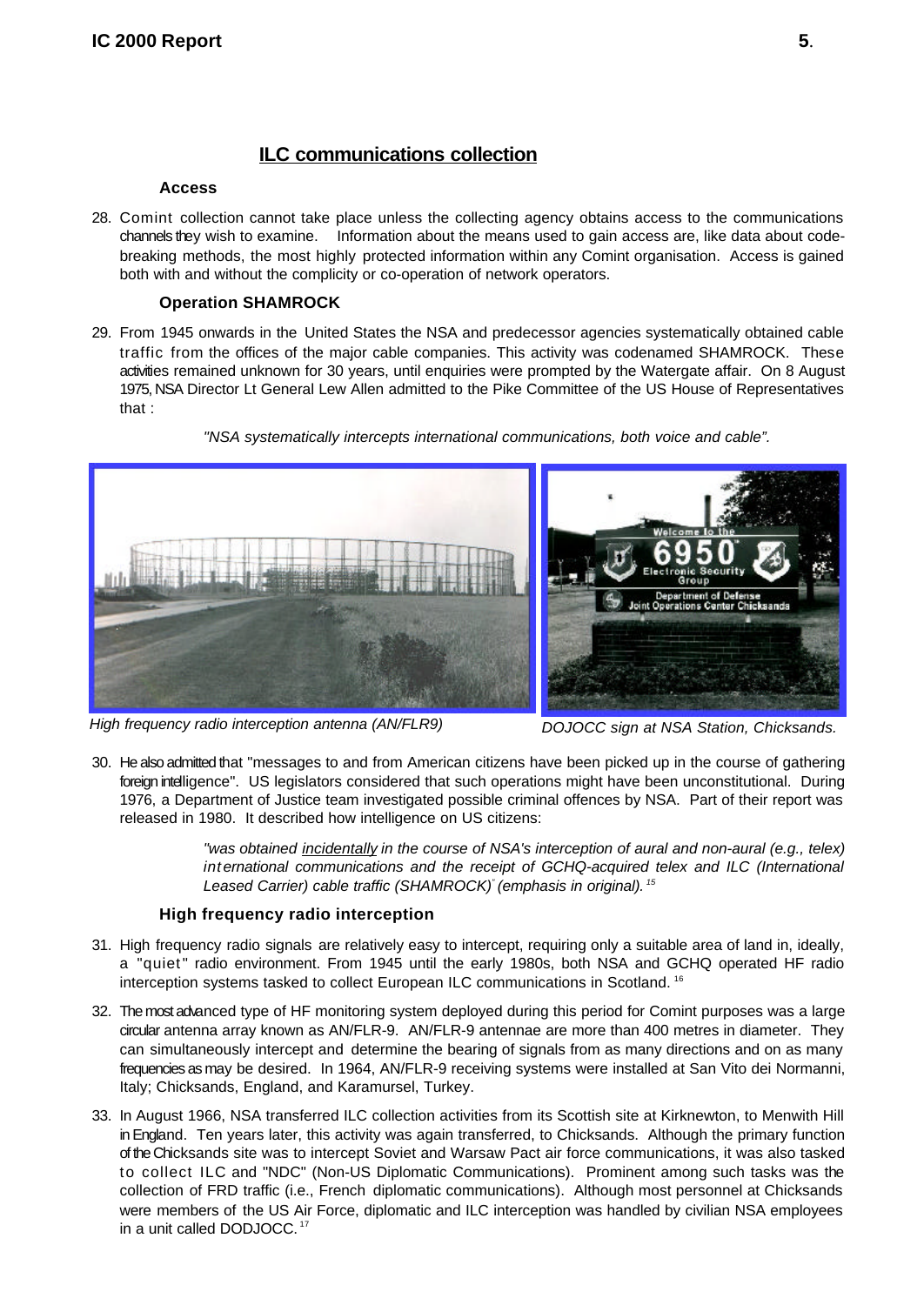34. During the 1970s, British Comint units on Cyprus were tasked to collect HF communications of allied NATO nations, including Greece and Turkey. The interception took place at a British army unit at Ayios Nikolaos,

eastern Cyprus.<sup>18</sup> In the United States in 1975, investigations by a US Congressional Committee revealed that NSA was collecting diplomatic messages sent to and from Washington from an army Comint site at Vint Hill Farms, Virginia. The targets of this station included the United Kingdom.<sup>19</sup>

#### **Space interception of inter-city networks**

- 35. Long distance microwave radio relay links may require dozens of intermediate stations to receive and re-transmit communications. Each subsequent receiving station picks up only a tiny fraction of the original trans mitted signal; the remainder passes over the horizon and on into space, where satellites can collect it. These principles were exploited during the 1960s to provide Comint collection from space. The nature of microwave "spillage" means that the best position for such satellites is not above the chosen target, but up to 80 degrees of longitude away.
- 36. The first US Comint satellite, CANYON, was launched In August 1968, followed soon by a second. The satellites were controlled from a ground station at Bad Aibling, Germany. In order to provide permanent coverage of selected targets, CANYON satellites were placed close to geostationary orbits. However, the orbits were not exact, causing the satellites to change position and obtain more data on ground targets.<sup>20</sup> Seven CANYON satellites were launched between 1968 and 1977.

links extended for thousands of miles, much of it over Siberia, where permafrost restricted the reliable use of underground cables. Geographical circumstances thus favoured NSA by making Soviet internal communications links highly accessible. The satellites performed better than expected, so the project was extended.

- 38. The success of CANYON led to the design and deployment of a new class of Comint satellites, CHALET. The ground station chosen for the CHALET series was Menwith Hill, England. Under NSA project P-285, US companies were contracted to install and assist in operating the satellite control system and downlinks (RUNWAY) and ground processing system (SILKWORTH). The first two CHALET satellites were launched in June 1978 and October 1979. After the name of the first satellite appeared in the US press, they were renamed VORTEX. In 1982, NSA obtained approval for expanded "new mission requirements" and were given funds and facilities to operate four VORTEX satellites simultaneously. A new 5,000m<sup>2</sup> operations centre (STEEPLEBUSH) was constructed to house processing equipment. When the name VORTEX was published in 1987, the satellites were renamed MERCURY.<sup>21</sup>
- 39. The expanded mission given to Menwith Hill after 1985 included MERCURY collection from the Middle East. The station received an award for support to US naval operations in the Persian Gulf from 1987 to 1988. In 1991, a further award was given for support of the Iraqi war operations, Desert Storm and Desert Shield.<sup>22</sup> Menwith Hill is now the major US site for Comint collection against its major ally, Israel. Its staff includes linguists trained in Hebrew, Arabic and Farsi as well as European languages. Menwith Hill has recently been expanded to include ground links for a new network of Sigint satellites launched in 1994 and 1995 (RUTLEY). The name of the new class of satellites remains unknown.



*Inter-city microwave radio relay tower "spills" its signals into space (below)*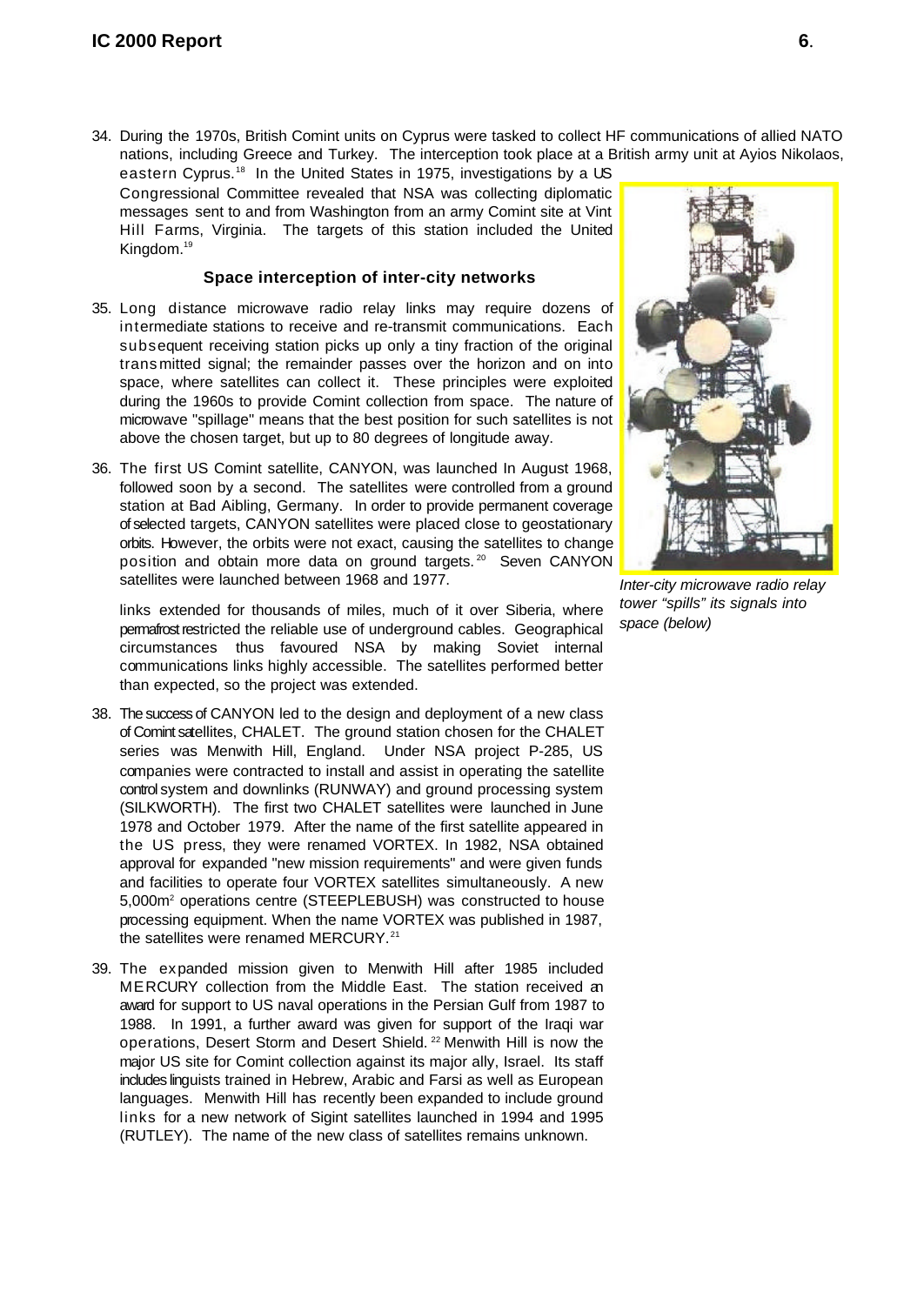#### **Sigint satellites**

- 40. The CIA developed a second class of Sigint satellite with complementary capabilities over the period from 1967 to 1985. Initially known as RHYOLITE and later AQUACADE, these satellites were operated from a remote ground station in central Australia, Pine Gap. Using a large parabolic antenna which unfolded in space, RHYOLITE intercepted lower frequency signals in the VHF and UHF bands. Larger, most recent satellites of this type have been named MAGNUM and then ORION. Their targets include telemetry, VHF radio, cellular mobile phones, paging signals, and mobile data links.
- 41. A third class of satellite, known first as JUMPSEAT and latterly as TRUMPET, operates in highly elliptical nearpolar orbits enabling them to "hover" for long period over high northern latitudes. They enable the United States to collect signals from transmitters in high northern latitudes poorly covered by MERCURY or ORION, and also to intercept signals sent to Russian communications satellites in the same orbits.
- 42. Although precise details of US space-based Sigint satellites launched after 1990 remain obscure, it is apparent from observation of the relevant ground centres that collection systems have expanded rather than contracted. The main stations are at Buckley Field, Denver, Colorado; Pine Gap, Australia; Menwith Hill, England; and Bad Aibling, Germany. The satellites and their processing facilities are exceptionally costly (of the order of \$1 billion US each). In 1998, the US National Reconnaissance Office (NRO) announced plans to combine the three separate classes of Sigint satellites into an Integrated Overhead Sigint Architecture (IOSA) in order to " improve Sigint performance and avoid costs by consolidating systems, utilising … new satellite and data processing technologies". <sup>23</sup>
- 43. It follows that, within constraints imposed by budgetary limitation and tasking priorities, the United States can if it chooses direct space collection systems to intercept mobile communications signals and microwave cityto-city traffic anywhere on the planet. The geographical and processing difficulties of collecting messages simultaneously from all parts of the globe suggest strongly that the tasking of these satellites will be directed towards the highest priority national and military targets. Thus, although European communications passing on inter-city microwave routes can be collected, it is likely that they are normally ignored. But it is very highly probable that communications to or from Europe and which pass through the microwave communications networks of Middle Eastern states are collected and processed.



*Comint satellites in geostarionary orbits, such as VORTEX, intercept terrestial microwave "spillage".*

44. No other nation (including the former Soviet Union) has deployed satellites comparable to CANYON, RHYOLITE, or their successors. Both Britain (project ZIRCON) and France (project ZENON) have attempted to do so, but neither persevered. After 1988 the British government purchased capacity on the US VORTEX (now MERCURY) constellation to use for unilateral national purposes.<sup>24</sup> A senior UK Liaison Officer and staff from GCHQ work at Menwith Hill NSA station and assist in tasking and operating the satellites.

#### **COMSAT ILC collection**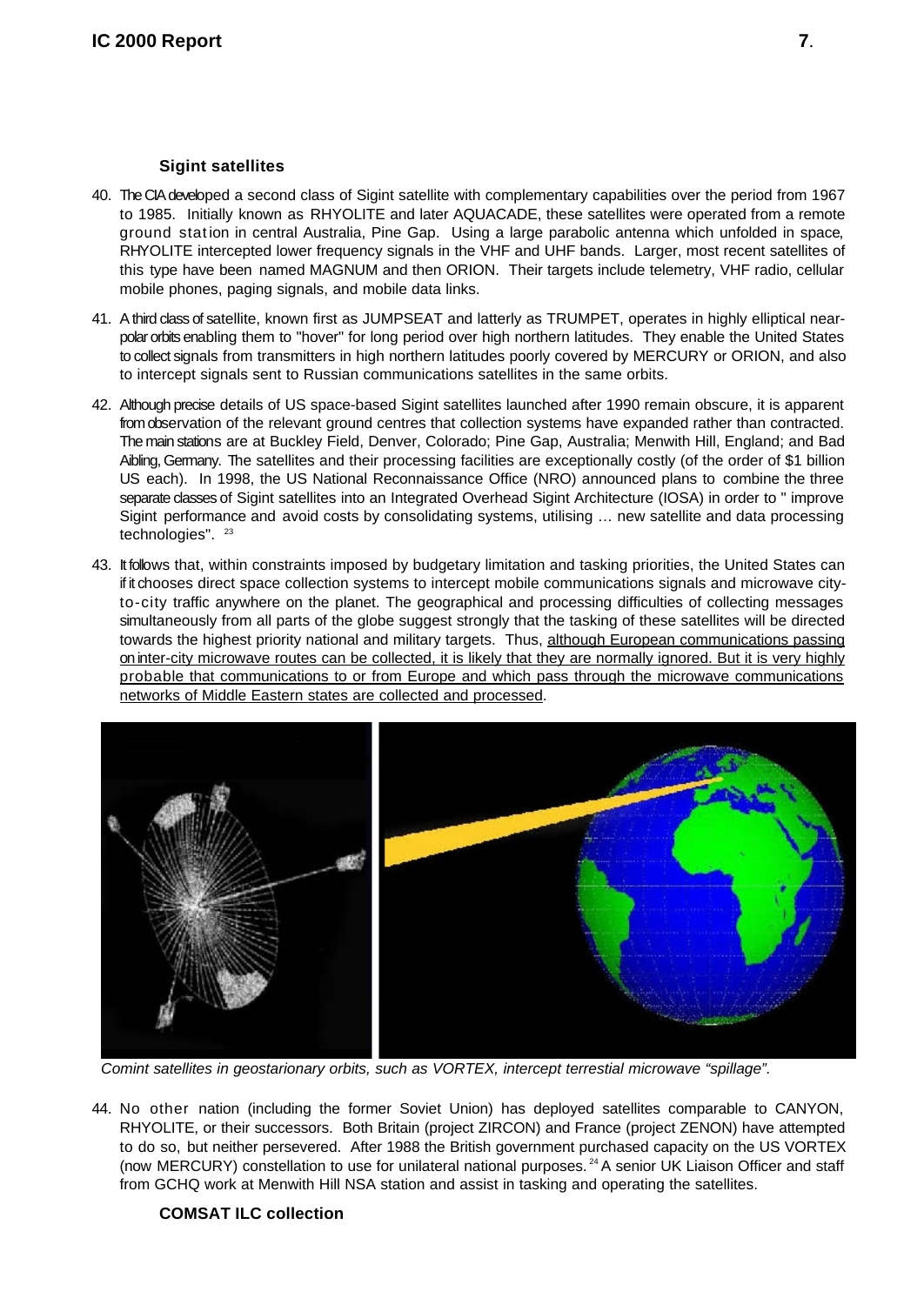- 45. Systematic collection of COMSAT ILC communications began in 1971. Two ground stations were built for this purpose. The first at Morwenstow, Cornwall, England had two 30-metre antennae. One intercepted communications from the Atlantic Ocean Intelsat; the other the Indian Ocean Intelsat. The second Intelsat interception site was at Yakima, Washington in the northwestern United States. NSA's "Yakima Research Station" intercepted communications passing through the Pacific Ocean Intelsat satellite.
- 46. ILC interception capability against western-run communications satellites remained at this level until the late 1970s, when a second US site at Sugar Grove, West Virginia was added to the network. By 1980, its three satellite antenna had been reassigned to the US Naval Security Group and were used for COMSAT interception. Large-scale expansion of the ILC satellite interception system took place between 1985 and 1995, in conjunction with the enlargement of the ECHELON processing system (section 3). New stations were constructed in the United States (Sabana Seca, Puerto Rico), Canada (Leitrim, Ontario), Australia (Kojarena, Western Australia) and New Zealand (Waihopai, South Island). Capacity at Yakima, Morwenstow and Sugar Grove was expanded, and continues to expand.

Based on a simple count of the number of antennae currently installed at each COMSAT interception or satellite SIGINT station, it appears that indicates that **the UKUSA nations are between them currently operating at least 120 satellite based collection systems.** The approximate number of antennae in each category are :

| - Tasked on western commercial communications satellites (ILC)     | 40 |
|--------------------------------------------------------------------|----|
| - Controlling space based signals intelligence satellites          | 30 |
| - Currently or formerly tasked on Soviet communications satellites | 50 |

Systems in the third category may have been reallocated to ILC tasks since the end of the cold war. <sup>25</sup>

47. Other nations increasingly collect Comint from satellites. Russia's FAPSI operates large ground collection sites at Lourdes, Cuba and at Cam Ranh Bay, Vietnam.<sup>26</sup> Germany's BND and France's DGSE are alleged to collaborate in the operation of a COMSAT collection site at Kourou, Guyana, targeted on "American and South American satellite communications". DGSE is also said to have COMSAT collection sites at Domme (Dordogne, France), in New Caledonia, and in the United Arab Emirates.<sup>27</sup> The Swiss intelligence service has recently announced a plan for two COMSAT interception stations. <sup>28</sup>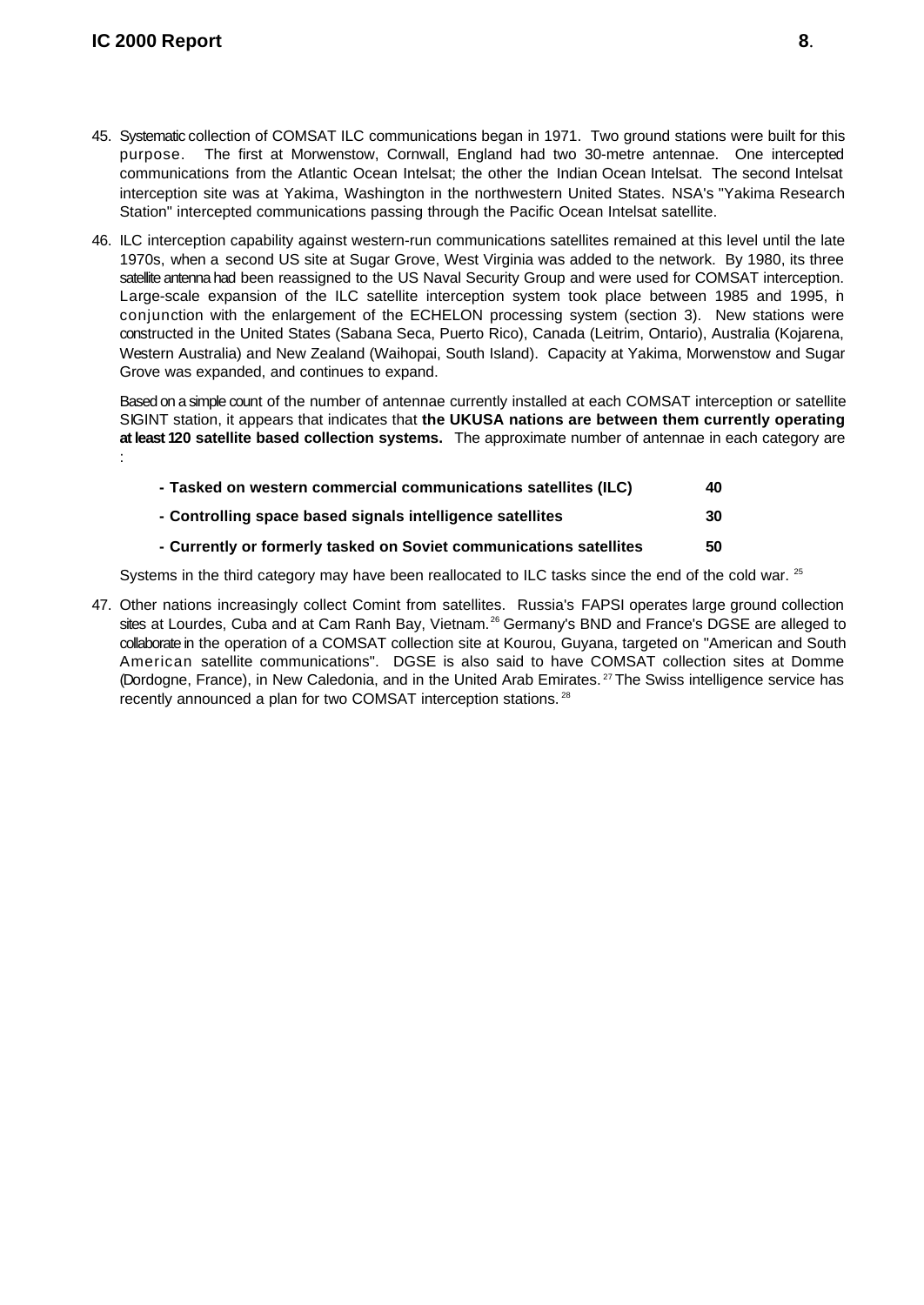

*Satellite ground terminal at Etam, West Virginia, connecting Europe and the US via Intelsat IV* 



*GCHQ constructed an identical "shadow" station in 1972 to intercept Intelsat messages for UKUSA*

#### **Submarine cable interception**

- 48. Submarine cables now play a dominant role in international telecommunications, since in contrast to the limited bandwidth available for space systems – optical media offer seemingly unlimited capacity. Save where cables terminate in countries where telecommunications operators provide Comint access (such as the UK and the US), submarine cables appear intrinsically secure because of the nature of the ocean environment.
- 49. In October 1971, this security was shown not to exist. A US submarine, Halibut, visited the Sea of Okhotsk off the eastern USSR and recorded communications passing on a military cable to the Khamchatka Peninsula. Halibut was equipped with a deep diving chamber, fully in view on the submarine's stern. The chamber was described by the US Navy as a "deep submergence rescue vehicle". The truth was that the "rescue vehicle" was welded immovably to the submarine. Once submerged, deep-sea divers exited the submarine and wrapped tapping coils around the cable. Having proven the principle, USS Halibut returned in 1972 and laid a high capacity recording pod next to the cable. The technique involved no physical damage and was unlikely to have been readily detectable.<sup>29</sup>
- 50. The Okhotsk cable tapping operation continued for ten years, involving routine trips by three different specially equipped submarines to collect old pods and lay new ones; sometimes, more than one pod at a time. New targets were added in 1979. That summer, a newly converted submarine called USS Parche travelled from San Francisco under the North Pole to the Barents Sea, and laid a new cable tap near Murmansk. Its crew received a presidential citation for their achievement. The Okhotsk cable tap ended in 1982, after its location was compromised by a former NSA employee who sold information about the tap, codenamed IVY BELLS, to the Soviet Union. One of the IVY BELLS pods is now on display in the Moscow museum of the former KGB. The cable tap in the Barents Sea continued in operation, undetected, until tapping stopped in 1992.
- 51. During 1985, cable-tapping operations were extended into the Mediterranean, to intercept cables linking Europe After the cold war ended, the USS Parche was refitted with an extended section to to West Africa. 30 accommodate larger cable tapping equipment and pods. Cable taps could be laid by remote control, using drones. USS Parche continues in operation to the present day, but the precise targets of its missions remain unknown. The Clinton administration evidently places high value on its achievements, Every year from 1994 to 1997, the submarine crew has been highly commended.  $31$  Likely targets may include the Middle East, Mediterranean, eastern Asia, and South America. The United States is the only naval power known to have deployed deep-sea technology for this purpose.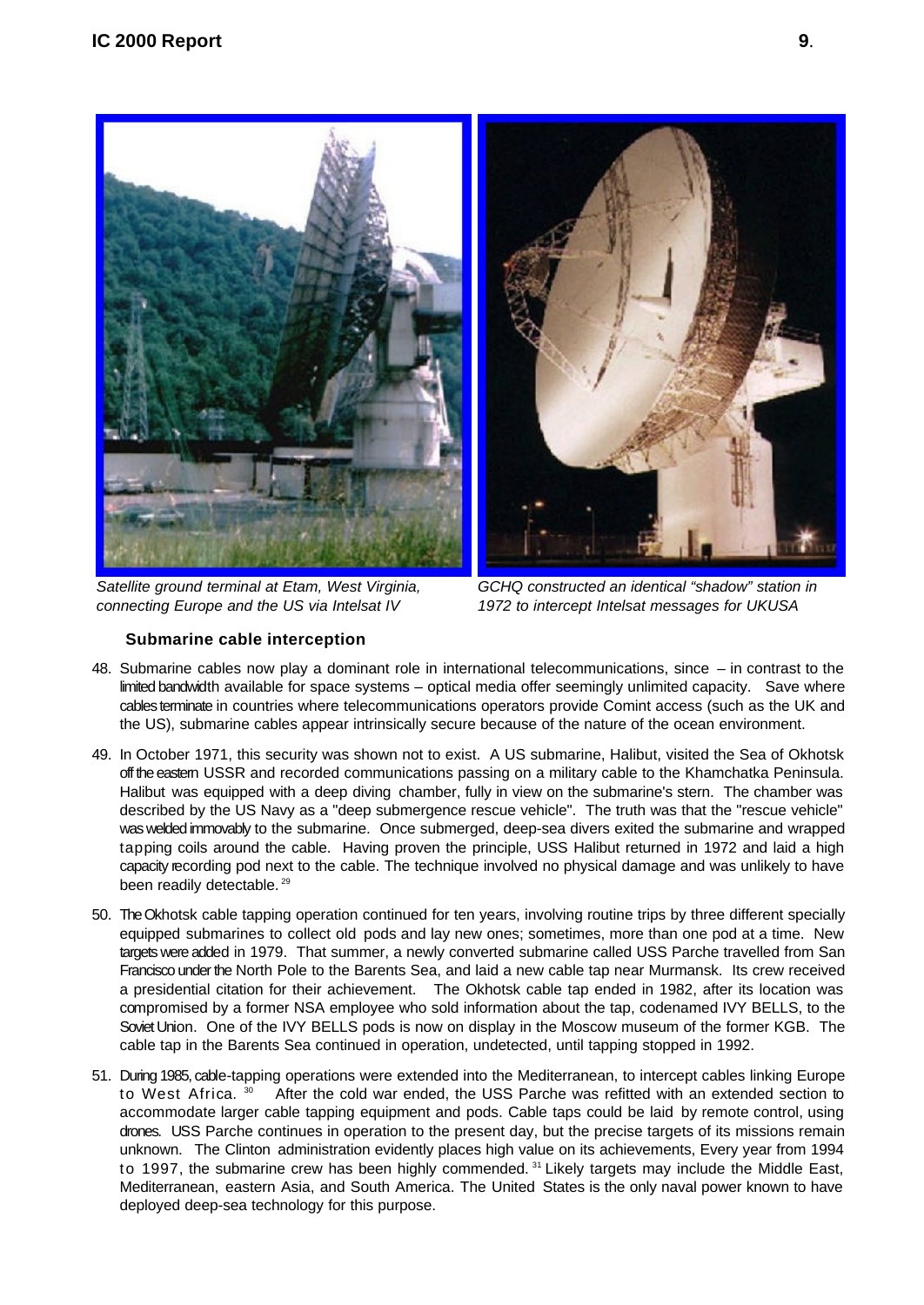52. Miniaturised inductive taps recorders have also been used to intercept underground cables.<sup>32</sup> Optical fibre cables, however, do not leak radio frequency signals and cannot be tapped using inductive loops. NSA and other Comint agencies have spent a great deal of money on research into tapping optical fibres, reportedly with little success. But long distance optical fibre cables are not invulnerable. The key means of access is by tampering with optoelectronic "repeaters" which boost signal levels over long distances. It follows that any submarine cable system using submerged optoelectronic repeaters cannot be considered secure from





*USS Halibut with disguised chamber for diving Cable tapping pod laid by US submarine off Khamchatka*

interception and communications intelligence activity.

#### **Intercepting the Internet**

- 53. The dramatic growth in the size and significance of the Internet and of related forms of digital communications has been argued by some to pose a challenge for Comint agencies. This does not appear correct. During the 1980s, NSA and its UKUSA partners operated a larger international communications network than the then Internet but based on the same technology.<sup>33</sup> According to its British partner "all GCHQ systems are linked together on the largest LAN [Local Area Network] in Europe, which is connected to other sites around the world via one of the largest WANs [Wide Area Networks] in the world … its main networking protocol is Internet Protocol (IP).<sup>34</sup> This global network, developed as project EMBROIDERY, includes PATHWAY, the NSA's main computer communications network. It provides fast, secure global communications for ECHELON and other systems.
- 54. Since the early 1990s, fast and sophisticated Comint systems have been developed to collect, filter and analyse the forms of fast digital communications used by the Internet. Because most of the world's Internet capacity lies within the United States or connects to the United States, many communications in "cyberspace" will pass through intermediate sites within the United States. Communications from Europe to and from Asia, Oceania, Africa or South America normally travel via the United States.
- 55. Routes taken by Internet "packets" depend on the origin and destination of the data, the systems through which they enter and leaves the Internet, and a myriad of other factors including time of day. Thus, routers within the westem United States are at their most idle at the time when central European traffic is reaching peak usage. It is thus possible (and reasonable) for messages travelling a short distance in a busy European network to travel instead, for example, via Internet exchanges in California. It follows that a large proportion of international communications on the Internet will by the nature of the system pass through the United States and thus be readily accessible to NSA.
- 56.Standard Internet messages are composed of packets called "datagrams" . Datagrams include numbers representing both their origin and their destination, called "IP addresses". The addresses are unique to each computer connected to the Internet. They are inherently easy to identify as to country and site of origin and destination. Handling, sorting and routing millions of such packets each second is fundamental to the operation of major Internet centres. The same process facilitates extraction of traffic for Comint purposes.
- 57. Internet traffic can be accessed either from international communications links entering the United States, or when it reaches major Internet exchanges. Both methods have advantages. Access to communications systems is likely to be remain clandestine - whereas access to Internet exchanges might be more detectable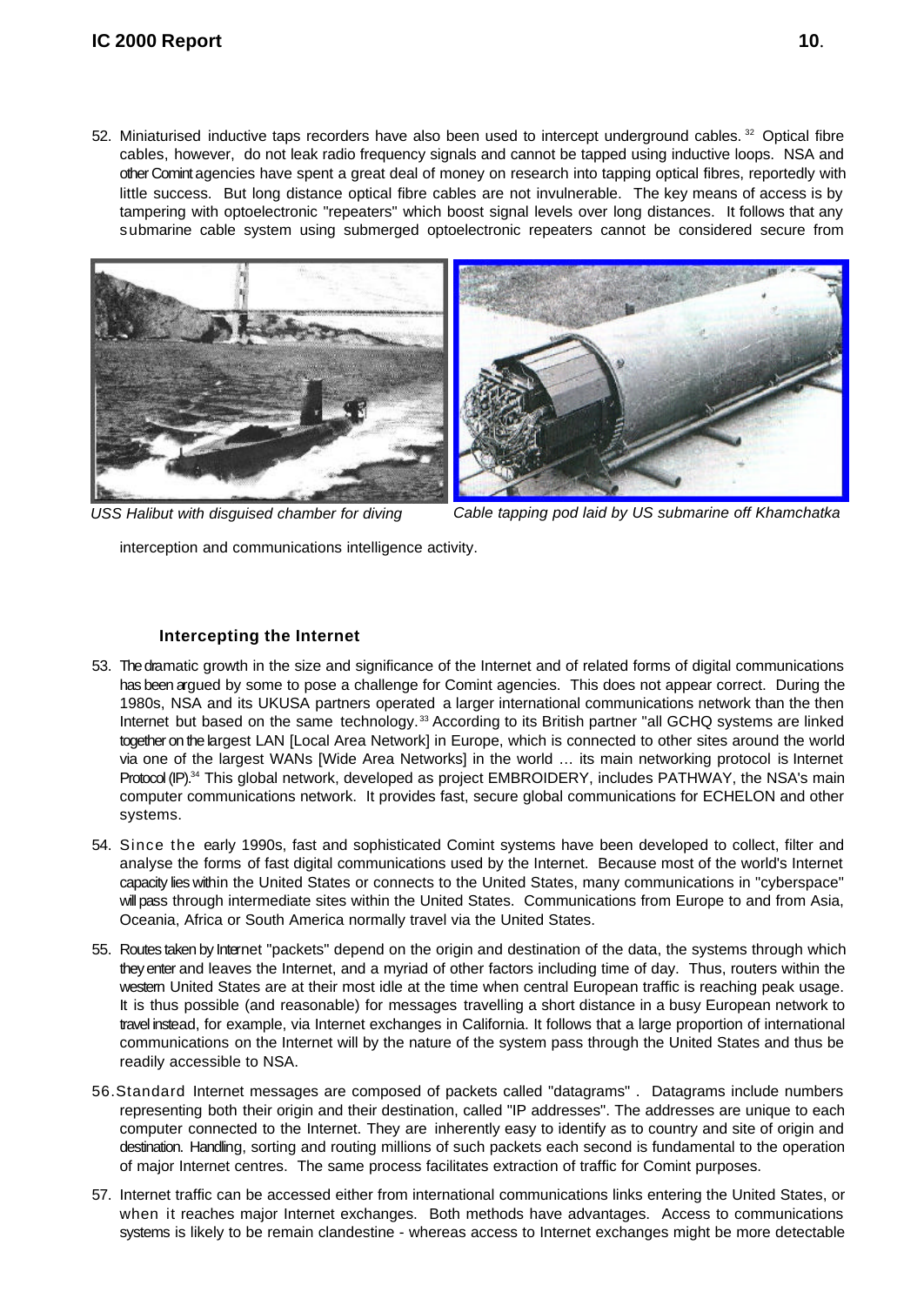but provides easier access to more data and simpler sorting methods. Although the quantities of data involved are immense, NSA is normally legally restricted to looking only at communications that start or finish in a foreign country. Unless special warrants are issued, all other data should normally be thrown away by machine before it can be examined or recorded.

- 58. Much other Internet traffic (whether foreign to the US or not) is of trivial intelligence interest or can be handled in other ways. For example, messages sent to "Usenet" discussion groups amounts to about 15 Gigabytes (GB) of data per day; the rough equivalent of 10,000 books. All this data is broadcast to anyone wanting (or willing) to have it. Like other Internet users, intelligence agencies have open source access to this data and store and analyse it. In the UK, the Defence Evaluation and Research Agency maintains a 1 Terabyte database containing the previous 90 days of Usenet messages. <sup>35</sup> A similar service, called "Deja News", is available to users of the World Wide Web (WWW). Messages for Usenet are readily distinguishable. It is pointless to collect them clandestinely.
- 59. Similar considerations affect the World Wide Web, most of which is openly accessible. Web sites are examined continuously by "search engines" which generate catalogues of their contents. "Alta Vista" and "Hotbot" are prominent public sites of this kind. NSA similarly employs computer "bots" (robots) to collect data of interest. For example, a New York web site known as JYA.COM (http://www.jya.com/cryptome) offers extensive public information on Sigint, Comint and cryptography. The site is frequently updated. Records of access to the site show that every morning it is visited by a "bot" from NSA's National Computer Security Centre, which looks for new files and makes copies of any that it finds. <sup>36</sup>
- 60. It follows that foreign Internet traffic of communications intelligence interest consisting of e-mail, file transfers, "virtual private networks" operated over the internet, and some other messages - will form at best a few per cent of the traffic on most US Internet exchanges or backbone links. According to a former employee, NSA had by 1995 installed "sniffer" software to collect such traffic at nine major Internet exchange points (IXPs).  $37$  The first two such sites identified, FIX East and FIX West, are operated by US government agencies. They are closely linked to nearby commercial locations, MAE East and MAE West (see table). Three other sites listed were Network Access Points originally developed by the US National Science Foundation to provide the US Internet with its initial "backbone".

| <b>Internet site</b> | Location                  | Operator               | <b>Designation</b>                  |
|----------------------|---------------------------|------------------------|-------------------------------------|
| <b>FIX East</b>      | College Park, Maryland    | US government          | <b>Federal Information Exchange</b> |
| <b>FIX West</b>      | Mountain View, California | US government          | Federal Information Exchange        |
| <b>MAE East</b>      | Washington, DC            | <b>MCI</b>             | Metropolitan Area Ethernet          |
| New York NAP         | Pennsauken, New Jersey    | Sprintlink             | Network Access Point                |
| <b>SWAB</b>          | Washington, DC            | PSInet / Bell Atlantic | SMDS Washington Area Bypass         |
| Chicago NAP          | Chicago, Illinois         | Ameritech / Bellcorp   | <b>Network Access Point</b>         |
| San Francisco NAP    | San Francisco, California | Pacific Bell           | Network Access Point                |
| <b>MAE West</b>      | San Jose, California      | <b>MCI</b>             | Metropolitan Area Ethernet          |
| <b>CIX</b>           | Santa Clara California    | <b>CIX</b>             | <b>Commercial Internet Exchange</b> |

*Table 1 NSA Internet Comint access at IXP sites (1995) <sup>38</sup>*

61. The same article alleged that a leading US Internet and telecommunications company had contracted with NSA to develop software to capture Internet data of interest, and that deals had been struck with the leading manufacturers Microsoft, Lotus, and Netscape to alter their products for foreign use. The latter allegation has proven correct (see technical annexe). Providing such features would make little sense unless NSA had also arranged general access to Internet traffic. Although NSA will not confirm or deny such allegations, a 1997 court case in Britain involving alleged "computer hacking" produced evidence of NSA surveillance of the Internet. Witnesses from the US Air Force component of NSA acknowledged using packet sniffers and specialised programmes to track attempts to enter US military computers. The case collapsed after the witnesses refused to provide evidence about the systems they had used.<sup>39</sup>

#### **Covert collection of high capacity signals**

62. Where access to signals of interest is not possible by other means, Comint agencies have constructed special purpose interception equipment to install in embassies or other diplomatic premises, or even to carry by hand to locations of special interest. Extensive descriptions of operations of this kind have been published by Mike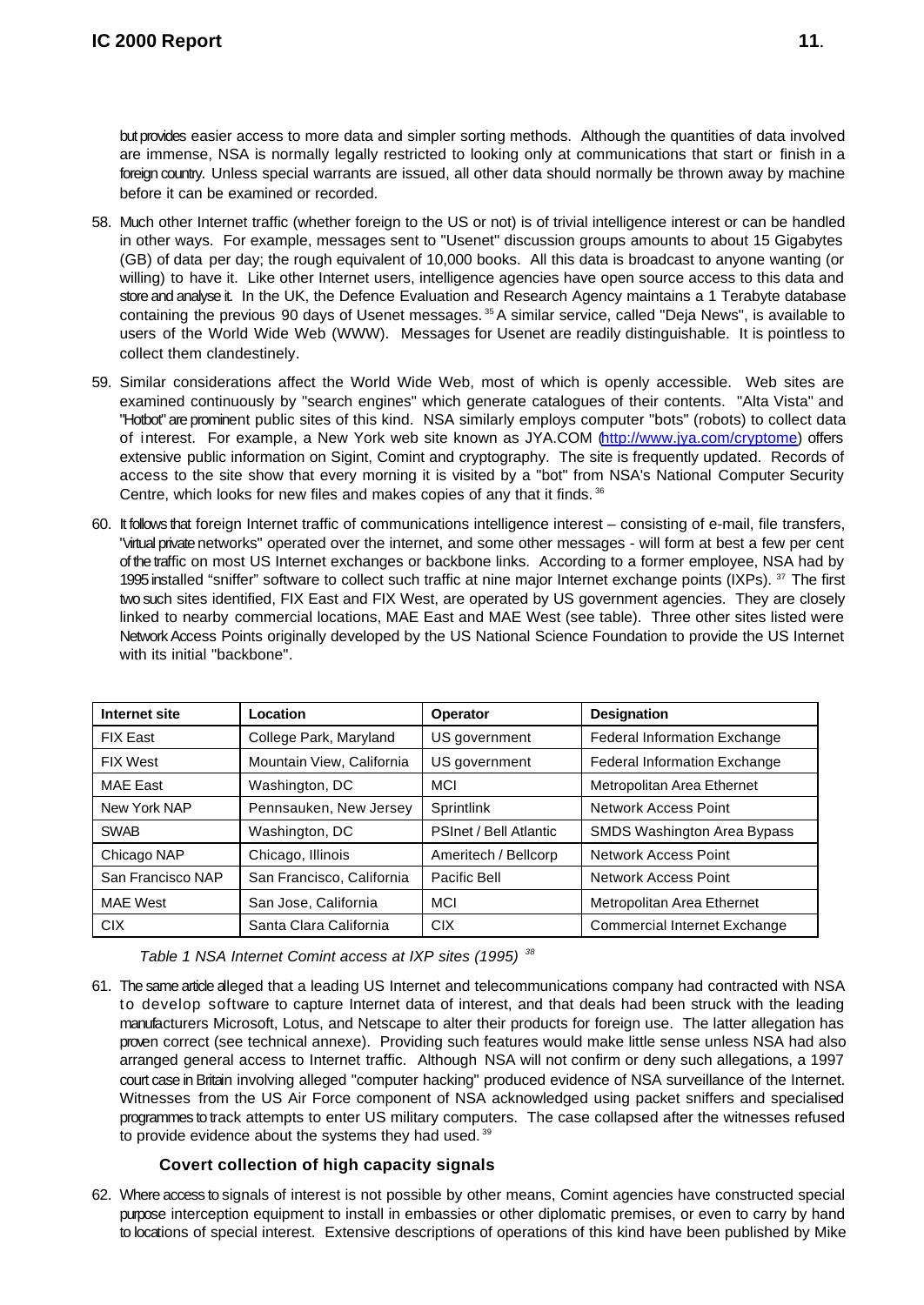Frost, a former official of CSE, the Canadian Sigint agency.<sup>40</sup> Although city centre embassy premises are often ideally situated to intercept a wide range of communications, ranging from official carphone services to high capacity microwave links, processing and passing on such information may be difficult. Such collection operations are also highly sensitive for diplomatic reasons. Equipment for covert collection is therefore specialised, selective and miniaturised.

63. A joint NSA/CIA "Special Collection Service" manufactures equipment and trains personnel for covert collection activities One major device is a suitcase-sized computer processing system. ORATORY. ORATORY is in effect a miniaturised version of the Dictionary computers described in the next section, capable of selecting non-verbal communications of interest from a wide range of inputs, according to pre-programmed selection criteria. One major NSA supplier ("The IDEAS Operation") now offers micro-miniature digital receivers which can simultaneously process Sigint data from 8 independent channels. This radio receiver is the size of a credit card. It fits in a standard laptop computer. IDEAS claim, reasonably, that their tiny card "performs functions that would have taken a rack full of equipment not long ago".

#### **New satellite networks**

64. New network operators have constructed mobile phone systems providing unbroken global coverage using satellites in low or medium level earth orbits. These systems are sometimes called satellite personal communications systems (SPCS). Because each satellite covers only a small area and moves fast, large numbers of satellites are needed to provide continuous global coverage. The satellites can relay signals directly between themselves or to ground stations. The first such system to be completed, Iridium, uses 66 satellites and started operations in 1998. Iridium appears to have created particular difficulties for communications intelligence agencies, since the signals down from the Iridium and similar networks can only be received in a small area, which may be anywhere on the earth's surface.

### **3. ECHELON and Comint production**

65. The ECHELON system became well known following publication of the previous STOA report. Since then, new evidence shows that ECHELON has existed since the 1970s, and was greatly enlarged between 1975 and 1995. Like ILC interception, ECHELON has developed from earlier methods. This section includes new information and documentary evidence about ECHELON and satellite interception.

#### **The "Watch List"**

66. After the public revelation of the SHAMROCK interception programme, NSA Director Lt General Lew Allen described how NSA used "'watch lists" as an aid to watch for foreign activity of reportable intelligence interest".<sup>41</sup> "We have been providing details ... of any messages contained in the foreign communications we intercept that bear on named individuals or organisations. These compilations of names are commonly referred to as 'Watch Lists'", he said.<sup>42</sup> Until the 1970s, Watch List processing was manual. Analysts examined intercepted ILC communications, reporting, "gisting" or analysing those which appeared to cover names or topics on the Watch List.

#### **New information about ECHELON sites and systems**

- 67. It now appears that the system identified as ECHELON has been in existence for more than 20 years. The need for such a system was foreseen in the late 1960s, when NSA and GCHQ planned ILC satellite interception stations at Mowenstow and Yakima. It was expected that the quantity of messages intercepted from the new satellites would be too great for individual examination. According to former NSA staff, the first ECHELON computers automated Comint processing at these sites. 43
- 68. NSA and CIA then discovered that Sigint collection from space was more effective than had been anticipated, resulting in accumulations of recordings that outstripped the available supply of linguists and analysts. Documents show that when the SILKWORTH processing systems was installed at Menwith Hill for the new satellites, it was supported by ECHELON 2 and other databanks (see illustration).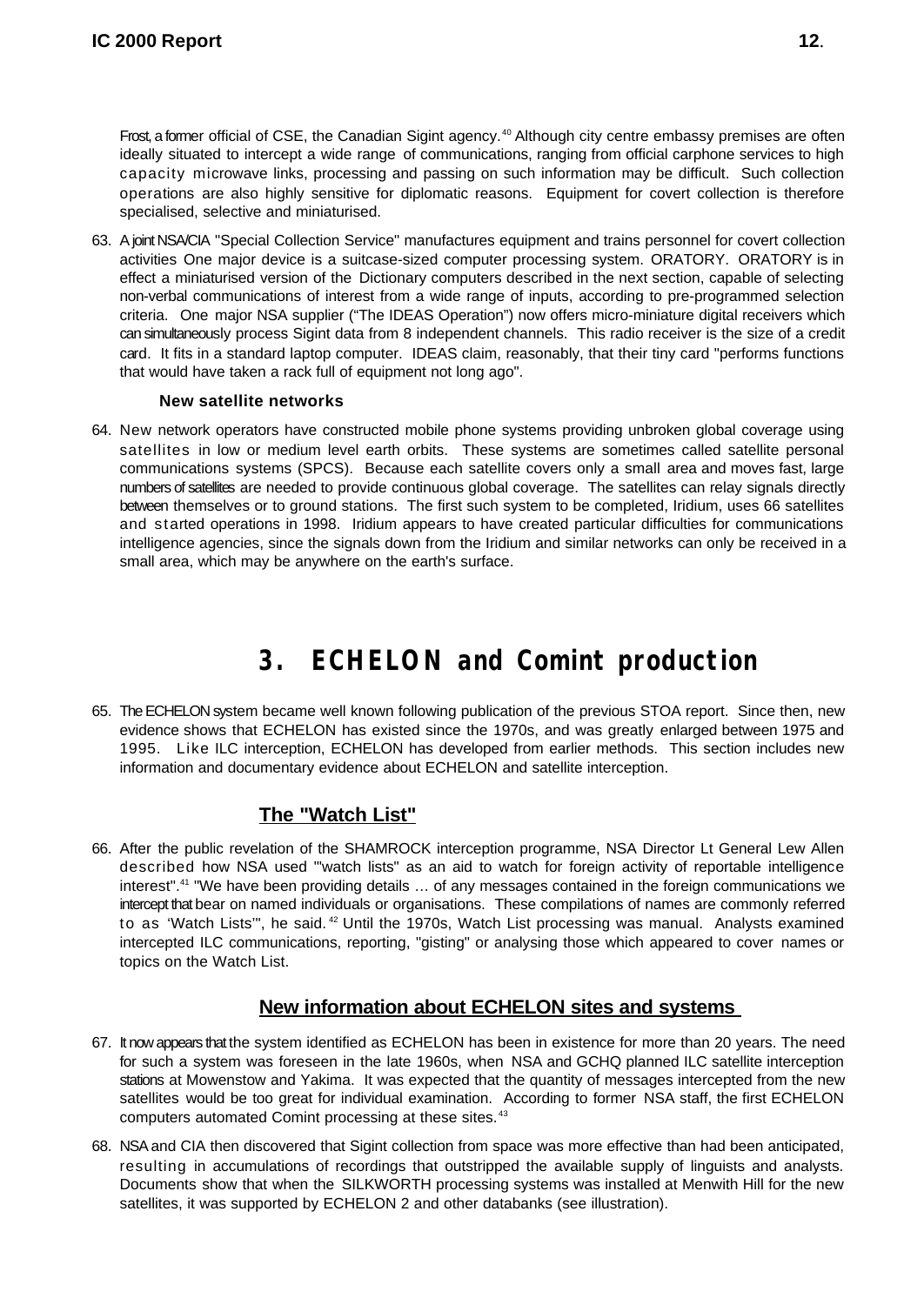- 69. By the mid 1980s, communications intercepted at these major stations were heavily sifted, with a wide variety of specifications available for non-verbal traffic. Extensive further automation was planned in the mid 1980s as NSA Project P-415. Implementation of this project completed the automation of the previous Watch List activity. From 1987 onwards, staff from international Comint agencies travelled to the US to attended training courses for the new computer systems.
- 70. Project P-415/ECHELON made heavy use of NSA and GCHQ's global Internet-like communication network to enable remote intelligence customers to task computers at each collection site, and receive the results automatically. The key component of the system are local "Dictionary" computers, which store an extensive database on specified targets, including names, topics of interest, addresses, telephone numbers and other



*List of intelligence databanks operating at Menwith Hill in 1979 included the second generation of ECHELON* 



*ECHELON satellite interception site at Sugar Grove, West Virgina, showing 6 antenna targeted on European and Atlantic regional communications satellites (November 1998)*

selection criteria. Incoming messages are compared to these criteria; if a match is found, the raw intelligence is forwarded automatically. Dictionary computers are tasked with many thousands of different collection requirements, described as "numbers" (four digit codes).

71. Tasking and receiving intelligence from the Dictionaries involves processes familiar to anyone who has used the Internet. Dictionary sorting and selection can be compared to using search engines, which select web pages containing key words or terms and specifying relationships. The forwarding function of the Dictionary computers may be compared to e-mail. When requested, the system will provide lists of communications matching each criterion for review, analysis, "gisting" or forwarding. An important point about the new system is that before ECHELON, different countries and different stations knew what was being intercepted and to whom it was sent. Now, all but a fraction of the messages selected by Dictionary computers at remote sites are forwarded to NSA or other customers without being read locally.

#### **Westminster, London – Dictionary computer**

72. In 1991, a British television programme reported on the operations of the Dictionary computer at GCHQ's Westminster, London office. The system "secretly intercepts every single telex which passes into, out of or through London; thousands of diplomatic, business and personal messages every day. These are fed into a programme known as `Dictionary'. It picks out keywords from the mass of Sigint, and hunts out hundreds of individuals and corporations".<sup>44</sup> The programme pointed out that the Dictionary computers, although controlled and tas ked by GCHQ, were operated by security vetted staff employed by British Telecom (BT), Britain's dominant telecommunications operator.<sup>45</sup> The presence of Dictionary computers has also been confirmed at Kojarena, Australia; and at GCHQ Cheltenham, England. <sup>46</sup>

#### **Sugar Grove, Virginia – COMSAT interception at ECHELON site**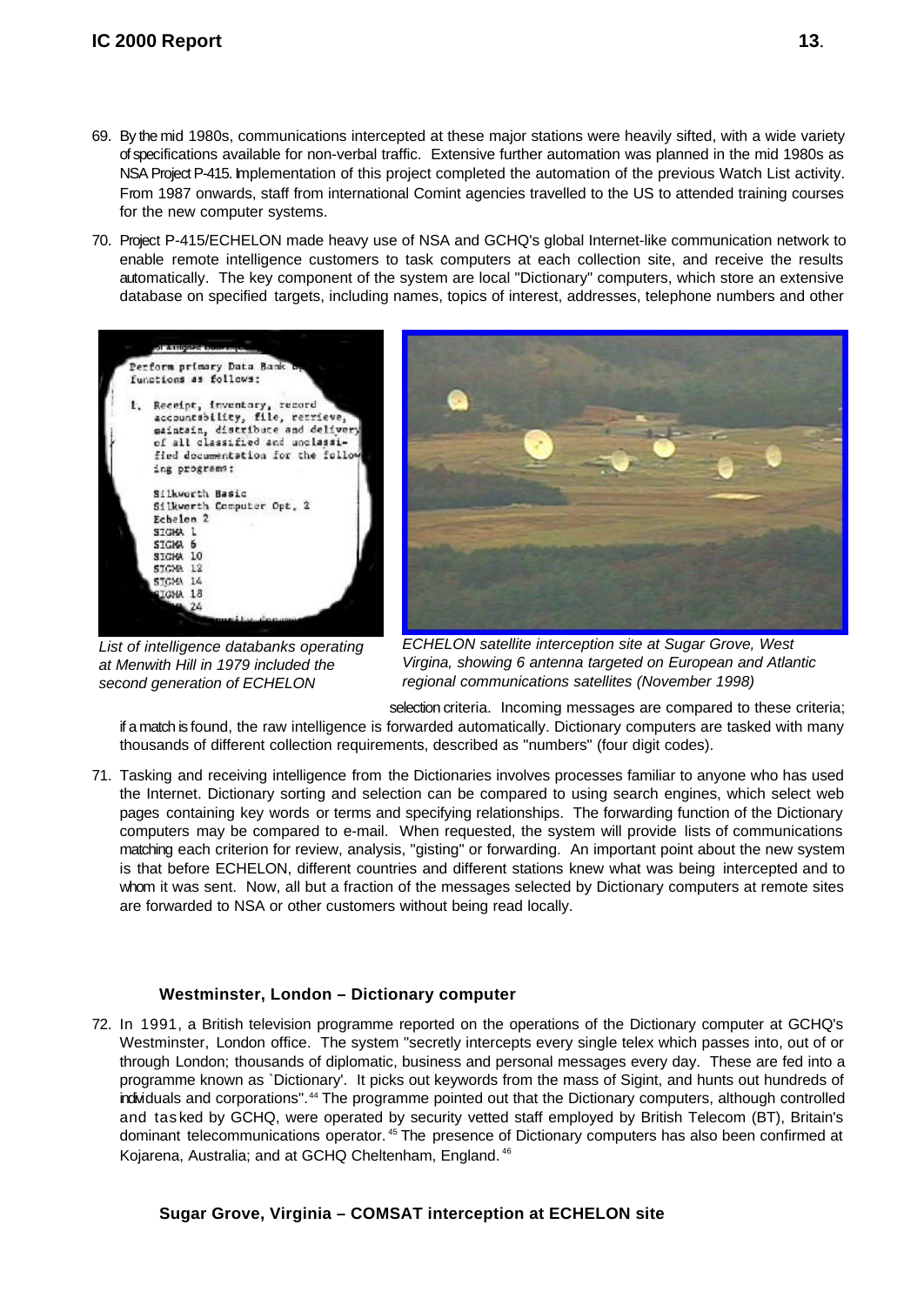- 73. US government documents confirm that the satellite receiving station at Sugar Grove, West Virginia is an ECHELON site, and that collects intelligence from COMSATs. The station is about 250 miles south-west of Washington, in a remote area of the Shenandoah Mountains. It is operated by the US Naval Security Group and the US Air Force Intelligence Agency.
- 74. An upgraded system called TIMBERLINE II, was installed at Sugar Grove in the summer of 1990. At the same time, according to official US documents, an "ECHELON training department" was established. <sup>47</sup> With training complete, the task of the station in 1991 became "to **maintain and operate an ECHELON site**". <sup>48</sup>
- 75. The US Air Force has publicly identified the intelligence activity at Sugar Grove: its "mission is to **direct satellite communications equipment [in support of] consumers of COMSAT information** ... This is achieved by providing a trained cadre of collection system operators, analysts and managers". <sup>49</sup> In 1990, satellite photographs showed that there were 4 satellite antennae at Sugar Grove. By November 1998, ground inspection revealed that this had expanded to a group of 9.

#### **Sabana Seca, Puerto Rico and Leitrim, Canada – COMSAT interception sites**

- 76. Further information published by the US Air Force identifies the US Naval Security Group Station at Sabana Sec a, Puerto Rico as a COMSAT interception site. Its mission is "to become the premier **satellite communications processing and analysis** field station". <sup>50</sup>
- 77. Canadian Defence Forces have published details about staff functions at the Leitrim field station of the Canadian Sigint agency CSE. The station, near Ottawa, Ontario has four satellite terminals, erected since 1984. The staff roster includes seven Communications Satellite Analysts, Supervisors and Instructors.<sup>51</sup>
- 78. In a publicly available resume, a former Communication Satellite Analyst employed at Leitrim describes his job as having required expertise in the "**operation and analysis of numerous Comsat computer systems and associated subsystems … [utilising] computer assisted analysis systems … [and] a broad range of sophisticated electronic equipment to intercept and study foreign communications and electronic** transmissions.<sup>52</sup> Financial reports from CSE also indicate that in 1995/96, the agency planned payments of \$7 million to ECHELON and \$6 million to Cray (computers). There were no further details about ECHELON. 53

#### **Waihopai, New Zealand – Intelsat interception at ECHELON site**

79. New Zealand's Sigint agency GCSB operates two satellite interception terminals at Waihopai, tasked on Intelsat satellites covering the Pacific Ocean. Extensive details have already been published about the station's Dictionary computers and its role in the ECHELON network.<sup>54</sup> After the book was published, a New Zealand TV station obtained images of the inside of the station operations centre. The pictures were obtained clandestinely by filming through partially curtained windows at night. The TV reporter was able to film close-ups of technical manuals held in the control centre. These were **Intelsat technical manuals**, providing confirmation that the station targeted these satellites Strikingly, the station was seen to be virtually empty, operating fully automatically. One guard was inside, but was unaware he was being filmed. <sup>55</sup>

#### **ILC processing techniques**

- 80. The technical annexe describes the main systems used to extract and process communications intelligence. The detailed explanations given about processing methods are not essential to understanding the core of this report, but are provided so that readers knowledgeable about telecommunications may fully evaluate the state of the art.
- 81. Fax messages and computer data (from modems) are given priority in processing because of the ease with which they are understood and analysed. The main method of filtering and analysing non-verbal traffic, the Dictionary computers, utilise traditional information retrieval techniques, including keywords. Fast special purpose chips enable vast quantities of data to be processed in this way. The newest technique is "topic spotting". The processing of telephone calls is mainly limited to identifying call-related information, and traffic analysis. Effective voice "wordspotting" systems do not exist are not in use, despite reports to the contrary. But "voiceprint" type speaker identification systems have been in use since at least 1995. The use of strong cryptography is slowly impinging on Comint agencies' capabilities. This difficulty for Comint agencies has been offset by covert and overt activities which have subverted the effectiveness of cryptographic systems supplied from and/or used in Europe.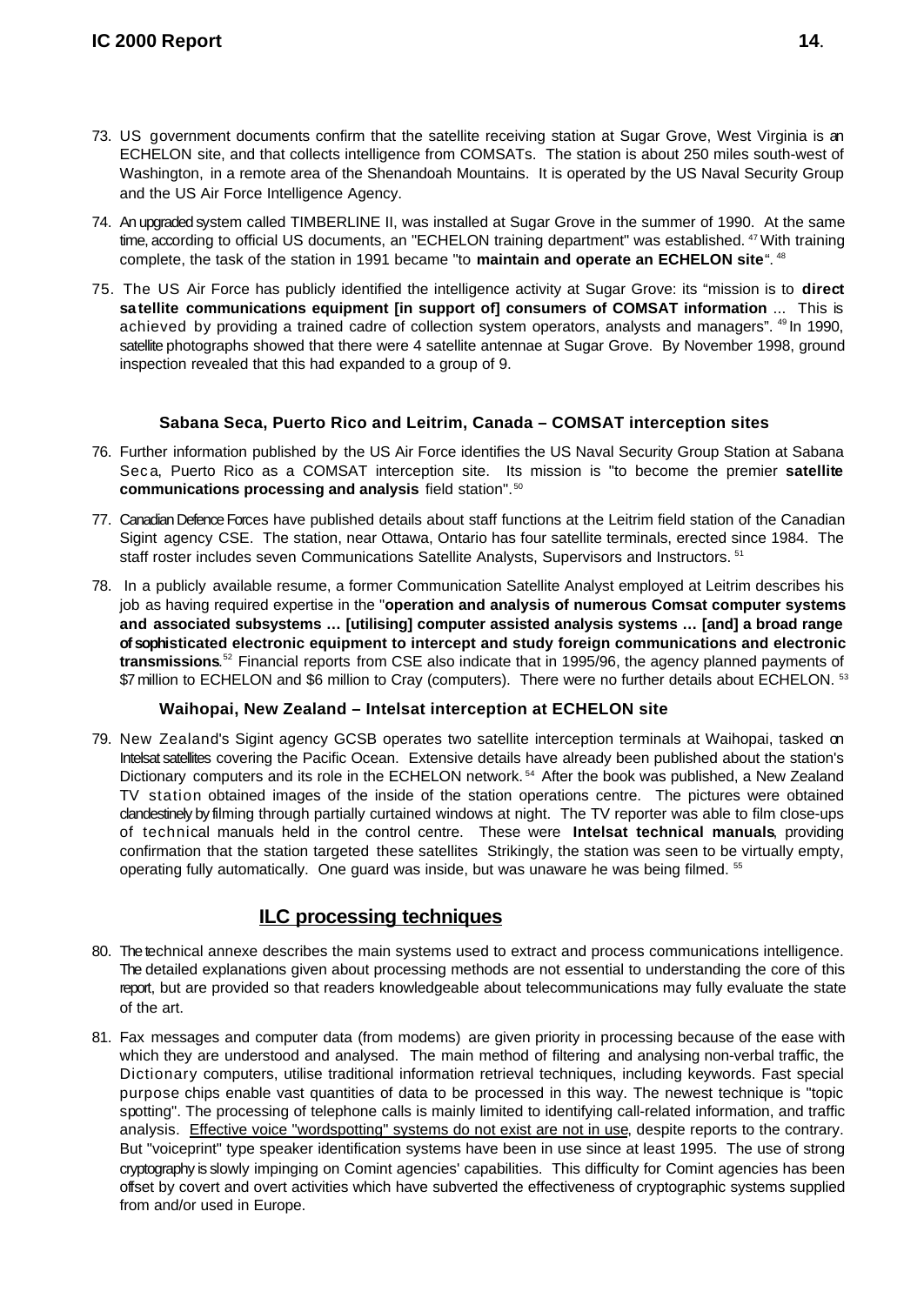82. The conclusions drawn in the annexe are that Comint equipment currently available has the capability, as tasked, to intercept, process and analyse every modern type of high capacity communications system to which access is obtained, including the highest levels of the Internet. There are few gaps in coverage. The scale, capacity and speed of some systems is difficult fully to comprehend. Special purpose systems have been built to process pager messages, cellular mobile radio and new satellites.

### **4. Comint and Law Enforcement**

83. In 1990 and 1991, the US government became concerned that the marketing of a secure telephone system by AT&T could curtail Comint activity. AT&T was persuaded to withdraw its product. In its place the US government offered NSA "Clipper" chips for incorporation in secure phones. The chips would be manufactured by NSA, which would also record built-in keys and pass this information to other government agencies for storage and, if required, retrieval. This proposal proved extremely unpopular, and was abandoned. In its place, the US government proposed that non government agencies should be required to keep copies of every user's keys, a system called "key escrow" and, later, "key recovery". Viewed in retrospect, the actual purpose of these proposals was to provide NSA with a single (or very few) point(s) of access to keys, enabling them to continue to access private and commercial communications.

#### **Misrepresentation of law enforcement interception**

#### **requirements**

- 84. Between 1993 to 1998, the United States conducted sustained diplomatic activity seeking to persuade EU nations and the OECD to adopt their "key recovery" system. Throughout this period, the US government insisted that the purpose of the initiative was to assist law enforcement agencies. Documents obtained for this study suggest that these claims wilfully misrepresented the true intention of US policy. Documents obtained under the US Freedom of Information Act indicate that policymaking was led exclusively by NSA officials, sometimes to the complete exclusion of police or judicial officials. For example, when the specially appointed US "Ambassador for Cryptography", David Aaron, visited Britain on 25 November 1996, he was accompanied and briefed by NSA's most senior representative in Britain, Dr James J Hearn, formerly Deputy Director of NSA. Mr Aaron had did not meet or consult FBI officials attached to his Embassy. His meeting with British Cabinet officials included NSA's representative and staff from Britain's GCHQ, but police officers or justice officials from both nations were excluded.
- 85. Since 1993, unknown to European parliamentary bodies and their electors, law enforcement officials from many EU countries and most of the UKUSA nations have been meeting annually in a separate forum to discuss their requirements for intercepting communications. These officials met under the auspices of a hitherto unknown organisation, ILETS (International Law Enforcement Telecommunications Seminar). ILETS was initiated and founded by the FBI. Table 2 lists ILETS meetings held between 1993 and 1997.
- 86. At their 1993 and 1994 meetings, ILETS participants specified law enforcement user requirements for communications interception. These appear in a 1974 ILETS document called "IUR 1.0". This document was based on an earlier FBI report on "Law Enforcement Requirements for the Surveillance of Electronic Communications", first issued in July 1992 and revised in June 1994. The IUR requirement differed little in substance from the FBI's requirements but was enlarged, containing ten requirements rather than nine. **IUR did not specify any law enforcement need for "key escrow" or "key recovery".** Cryptography was mentioned solely in the context of network security arrangements.
- 87. Between 1993 and 1997 police representatives from ILETS were not involved in the NSA-led policy making process for "key recovery", nor did ILETS advance any such proposal, even as late as 1997. Despite this, during the same period the US government repeatedly presented its policy as being motivated by the stated needs of law enforcement agencies. At their 1997 meeting in Dublin, ILETS did not alter the IUR. It was not until 1998 that a revised IUR was prepared containing requirements in respect of cryptography. It follows from this that the US government misled EU and OECD states about the true intention of its policy.
- 88. This US deception was, however, clear to the senior Commission official responsible for information security. In September 1996, David Herson, head of the EU Senior Officers' Group on Information Security, stated his assessment of the US "key recovery" project :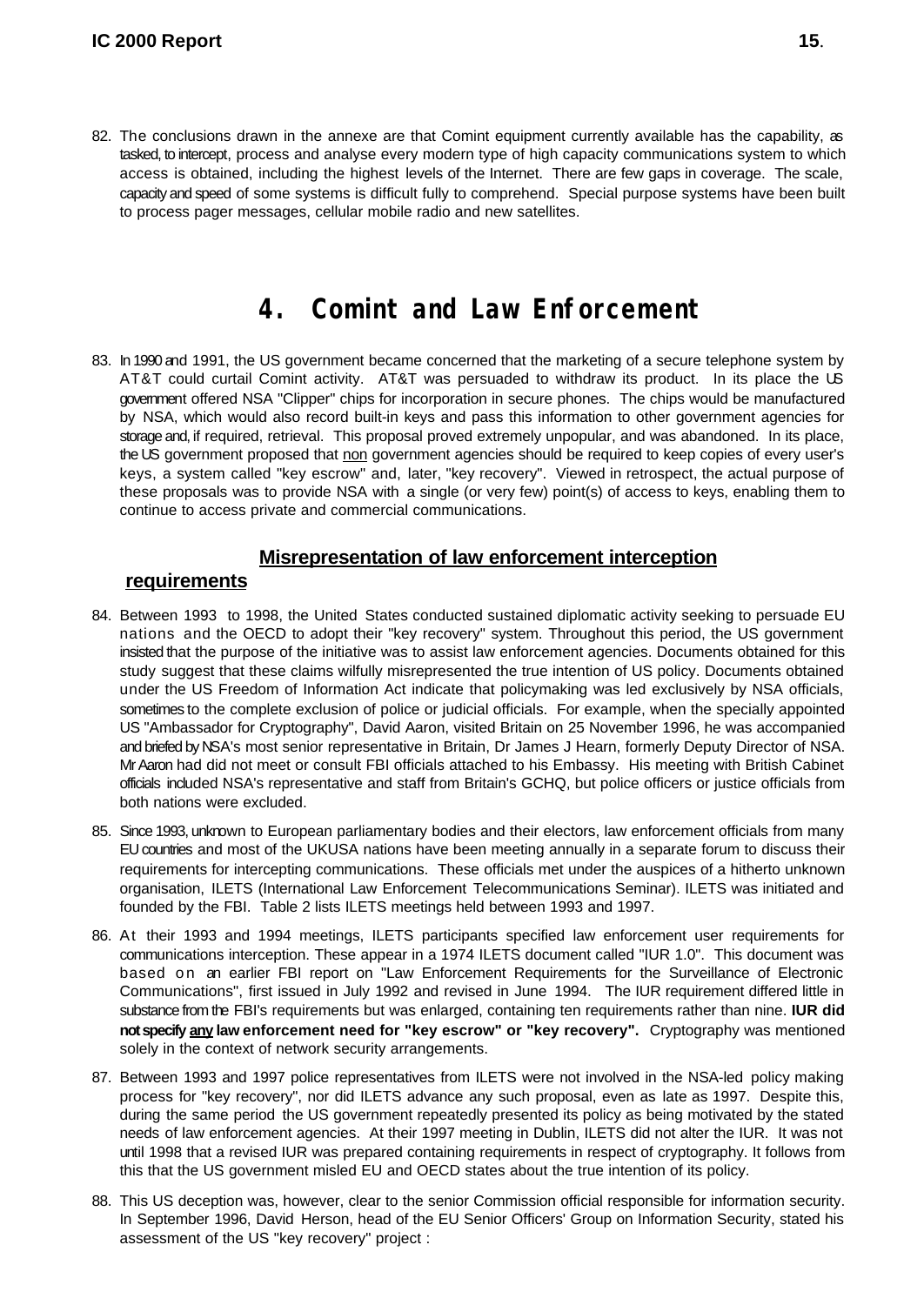*"'Law Enforcement' is a protective shield for all the other governmental activities … We're talking about foreign intelligence, that's what all this is about. There is no question [that] 'law enforcement' is a smoke screen"*. 56

89. It should be noted that technically, legally and organisationally, law enforcement requirements for communications interception differ fundamentally from communications intelligence. Law enforcement agencies (LEAs) will normally witsh to intercept a specific line or group of lines, and must normally justify their requests to a judicial or administrative authority before proceeding. In contract, Comint agencies conduct broad international communications "trawling" activities, and operate under general warrants. Such operations do not require or even suppose that the parties they intercept are criminals. Such distinctions are vital to civil liberty, but risk being eroded it the boundaries between law enforcement and communications intelligence interception becomes blurred in future.

| Year | Venue                      | Non-EU participants                                                           | EU participants                                                                                                                              |
|------|----------------------------|-------------------------------------------------------------------------------|----------------------------------------------------------------------------------------------------------------------------------------------|
| 1993 | Quantico,<br>Virginia, USA | Australia, Canada, Hong Kong,<br><b>Norway United States</b>                  | Denmark, France, Germany, Netherlands, Spain, Sweden,<br>United Kingdom                                                                      |
| 1994 | Bonn, Germany              | Australia, Canada, Hong Kong,<br>Norway, United States                        | Austria, Belgium, Denmark, Finland, France, Germany,<br>Greece, Ireland, Luxembourg, Netherlands, Portugal,<br>Spain, Sweden, United Kingdom |
| 1995 | Canberra.<br>Australia     | Australia, Canada, Hong Kong,<br>New Zealand, Norway, United<br><b>States</b> | Belgium, France, Germany, Greece, Ireland, Italy,<br>Netherlands, Spain, Sweden, United Kingdom                                              |
| 1997 | Dublin, Ireland            | Australia, Canada, Hong Kong,<br>New Zealand, Norway, United<br><b>States</b> | Austria, Belgium, Denmark, Finland, France, Germany,<br>Ireland, Italy, Luxembourg, Netherlands, Portugal, Spain,<br>Sweden, United Kingdom  |

|  | Table 2 ILETS meetings, 1993-1997 |  |
|--|-----------------------------------|--|
|--|-----------------------------------|--|

#### **Law enforcement communications interception – policy development in Europe**

- 90. Following the second ILETS meeting in Bonn in 1994, IUR 1.0 was presented to the Council of Ministers and was passed without a single word being altered on 17January 1995.<sup>57</sup> During 1995, several non EU members of the ILETS group wrote to the Council to endorse the (unpublished) Council resolution. The resolution was not published in the Official Journal for nearly two years, on 4 November 1996.
- 91. Following the third ILETS meeting in Canberra in 1995, the Australian government was asked to present the IUR to International Telecommunications Union (ITU). Noting that "law enforcement and national security agencies of a significant number of ITU member states have agreed on a generic set of requirements for legal interception", the Australian government asked the ITU to advise its standards bodies to incorporate the IUR requirements into future telecommunications systems on the basis that the "costs of [providing] legal interception capability and associated disruptions can be lessened by providing for that capability at the design stage".<sup>58</sup>
- 92. It appears that ILETS met again in 1998 and revised and extended its terms to cover the Internet and Satellite Personal Communications Systems such as Iridium. The new IUR also specified "additional security requirements for network operators and service providers", extensive new requirements for personal information about subscribers, and provisions to deal with cryptography.
- 93. On 3 September 1998, the revised IUR was presented to the Police Co-operation Working Group as ENFOPOL 98. The Austrian Presidency proposed that, as in 1994, the new IUR be adopted verbatim as a Council Resolution on interception "in respect of new technology".<sup>59</sup> The group did not agree. After repeated redrafting, a fresh paper has been prepared by the German Presidency, for the eventual consideration of Council Home and Justice ministers.<sup>60</sup>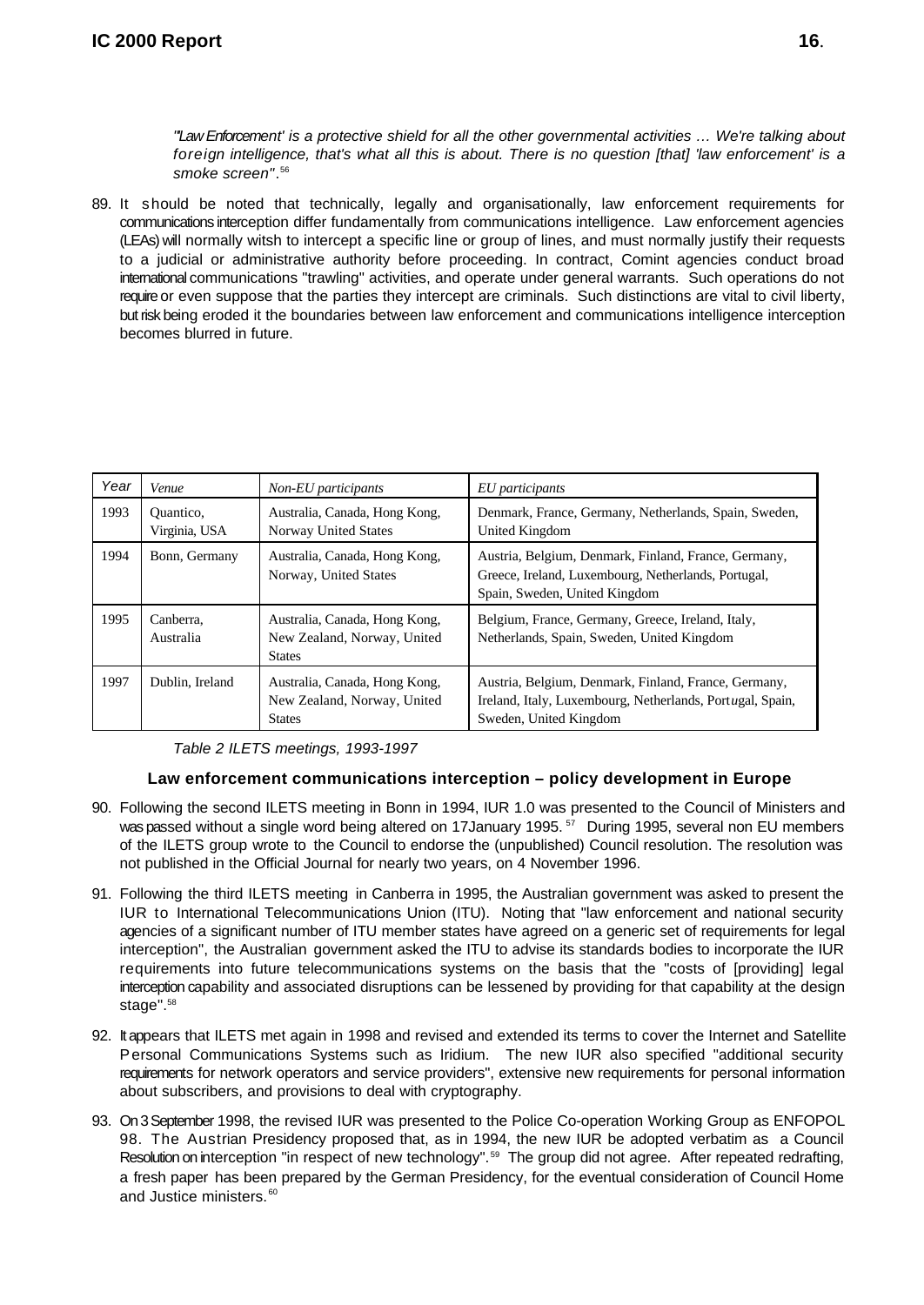### **5. Comint and economic intelligence**

94. During the 1998 EP debate on "Transatlantic relations/ECHELON system" Commissioner Bangeman observed on behalf of the Commission that "If this system were to exist, it would be an intolerable attack against individual liberties, competition and the security of the states". <sup>61</sup> The existence of ECHELON was described in section 3, above. This section describes the organisational and reporting frameworks within which economically sensitive information collected by ECHELON and related systems is disseminated, summarising examples where European organisations have been the subject of surveillance.

#### **Tasking economic intelligence**

95. US officials acknowledge that NSA collects economic information, whether intentionally or otherwise. Former military intelligence attaché Colonel Dan Smith worked at the US Embassy, London until 1993. He regularly received Comint product from Menwith Hill. In 1998, he told the BBC that at Menwith Hill:

> *"In terms of scooping up communications, inevitably since their take is broadband, there will be conversations or communications which are intercepted which have nothing to do with the military, and probably within those there will be some information about commercial dealings"*

> *"Anything would be possible technically. Technically they can scoop all this information up, sort through it and find out what it is that might be asked for . . . But there is not policy to do this specifically in response to a particular company's interest <sup>62</sup>*

96. In general, this statement is not incorrect. But it overlooks fundamental distinctionS between tasking and dissemination, and between commercial and economic intelligence. There is no evidence that companies in any of the UKUSA countries are able to task Comint collection to suit their private purposes. They do not have to. Each UKUSA country authorises national level intelligence assessment organisations and relevant individual ministries to task and receive economic intelligence from Comint. Such information may be collected for myriad purposes, such as: estimation of future essential commodity prices; determining other nation's private positions in trade negotiations; monitoring international trading in arms; tracking sensitive technology; or evaluating the political stability and/or economic strength of a target country. Any of these targets and many others may produce intelligence of direct commercial relevance. The decision as to whether it should be disseminated or exploited is taken not by Comint agencies but by national government organisation(s).

#### **Disseminating economic intelligence**

- 97. In 1970, according to its former Executive Director, the US Foreign Intelligence Advisory Board recommended that "henceforth economic intelligence be considered a function of the national security, enjoying a priority equivalent to diplomatic, military, technological intelligence".<sup>63</sup> On 5 May 1977, a meeting between NSA, CIA and the Department of Commerce authorised the creation of secret new department, the "Office of Intelligence Liaison". Its task was to handle "foreign intelligence" of interest to the Department of Commerce. Its standing orders show that it was authorised to receive and handle SCI intelligence – Comint and Sigint from NSA. The creation of this office THUS provided a formal mechanism whereby NSA data could be used to support commercial and economic interests. After this system was highlighted in a British TV programme in 1993, its name was changed to the "Office of Executive Support".<sup>64</sup> Also in 1993, President Clinton extended US intelligence support to commercial organisations by creating a new National Economic Council, paralleling the National Security Council.
- 98. The nature of this intelligence support has been widely reported. *"*Former intelligence officials and other experts say tips based on spying … regularly flow from the Commerce Department to U.S. companies to help them win contracts overseas.<sup>65</sup> The Office of Executive Support provides classified weekly briefings to security officials. One US newspaper obtained reports from the Commerce Department demonstrating intelligence support to US companies:

*One such document consists of minutes from an August 1994 Commerce Department meeting [intended] to identify major contracts open for bid in Indonesia in order to help U.S. companies win the work. A CIA employee … spoke at the meeting; five of the 16 people on the routine distribution list for the minutes were from the CIA.*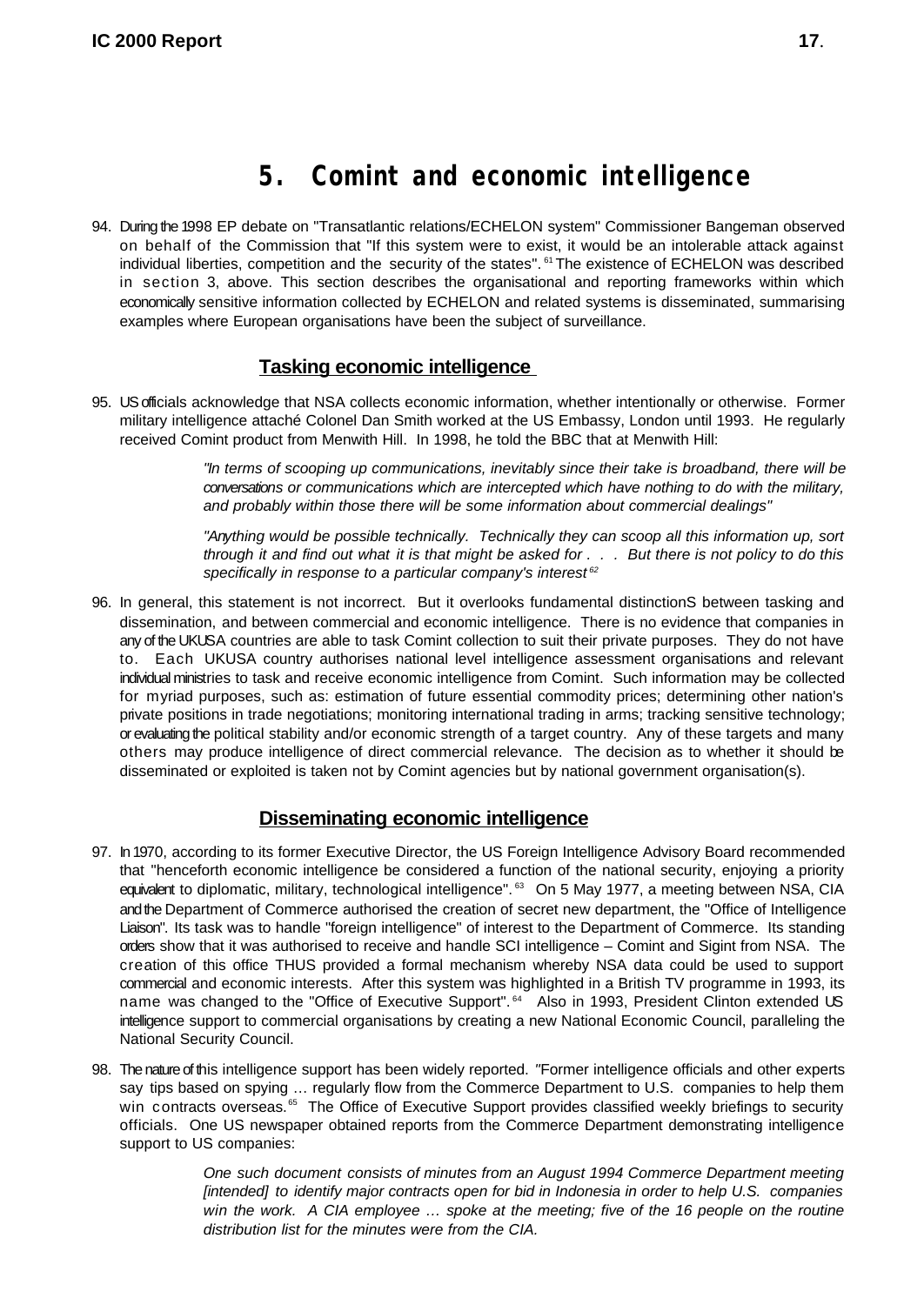- 99. In the United Kingdom, GCHQ is specifically required by law (and as and when tasked by the British government) to intercept foreign communications "in the interests of the economic well-being of the United Kingdom …in relation to the actions or intentions of persons outside the British Islands". Commercial interception is tasked and analysed by GCHQ's K Division. Commercial and economic targets can be specified by the government's Overseas Economic Intelligence Committee, the Economic Staff of the Joint Intelligence Committee, the Treasury, or the Bank of England.<sup>66</sup> According to a former senior JIC official, the Comint take routinely includes "company plans, telexes, faxes, and transcribed phone calls. Many were calls between Europe and the South[ern Hemisphere]".<sup>67</sup>
- 100. In Australia, commercially relevant Comint is passed by DSD to the Office of National Assesments, who consider whether, and if so where, to disseminate it. Staff there may pass information to Australian companies if they believe that an overseas nation has or seeks an unfair trade advantage. Targets of such activity have included Thomson-CSF, and trade negotiations with Japanese purchasers of coal and iron ore. Similar systems operate in the other UKUSA nations, Canada and New Zealand.

#### **The use of Comint economic intelligence product**

#### **Panavia European Fighter Aircraft consortium and Saudi Arabia**

101. In 1993, former National Security Council official Howard Teicher described in a programme about Menwith Hill how the European Panavia company was specifically targeted over sales to the Middle East. "I recall that the words 'Tornado' or 'Panavia' - information related to the specific aircraft - would have been priority targets that we would have wanted information about".<sup>68</sup>

#### **Thomson CSF and Brazil**

102. In 1994, NSA intercepted phone calls between Thomson-CSF and Brazil concerning SIVAM, a \$1.3 billion surveillance system for the Amazon rain forest. The company was alleged to have bribed members of the Brazilian government selection panel*.* The contract was awarded to the US Raytheon Corporation - who announced afterwards that "the Department of Commerce worked very hard in support of U.S. industry on this project".<sup>69</sup> Raytheon also provide maintenance and engineering services to NSA's ECHELON satellite interception station at Sugar Grove.

#### **Airbus Industrie and Saudi Arabia**

103. According to a well-informed 1995 press report :"from a commercial communications satellite, NSA lifted all the faxes and phone calls between the European consortium Airbus, the Saudi national airline and the Saudi government. The agency found that Airbus agents were offering bribes to a Saudi official. It passed the information to U.S. officials pressing the bid of Boeing Co and McDonnell Douglas Corp., which triumphed last year in the \$6 billion competition." 70

#### **International trade negotiations**

104. Many other accounts have been published by reputable journalists and some firsthand witnesses citing frequent occasions on which the US government has utlitised Comint for national commercial purposes. These include targeting data about the emission standards of Japanese vehicles; 71 1995 trade negotiations the import of Japanese luxury cars;<sup>72</sup> French participation in the GATT trade negotiations in 1993; the Asian-Pacific Economic Conference (APEC), 1997.

#### **Targeting host nations**

105. The issue of whether the United States utilises communications intelligence facilities such as Menwith Hilll or Bad Aibling to attack host nations' communications also arises. The available evidence suggests that such conduct may normally be avoided. According to former National Security Council official Howard Teicher, the US government would not direct NSA to spy on a host governments such as Britain:

> *" [But] I would never say never in this business because, at the end of the day, national interests are national interests … sometimes our interests diverge. So never say never - especially in this business".*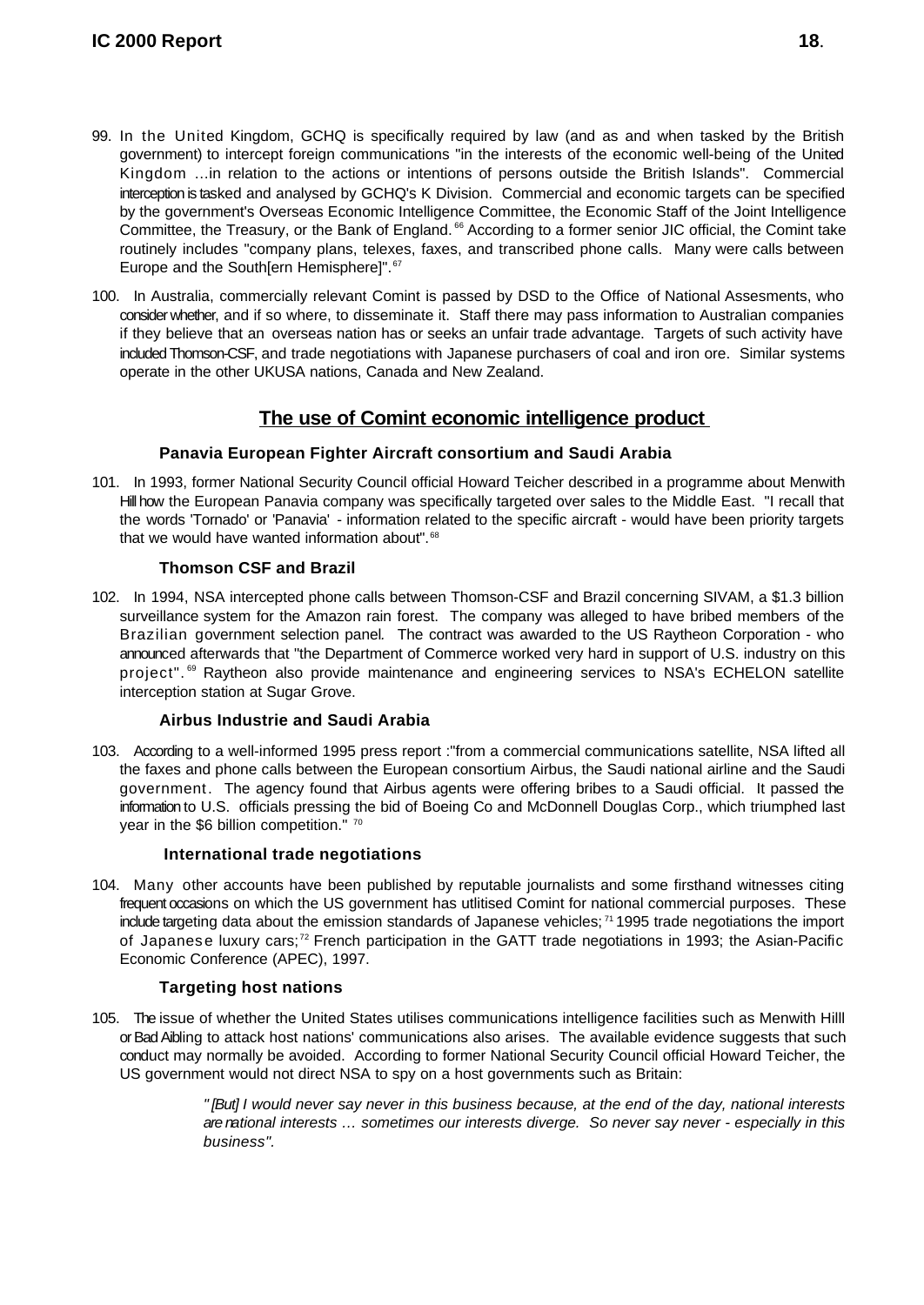### **6. Comint capabilities after 2000**

#### **Developments in technology**

- 106. Since the mid-1990s, communications intelligence agencies have faced substantial difficulties in maintaining global **access** to communications systems. These difficulties will increase during and after 2000. The major reason is the shift in telecommunications to high capacity optical fibre networks. Physical access to cables is required for interception. Unless a fibre network lies within or passes through a collaborating state, effective interception is practical only by tampering with optoelectronic repeaters (when installed). This limitation is likely to place many foreign land-based high capacity optical fibre networks beyond reach. The physical size of equipment needed to process traffic, together with power, communications and recording systems, makes clandestine activity impractical and risky.
- 107. Even where access is readily available (such as to COMSATs), the proliferation of new systems will limit **collection** activities, partly because budgetary constraint will restrict new deployments, and partly because some systems (for example, Iridium) cannot be accessed by presently available systems.
- 108. In the past 15 years the substantial technological lead in computers and information technology once enjoyed by Comint organisations has all but disappeared. Their principal computer systems are bought "off the shelf" and are the equal of or even inferior to those used by first rank industrial and academic organisations. They differ only in being "TEMPEST shielded", preventing them emitting radio signals which could be used to analyse Sigint activity.
- 109. Communications intelligence organisations recognise that the long war against civil and commercial cryptography has been lost. A thriving academic and industrial community is skilled in cryptography and cryptology. The Internet and the global marketplace have created a free flow in information, systems and software. NSA has failed in its mission to perpetuate access by pretending that that "key escrow" and like systems were intended to support law enforcement (as opposed to Comint) requirements.
- 110. Future trends in Comint are likely to include limits on investment in Comint collection from space; greater use of human agents to plant collection devices or obtain codes than in the past; and an intensified effort to attack foreign computer systems, using the Internet and other means (in particular, to gain access to protected files or communications before they are encrypted).
- 111. Attempts to restrict cryptography have nevertheless delayed the large-scale introduction of effective cryptographic security systems. The reduced cost of computational power has also enabled Comint agencies to deploy fast and sophisticated processing and sorting tools.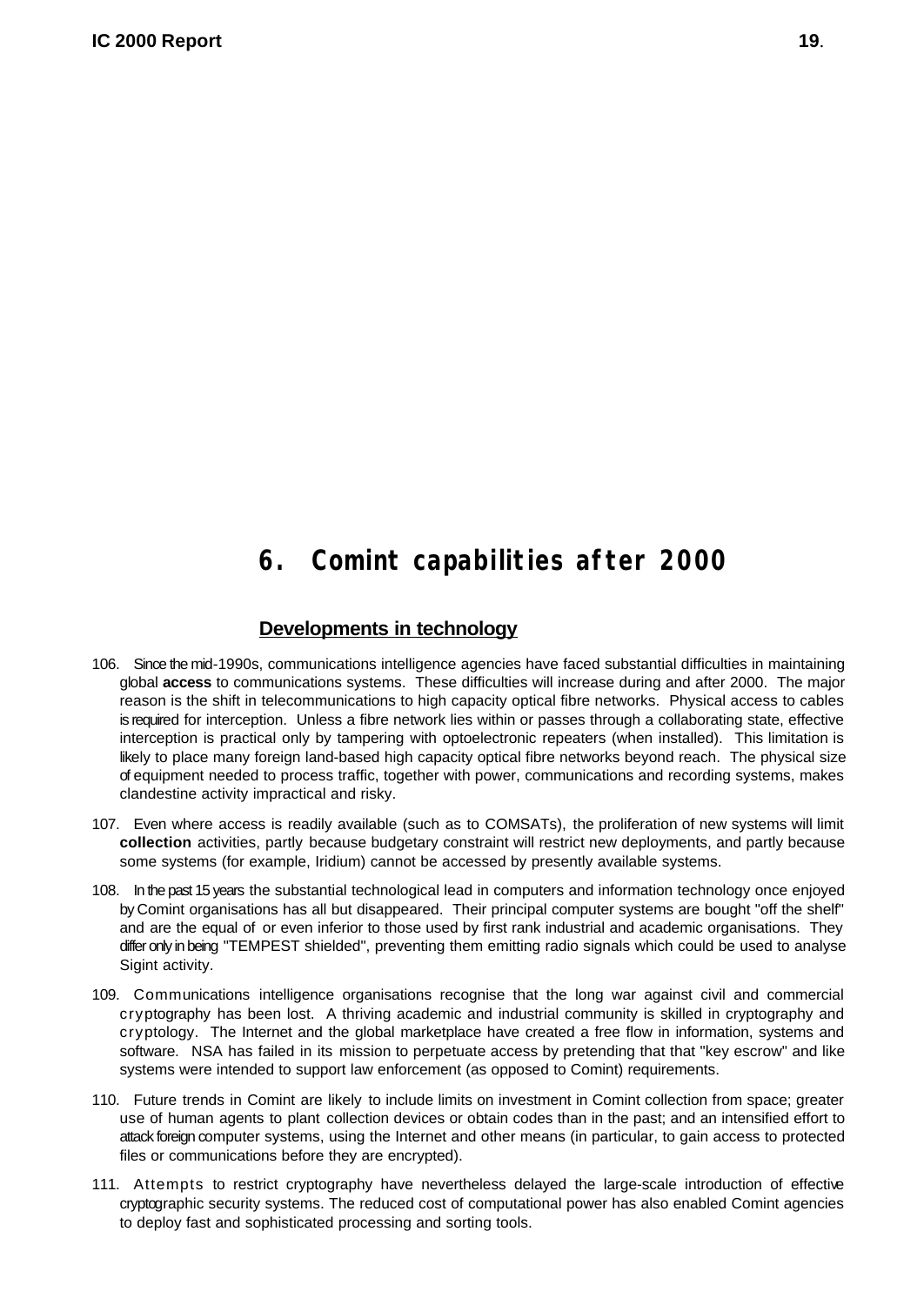112. Recent remarks to CIA veterans by the head of staff of the US House of Representatives Permanent Select Committee on Intelligence, ex CIA officer John Millis illustrate how NSA views the same issues:

> *"Signals intelligence is in a crisis. … Over the last fifty years ... In the past, technology has been the friend of NSA, but in the last four or five years technology has moved from being the friend to being the enemy of Sigint.*

> *The media of telecommunications is no longer Sigint-friendly. It used to be. When you were doing RF signals, anybody within range of that RF signal could receive it just as clearly as the intended recipient. We moved from that to microwaves, and people figured out a great way to harness that as well. Well, we're moving to media that are very difficult to get to.*

> *Encryption is here and it's going to grow very rapidly. That is bad news for Sigint … It is going to take a huge amount of money invested in new technologies to get access and to be able to break out the information that we still need to get from Sigint".*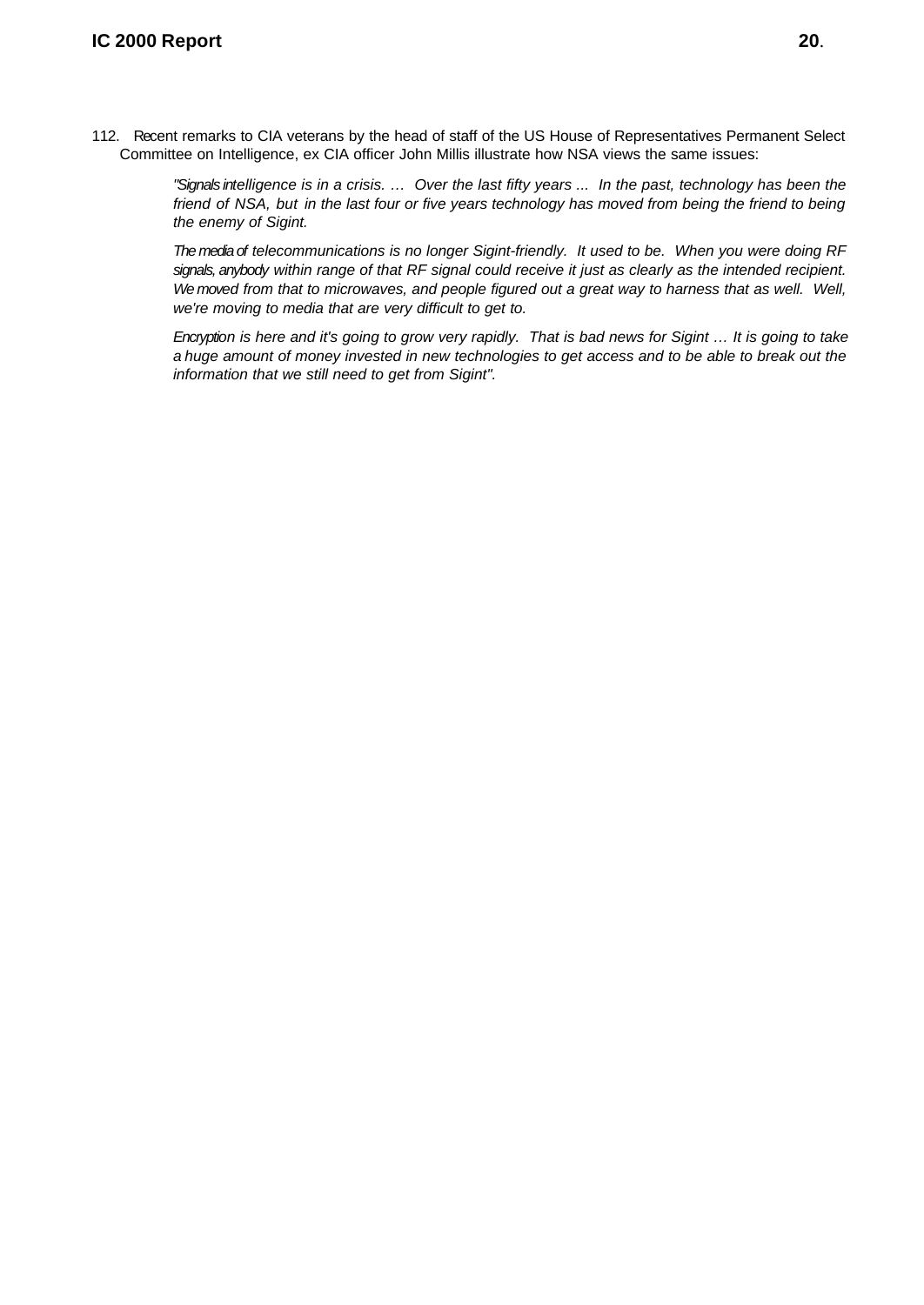### **Policy issues for the European Parliament**

- 1. The 1998 Parliamentary resolution on "Transatlantic relations/ECHELON system" <sup>73</sup> called for "protective measures concerning economic information and effective encryption". Providing such measures may be facilitated by developing an in-depth understanding of present and future Comint capabilities.
- 2. At the technical level, protective measures may best be focused on defeating hostile Comint activity by denying access or, where this is impractical or impossible, preventing processing of message content and associated traffic information by general use of cryptography.
- 3. As the SOGIS group within the Commission has recognised,  $74$  the contrasting interests of states is a complex issue. Larger states have made substantial investments in Comint capabilities. One member state is active in the UKUSA alliance, whilst others are either "third parties" to UKUSA or have made bilateral arrangements with NSA. Some of these arrangements were a legacy of the cold war; others are enduring. These issues create internal and international conflicts of interest. Technical solutions are not obvious. It should be possible to define a shared interest in implementing measures to defeat future external Comint activities directed against European states, their citizens and commercial activities.
- 4. A second area of apparent conflict concerns states' desires to provide communications interception for legitimate law enforcement purposes. The technical and legal processes involved in providing interception for law enforcement purpose differ fundamentally from those used in communications intelligence. Partly because of the lack of parliamentary and public awareness of Comint activities, this distinction is often glossed over, particularly by states that invest heavily in Comint. Any failure to distinguish between legitimate law enforcement interception requirements and interception for clandestine intelligence purposes raises grave issues for civil liberties. A clear boundary between law enforcement and "national security" interception activity is essential to the protection of human rights and fundamental freedoms.
- 5. At the present time, Internet browsers and other software used in almost every personal computer in Europe is deliberately disabled such that "secure" communications they send can, if collected, be read without difficulty by NSA. US manufacturers are compelled to make these arrangements under US export rules. A level playing field is important. Consideration could be given to a countermeasure whereby, if systems with disabled cryptographic systems are sold outside the United States, they should be required to conform to an "open standard" such that third parties and other nations may provide additional applications which restore the level of security to at least enjoyed by domestic US customers.
- 6. The work of ILETS has proceeded for 6 years without the involvement of parliaments, and in the absence of consultation with the industrial organisations whose vital interests their work affects. It is regrettable that, prior to the publication of this report, public information has not been available in states about the scope of the policy-making processes, inside and outside the EU, which have led to the formulation of existing and new law enforcement "user requirements". As a matter of urgency, the current policy-making process should be made open to public and parliamentary discussion in member states and in the EP, so that a proper balance may be struck between the security and privacy rights of citizens and commercial enterprises, the financial and technical interests of communications network operators and service providers, and the need to support law enforcement activities intended to suppress serious crime and terrorism.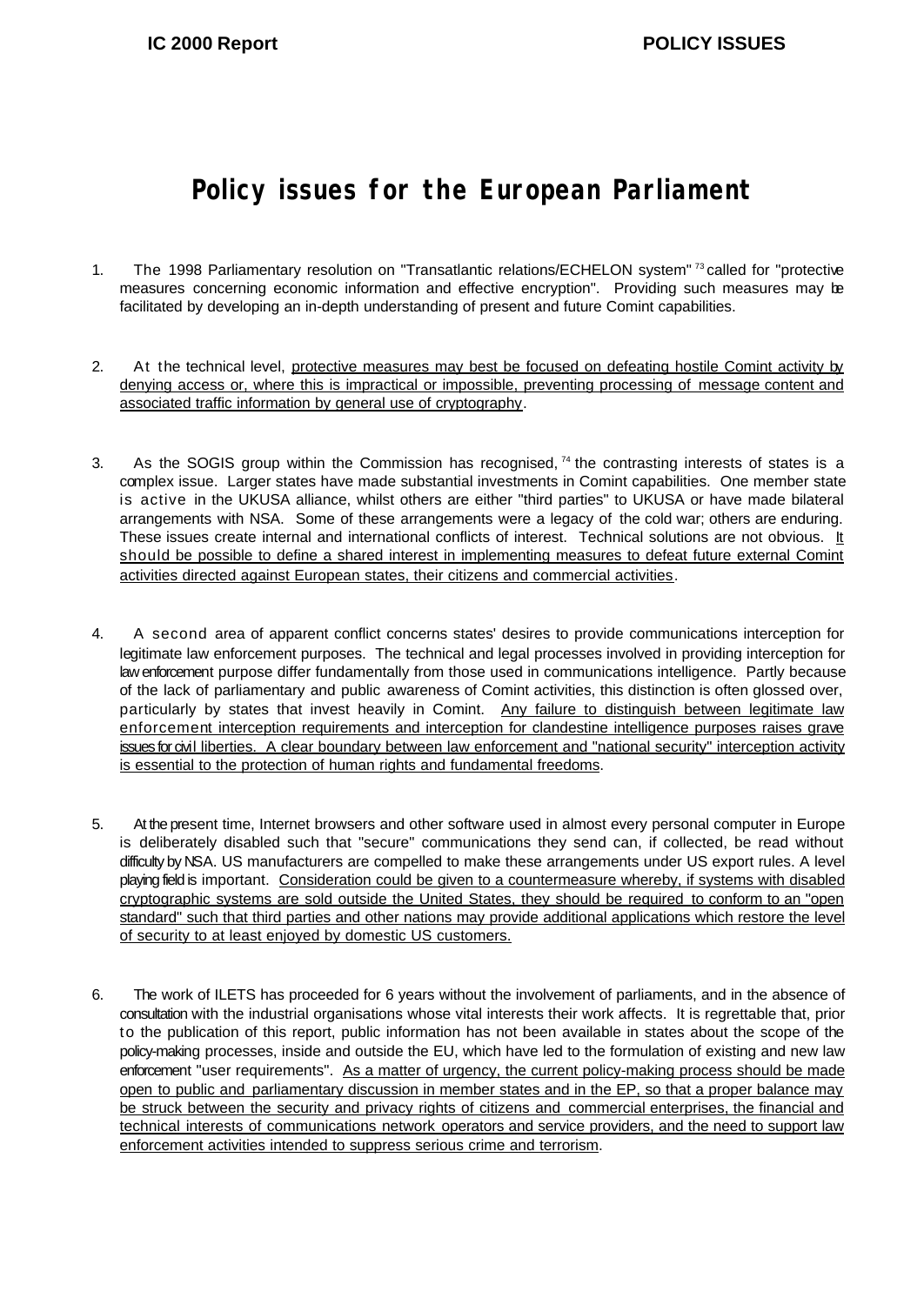### **Technical annexe**

#### **Broadband (high capacity multi-channel) communications**

- 1. From 1950 until the early 1980s, high capacity multi-channel analogue communications systems were usually engineered using separate communications channels carried at different frequencies The combined signal, which could include 2,000 or more speech channels, was a "multiplex". The resulting "frequency division multiplex" (FDM) signal was then carried on a much higher frequency, such as by a microwave radio signal.
- 2. Digital communications have almost universally taken over from analogue methods. The basic system of digital multi-channel communications is time division multiplexing (TDM). In a TDM telephony system, the individual conversational channels are first digitised. Information concerning each channel is then transmitted sequentially rather than simultaneously, with each link occupying successive time "slots".
- 3. Standards for digital communications evolved separately within Europe and North America. In the United States, the then dominant public network carrier (the Bell system, run by AT&T) established digital data standards. The basic building block, a T-1 link, carries the equivalent of 24 telephone channels at a rate of 1.544 Mbps. Higher capacity systems operate at greater data transmission rates Thus, the highest transmission rate, T-5, carries the equivalent of 8,000 speech channels at a data rate of 560 Mbps.
- 4. Europe adopted a different framework for digital communications, based on standards originally agreed by the CEPT. The basic European standard digital link, E-1, carries 30 telephone channels at a data rate of 2 Mbps. Most European telecommunications systems are based on E-1 links or (as in North America), multiples thereof. The distinction is significant because most Comint processing equipment manufactured in the United States is designed to handle intercepted communications working to the European forms of digital communications.
- 5. Recent digital systems utilise synchronised signals carried by very high capacity optical fibres. Synchronising signals enables single channels to be easily extracted from high capacity links. The new system is known in the US as the synchronous optical network (SONET), although three equivalent definitions and labels are in  $use.<sup>75</sup>$

#### **Communications intelligence equipment**

- 6. Dozens of US defence contractors, many located in Silicon Valley (California) or in the Maryland "Beltway" area near Washington, manufacture sophisticated Sigint equipment for NSA. Major US corporations, such as Lockheed Martin, Space Systems/Loral, TRW, Raytheon and Bendix are also contracted by NSA to operate major Sigint collection sites. A full report on their products and services is beyond the scope of this study. The state of the art in contemporary communications intelligence may usefully be demonstrated, however, by examining some of the Comint processing products of two specialist NSA niche suppliers: Applied Signal Technology Inc (AST), of Sunnyvale, California, and The IDEAS Operation of Columbia, Maryland (part of Science Applications International Corporation (SAIC)).<sup>76</sup>
- 7. Both companies include senior ex-NSA staff as directors. When not explicitly stated, their products can be identified as intended for Sigint by virtue of being "TEMPEST screened". AST states generally that its "equipment is used for signal reconnaissance of foreign telecommunications by the United States government". One leading cryptographer has aptly and and engagingly described AST as a "one-stop ECHELON shop".

#### **Wideband extraction and signal analysis**

- 8. Wideband (or broadband) signals are normally intercepted from satellites or tapped cables in the form of multiplex microwave or high frequency signals. The first step in processing such signals for Comint purposes is "**wideband extraction**". An extensive range of Sigint equipment is manufactured for this purpose, enabling newly intercepted systems to be surveyed and analysed. These include transponder survey equipment which identify and classify satellite downlinks, demodulators, decoders, demultiplexers, microwave radio link analysers, link survey units, carrier analysis systems, and many other forms of hardware and software.
- 9. A newly interc epted communications satellite or data link can be analysed using the AST Model 196 "Transponder characterisation system". Once its basic communications structure has been analysed, the Model 195 "Wideband snapshot analyser", also known as SNAPPER, can record sample data from even the highest capacity systems, sufficient to analyse communications in minute detail. By the start of 1999, operating in conjunction with the Model 990 "Flexible Data Acquisition Unit", this systems was able to record,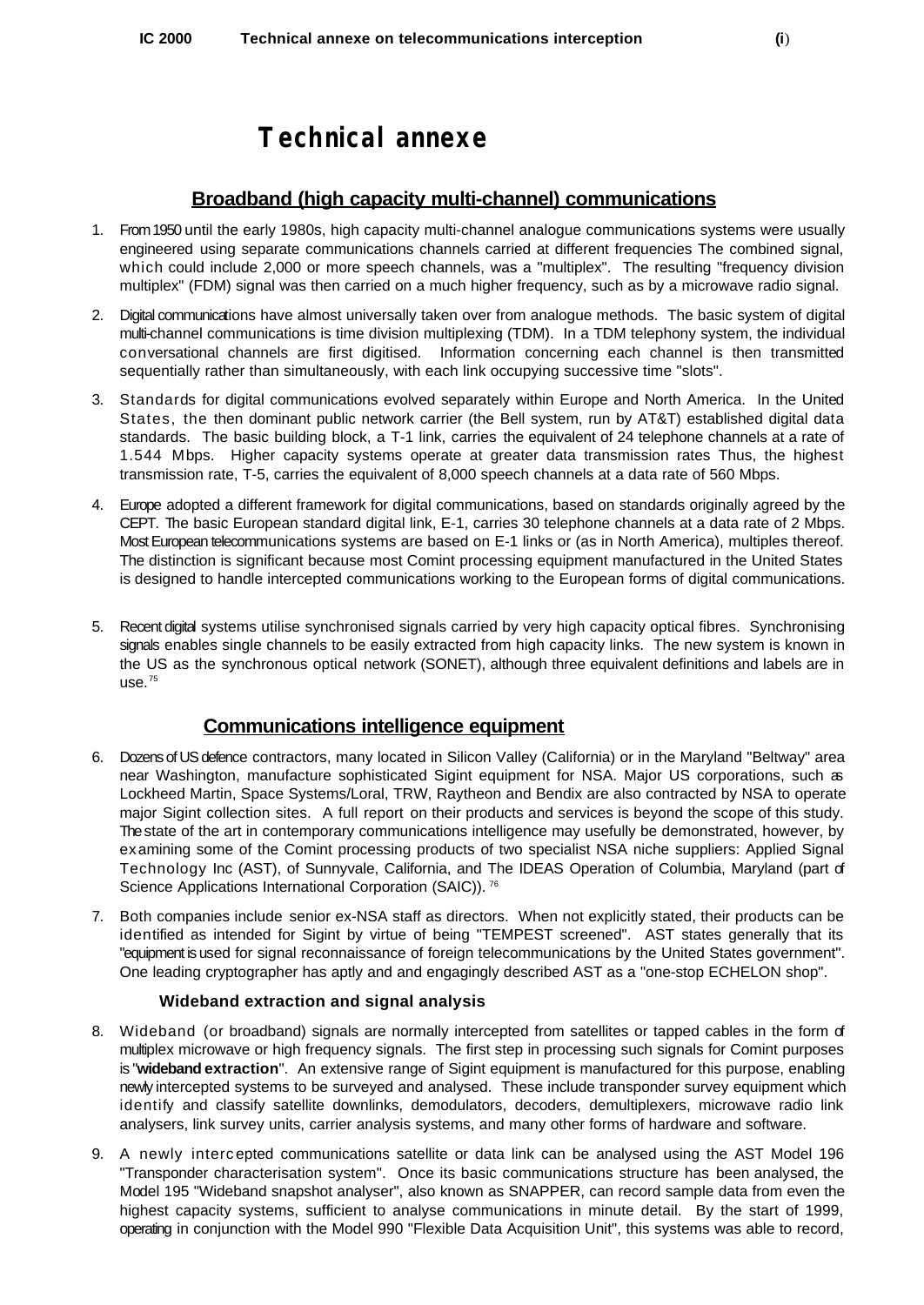playback and analyse at data rates up to 2.488 Gbps (SONET OC-48). This is 16 times faster than the largest backbone links in general use on the Internet; larger than the telephony capacity of any current communications satellite; and equivalent to 40,000 simultaneous telephone calls. It can be fitted with 48 Gbyte of memory (500-1000 times larger than found in an average personal computer), enabling relatively lengthy recordings of highspeed data links. The 2.5 Gbps capacity of a single SNAPPER unit exceeds the current daily maximum data rate found on a typical large Internet exchange.<sup>77</sup>

- 10. Both AST and IDEAS offer a wide range of recorders, demultiplexers, scanners and processors, mostly designed to process European type (CEPT) E-1, E-3 (etc) signals at data rates of up to 160 Mbps. Signals may be recorded to banks of high-speed tape recorders, or into high capacity "RAID" <sup>78</sup> hard disk networks. Intercepted optical signals can be examined with the AST Model 257E "SONET analyser".
- 11. Once communications links have been analysed and broken down to their constituent parts, the next stage of Comint collection involves multi-channel processors which extract and filter messages and signals from the desired channels. There are three broad categories of interest: "voice grade channels", normally carrying telephony; fax communications; and analogue data modems. A wide selection of multi-channel Comint processors are available. Almost all of them separate voice, fax and data messages into distinct "streams" for downstream processing and analysis.
- 12. The AST Model 120 multi-channel processor used by NSA in different configurations known as STARQUAKE, COBRA and COPPERHEAD - can handle 1,000 simultaneous voice channels and automatically extract fax, data and voice traffic. Model 128, larger still, can process 16 European E-3 channels (a data rate of 500 Mbps) and extract 480 channels of interest. The 1999 giant of AST's range, the Model 132 "Voice Channel Demultiplexer", can scan up to 56,700 communications channels, extracting more than 3,000 voice channels of interest. AST also provides Sigint equipment to intercept low capacity VSAT<sup>79</sup> satellite services used by smaller businesses and domestic users. These systems can be intercepted by the AST Model 285 SCPS processor, which identifies and extracts up to 48 channels of interest, distinguished between voice, fax and data.
- 13. According to US government publications, an early Wideband Extraction system was installed at NSA's Vint Hill Farms field station in 1970, about the time that systematic COMSAT interceptio collection began. That station is now closed. US publications identify the NSA/CSS Regional Sigint Operations Centre at San Antonio, Texas, as a site currently providing a multi-channel Wideband Extraction service.

#### **Filtering, data processing, and facsimile analysis**

- 14. Once communications channels have been identified and signals of interest extracted, they are analysed further by sophisticated workstations using special purpose software. AST's ELVIRA Signals Analysis Workstation is typical of this type of Sigint equipment. This system, which can be used on a laptop computer in covert locations, surveys incoming channels and extracts standard Comint data, including technical specifications (STRUM) and information about call destinations (SRI, or signal related information). Selected communications are relayed to distant locations using NSA standard "Collected Signals Data Format" (CSDF). 80
- 15. High-speed data systems can also be passed to AST's TRAILMAPPER software system, which works at a data rate of up to 2.5 Gbps. It can interpret and analyse every type of telecommunications system, including European, American and optical standards. TRAILMAPPER appears to have been designed with a view to analysing ATM (asynchronous transfer mode) communications. ATM is a modern, high-capacity digital communications system. It is better suited than standard Internet connections to carrying multimedia traffic and to providing business with private networks (VPN, LAN or WAN). TRAILMAPPER will identify and characterise such business networks.
- 16. In the next stage downstream, intercepted signals are processed according to whether they are voice, fax or data. AST's "Data Workstation" is designed to categorise all aspects of data communications, including systems for handling e-mail or sending files on the Internet.<sup>81</sup> Although the very latest modem systems (other than ISDN) are not included in its advertised specification, it is clear from published research that AST has developed the technology to intercept and process the latest data communications systems used by individuals and business to access the Internet.<sup>82</sup> The Data Workstation can stored and automatically process 10,000 different recorded signals.
- 17. Fax messages are processed by AST's Fax Image Workstation. This is described as a "user friendly, interactive analysis tool for rapid examination images stored on disk. Although not mentioned in AST's literature, standard fax pre-processing for Dictionary computers involves automatic "optical character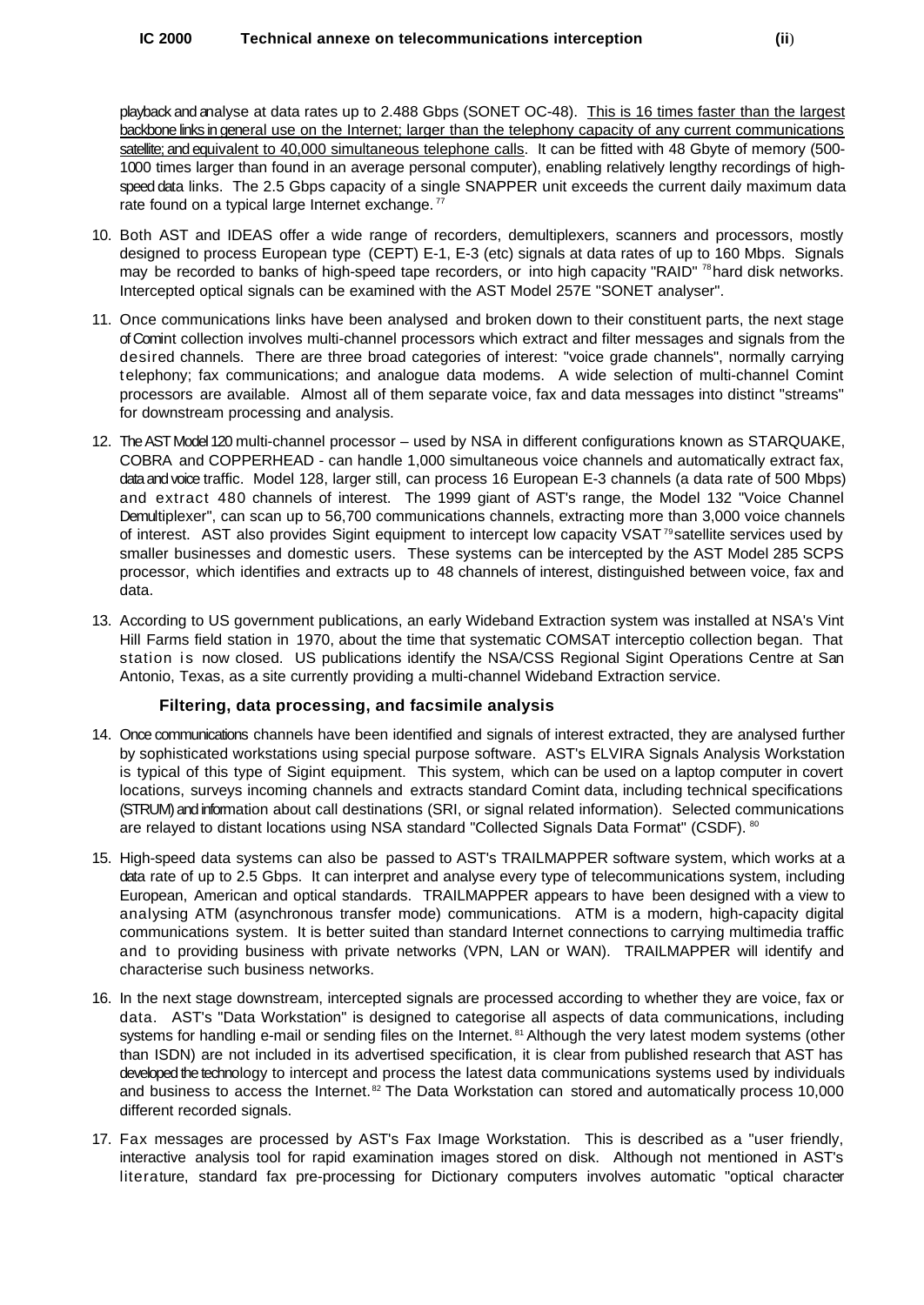recognition" (OCR) software. This turns the typescript into computer readable (and processable) text. The effectiveness of these systems makes fax-derived Comint an important collection subsystem. It has one drawback. OCR computer systems that can reliably recognise handwriting do not exist. No one knows how to design such a system. It follows that, perversely, hand-written fax messages may be a secure form of communication that can evade Dictionary surveillance criteria, provided always that the associated "signal related information" (calling and receiving fax numbers) have not been recognised as being of interest and directed to a Fax Image Workstation.

18. AST also make a "Pager Identification and Message Extraction" system which automatically collects and processes data from commercial paging systems. IDEAS offer a Video Teleconferencing Processor that can simultaneously view or record two simultaneous teleconferencing sessions. Sigint systems to intercept cellular mobile phone networks such as GSM are not advertised by AST or IDEAS, but are available from other US contractors. The specifications and ready availability of such systems indicate how industrialised and pervasive Comint has became. It has moved far from the era when (albeit erroneously), it was publicly associated only with monitoring diplomatic or military messages.



*NSA "Trailmapper" software showing automatic detection of private networks inside intercepted high capacity STM-1 carrier*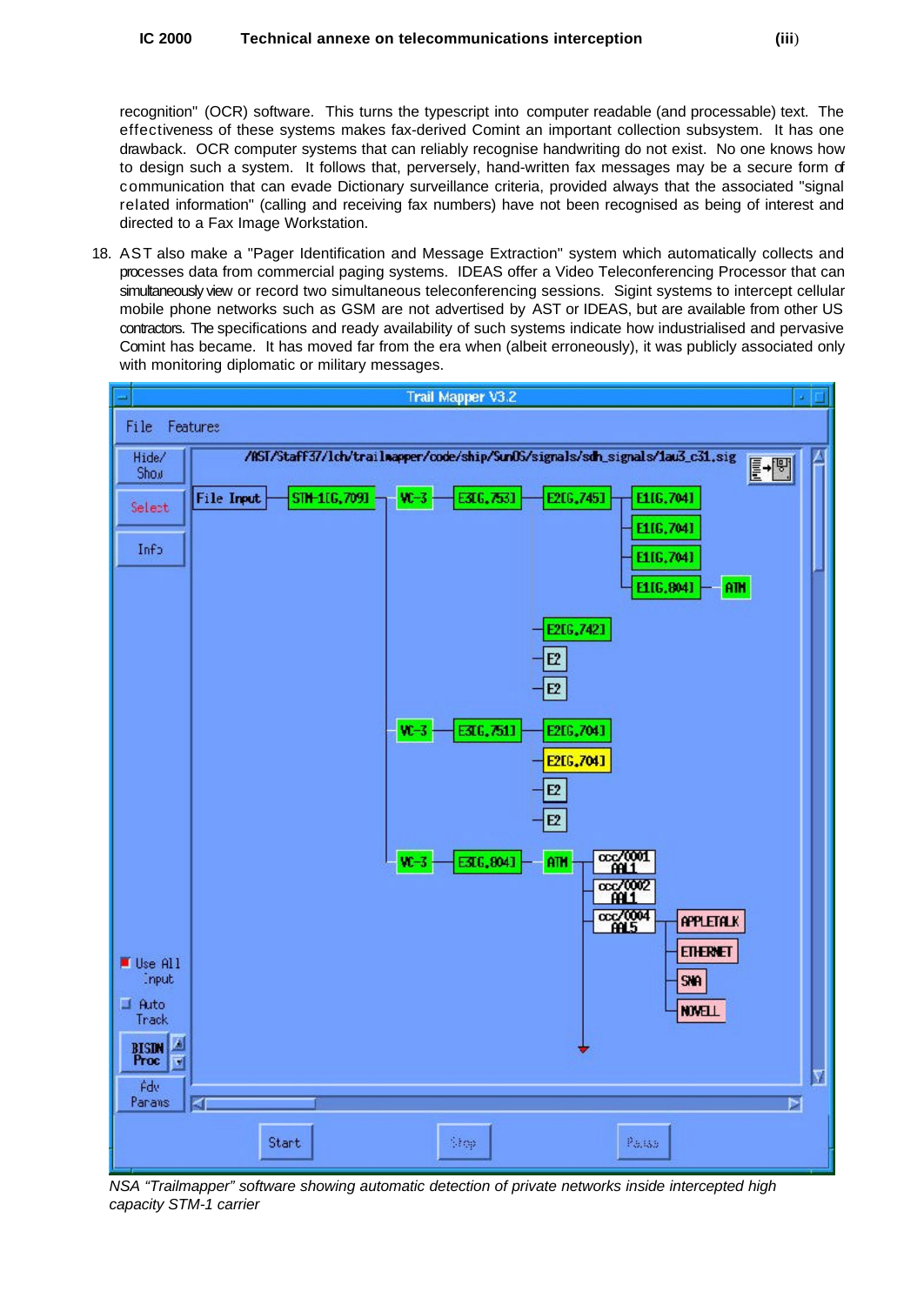

*The "Data Workstation" software system analyses up to 10,000 recorded messages, identifying Internet traffic, e-mail messages and attachments*

#### **Traffic analysis, keyword recognition, text retrieval, and topic analysis**

- 19. Traffic analysis is a method of obtaining intelligence from signal related information, such as the number dialled on a telephone call, or the Calling Line Identification Data (CLID) which identifies the person making the call. Traffic analysis can be used where message content is not available, for example when encryption is used. By analysing calling patterns, networks of personal associations may be analysed and studied. This is a principal method of examining voice communications.
- 20. Whenever machine readable communications are available, keyword recognition is fundamental to Dictionary computers, and to the ECHELON system. The Dictionary function is straightforward. Its basic mode of operation is akin to web search engines. The differences are of substance and of scale. Dictionaries implement the tasking of their host station against the entire mass of collected communications, and automate the distribution of selected raw product.
- 21. Advanced systems have been developed to perform very high speed sorting of large volumes of intercepted information. In the late 1980s, the manufacturers of the RHYOLITE Sigint satellites, TRW, designed and manufactured a Fast Data Finder (FDF) microchip for NSA. The FDF chip was declassified in 1972 and made available for commercial use by a spin-off company, Paracel. Since then Paracel has sold over 150 information filtering systems, many of them to the US government. Paracel describes its current FDF technology as the "fastest, most accurate adaptive filtering system in the world":

*A single TextFinder application may involve trillions of bytes of textual archive and thousands of online users, or gigabytes of live data stream per day that are filtered against tens of thousands of complex interest profiles … the TextFinder chip implements the most comprehensive characterstring comparison functions of any text retrieval system in the world.*

Devices like this are ideal for use in ECHELON and the Dictionary system.

22. A lower capacity system, the PRP-9800 Pattern Recognition Processor, is manufactured by IDEAS. This is a computer card which can be fitted to a standard PC. It can analyse data streams at up to 34 Mbps (the European E-3 standard), matching every single bit to more than 1000 pre-selected patterns.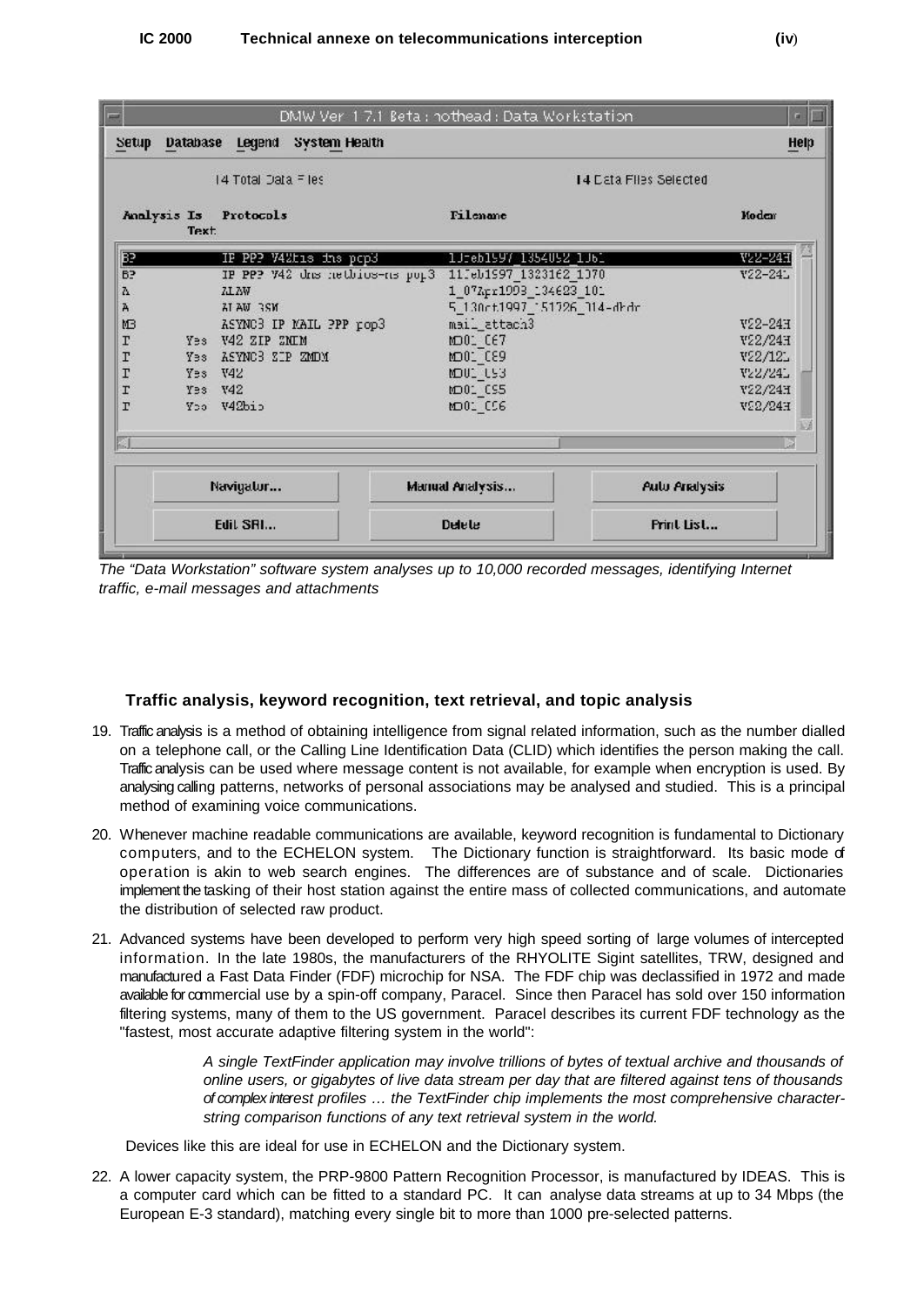- 23. Powerful though Dictionary methods and keyword search engines may be, however, they and their giant associated intelligence databases may soon seem archaic. **Topic analysis** is a more powerful and intuitive technique, and one that NSA is developing and promoting with confidence. Topic analysis enables Comint customers to ask their computers to "find me documents about subject X". X might be "Shakespeare in love" or "Arms to Iran".
- 24. In a standard US test used to evaluate topic analysis systems,  $^{83}$  one task the analysis program is given is to find information about "Airbus subsidies". The traditional approach involves supplying the computer with the key terms, other relevant data, and synonyms. In this example, the designations A-300 or A-320 might be synonymous with "Airbus". The disadvantage of this approach is that it may find irrelevant intelligence (for example, reports about export subsidies to goods flown on an Airbus) and miss relevant material (for example a financial analysis of a company in the consortium which does not mention the Airbus product by name). Topic analysis overcomes this and is better matched to human intelligence.
- 25. The main detectable thrust of NSA research on topic analysis centres on a method called N-gram analysis. Developed inside NSA's Research group - responsible for Sigint automation - N-gram analysis is a fast, general method of sorting and retrieving machine-readable text according to language and/or topic. The N-gram system is claimed to work independently of the language used or the topic studied. NSA patented the method in 1995.84
- 26. To use N-gram analysis, the operator ignores keywords and defines the enquiry by providing the system with selected written documents concerning the topic of interest. The system determines what the topic is from the seed group of documents, and then calculates the probability that other documents cover the same topic. In 1994, NSA made its N-gram system available for commercial exploitation. NSA's research group claimed that it could be used on "very large data sets (millions of documents)", could be quickly implemented on any computer system and that it could operate effectively "in text containing a great many errors (typically 10-15% of all characters)".
- 27. According to former NSA Director William Studeman, "information management will be the single most important problem for the (US) Intelligence Community" in the future. <sup>85</sup> Explaining this point in 1992, he described the type of filtering involved in systems like ECHELON:

*One [unidentified] intelligence collection system alone can generate a million inputs per half hour; filters throw away all but 6500 inputs; only 1,000 inputs meet forwarding criteria; 10 inputs are normally selected by analysts and only one report Is produced. These are routine statistics for a number of intelligence collection and analysis systems which collect technical intelligence.*

#### **Speech recognition systems**

- 28. For more than 40 years, NSA, ARPA, GCHQ and the British government Joint Speech Research Unit have conducted and sponsored research into speech recognition. Many press reports (and the previous STOA report) have suggested that such research has provided systems which can automatically select telephone communications of intelligence interest based on the use of particular "key words" by a speaker. If available, such systems would enable vastly more extensive Comint information to be gathered from telephone conversations than is available from other methods of analysis. The contention that telephone word-spotting systems are readily available appears to by supported by the recent availability of a string of low-cost software products resulting from this research. These products permit PC users to dictate to their computers instead of entering data through the keyboard. 86
- 29. The problem is that for Comint applications, unlike personal computer dictation products, speech recognition systems have to operate in a multi-speaker, multi-language environment where numerous previously never heard speakers may each feature physiological differences, dialect variations, and speech traits. Commercial PC systems usually require one or more hours of training in order reliably to recognise a single speaker. Even then, such systems may mistranscribe 10% or more of the words spoken.
- 30. In PC dictation applications, the speaker can correct mistranscriptions and continually retrain the recognition system, making a moderate error rate acceptable. For use in Comint, where the interception system has no prior knowledge of what has been said (or even the language in use), and has to operate in the poorer signal environment of a telephone speech channel, such error rates are unachievable. Worse still, even moderate error rates can make a keyword recognition system worthless by generating both false positive outputs (words wrongly identified as keywords) and false negative outputs (missing genuine keywords).
- 31. This study has found no evidence that voice keyword recognition systems are currently operationally deployed, nor that they are yet sufficiently accurate to be worth using for intelligence purposes.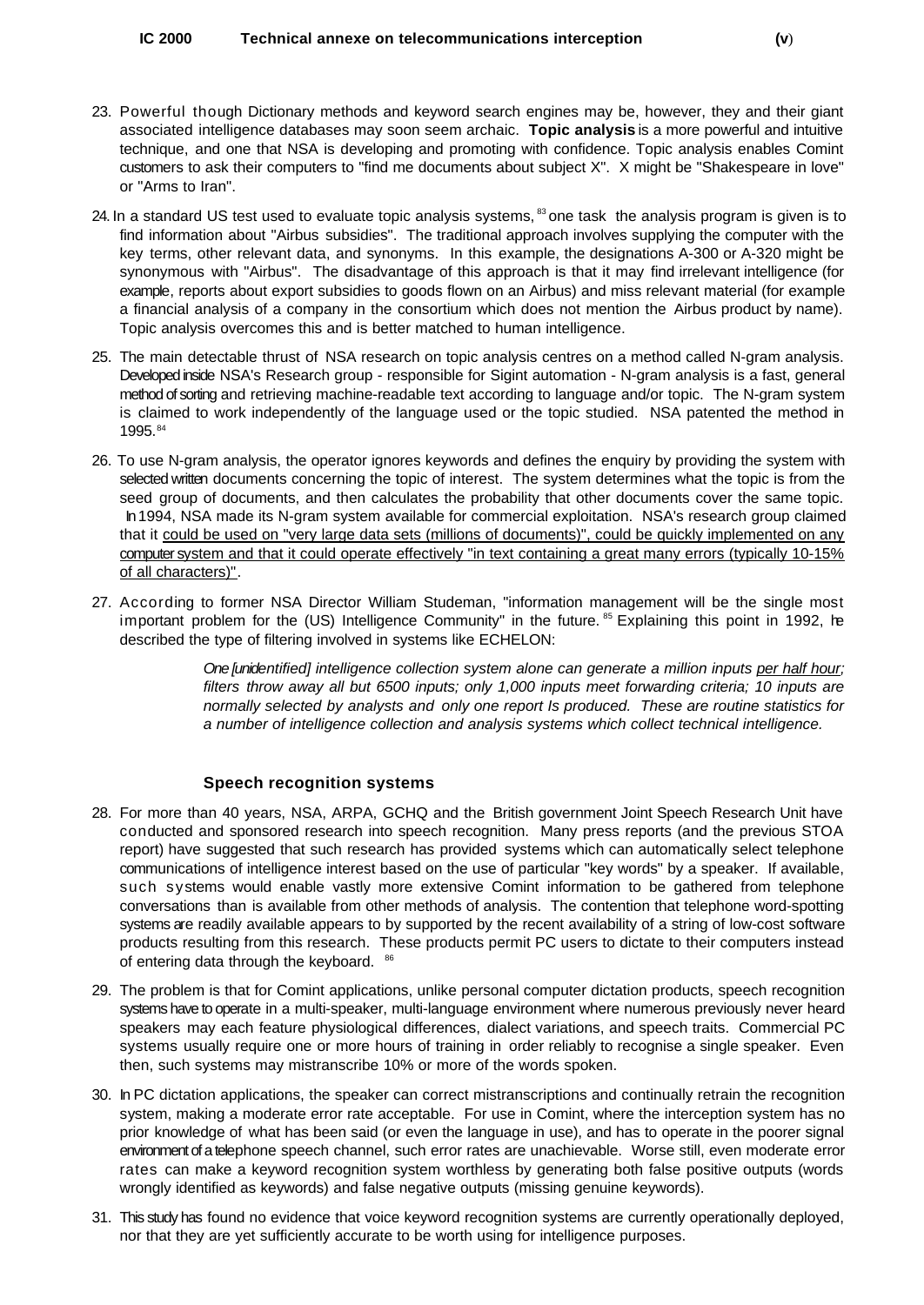#### **Continuous speech recognition**

- 32. The fundamental technique in many speech recognition applications is a statistical method called Hidden Markov Modelling (HMM). HMM systems have been developed at many centres and are claimed academically to offer "good word spotting performance ... using very little or no acoustic speech training". <sup>87</sup> The team which reported this result tested its system using data from the US Department of Defense "Switchboard Data", containing recordings of thousand of different US telephone conversations. On a limited test the probabilities of correctly detecting the occurrences of 22 keywords ranged from 45-68% on settings which allowed for 10 false positive results per keyword per hour. Thus if 1000 genuine keywords appeared during an hour's conversation, there would be at least 300 missed key words, plus 220 false alarms.
- 33. At about the same time, (February 1990), the Canadian Sigint organisation CSE awarded a Montreal-based computer research consultancy the first of a series of contracts to develop a Comint wordspotting system. <sup>88</sup> The goal of the project was to build a word-spotter that worked well even for noisy calls. Three years later, CRIM reported that "our experience has taught us that, regardless of the environmental conditions, wordspotting remains a difficult problem". The key problem, which is familiar to human listeners, is that a single word heard on its own can easily be misinterpreted, whereas in continuous speech the meaning may be deduced from surrounding words. CRIM concluded in 1993 that "it is probable that the most effective way of building a reliable wordspotter is to build a large vocabulary continuous speech recognition (CSR) system".
- 34. Continuous speech recognition software working in real time needs a powerful fast, processor. Because of the lack of training and the complex signal environment found in intercepted telephone calls, it is likely that even faster processors and better software than used in modern PCs would yield poorer results than are now provided by well-trained commercial systems. Significantly, an underlying problem is that voice keyword recognition is, as with machine-readable messages, an imperfect means to the more useful intelligence goal - **topic spotting**.
- 35. In 1993, having failed to build a workable wordspotter, CRIM suggesting "bypassing" the problem and attempting instead to develop a voice topic spotter. CRIM reported that "preliminary experiments reported at a recent meeting of American defense contractors … indicate that this may in fact be an excellent approach to the problem". They offered to produce an "operational topic spotting" system by 1995. They did not succeed. Four years later, they were still experimenting on how to built a voice topic spotter. <sup>89</sup> They received a further research contract. One method CRIM proposed was NSA's N-gram technique.

#### **Speaker identification and other voice message selection techniques**

- 36. In 1993, CRIM also undertook to supply CSE with an operational speaker identification module by March 1995. Nothing more was said about this project, suggesting that the target may have been met. In the same year, according to NSA documents, the IDEAS company supplied a "Voice Activity Detector and Analyser", Model TE464375-1, to NSA's offices inside GCHQ Cheltenham. The unit formed the centre of a 14-position computer driven voice monitoring system. This too may have been an early speaker identification system.
- 37. In 1995, widely quoted reports suggested that NSA speaker identification had been used to help capture the drug cartel leader Pablo Escobar. The reports bore strong resemblance to a novel by Tom Clancy, suggesting that the story may have owed more to Hollywood than high tech. In 1997, the Canadian CRE awarded a contract to another researcher to develop "new retrieval algorithms for speech characteristics used for speaker identification", suggesting this method was not by then a fully mature technology. According to Sigint staff familiar with the current use of Dictionary, it can be programmed to search to identify particular speakers on telephone channels. But speaker identification is still not a particularly reliablr or effective Comint technique. <sup>90</sup>
- 38. In the absence of effective wordspotting or speaker identification techniques, NSA has sought alternative means of automatically analysing telephone communications. According NSA's classification guide, other techniques examined include Speech detection – detecting the presence or absence of speech activity; Speaker discrimination – techniques to distinguish between the speech of two or more speakers; and Readability estimation – techniques to determine the quality of speech signals. System descriptions must be classified "secret" if NSA "determines that they represent major advances over techniques known in the research community". 91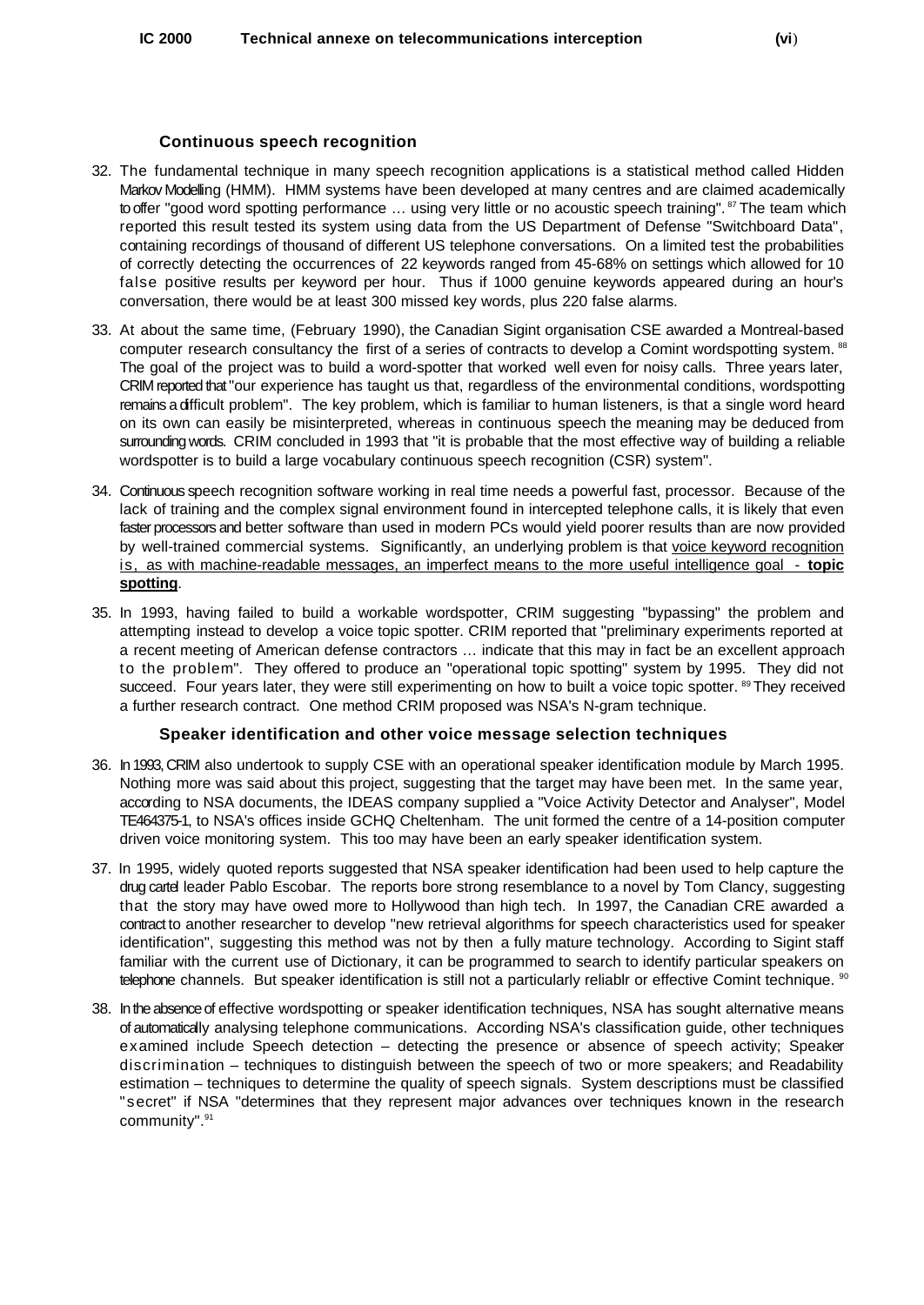#### **"Workfactor reduction"; the subversion of cryptographic systems**

- 39. From the 1940s to date, NSA has undermined the effectiveness of cryptographic systems made or used in Europe. The most important target of NSA activity was a prominent Swiss manufacturing company, Crypto AG. Crypto AG established a strong position as a supplier of code and cypher systems after the second world war. Many governments would not trust products offered for sale by major powers. In contrast, Swiss companies in this sector benefited from Switzerland's neutrality and image of integrity.
- 40. NSA arranged to rig encryption systems sold by Crypto AG, enabling UKUSA agencies to read the coded diplomatic and military traffic of more than 130 countries. NSA's covert intervention was arranged through the company's owner and founder Boris Hagelin, and involved periodic visits to Switzerland by US "consultants" working for NSA. One was Nora L MacKabee, a career NSA employee. A US newspaper obtained copies of confidential Crypto AG documents recording Ms Mackebee's attendance at discussion meetings in 1975 to design a new Crypto AG machine". 92
- 41. The purpose of NSA's interventions were to ensure that while its coding systems should appear secure to other cryptologists, it was not secure. Each time a machine was used, its users would select a long numerical key, changed periodically. Naturally users wished to selected their own keys, unknown to NSA. If Crypto AG's machines were to appear strong to outside testers, then its coding system should work, and actually be strong. NSA's solution to this apparent condundrum was to design the machine so that it broadcast the key it was using to listeners. To prevent other listeners recognising what was happening, the key too had also to be sent in code - a different code, known only to NSA. Thus, every time NSA or GCHQ intercepted a message sent using these machines, they would first read their own coded part of the message, called the "*hilfsinformationen*" (help information field) and extract the key the target was using. They could then read the message itself as fast or even faster than the intended recipient<sup>93</sup>
- 42. The same technique was re-used in 1995, when NSA became concerned about cryptographic security systems being built into Internet and E-mail software by Microsoft, Netscape and Lotus. The companies agreed to adapt their software to reduce the level of security provided to users outside the United States. In the case of Lotus Notes, which includes a secure e-mail system, the built-in cryptographic system uses a 64 bit encryption key. This provides a medium level of security, which might at present only be broken by NSA in months or years.
- 43. Lotus built in an NSA "help information" trapdoor to its Notes system, as the Swedish government discovered to its embarrassment in 1997. By then, the system was in daily use for confidential mail by Swedish MPs, 15,000 tax agency staff and 400,000 to 500,000 citizens. Lotus Notes incorporates a "workfactor reduction field" (WRF) into all e-mails sent by non US users of the system. Like its predecessor the Crypto AG "help information field" this device reduces NSA's difficulty in reading European and other e-mail from an almost intractable problem to a few seconds work. The WRF broadcasts 24 of the 64 bits of the key used for each communication. The WRF is encoded, using a "public key" system which can only be read by NSA. Lotus, a subsidiary of IBM, admits this. The company told *Svenska Dagbladet*:

*"The difference between the American Notes version and the export version lies in degrees of encryption. We deliver 64 bit keys to all customers, but 24 bits of those in the version that we deliver outside of the United States are deposited with the American government".* <sup>94</sup>

- 44. Similar arrangements are built into all export versions of the web "browsers" manufactured by Microsoft and Netscape. Each uses a standard 128 bit key. In the export version, this key is not reduced in length. Instead, 88 bits of the key are broadcast with each message; 40 bits remain secret. It follows that almost every computer in Europe has, as a built-in standard feature, an NSA workfactor reduction system to enable NSA (alone) to break the user's code and read secure messages.
- 45. The use of powerful and effective encryption systems will increasingly restrict the ability of Comint agencies to **process** collected intelligence. "Moore's law" asserts that the cost of computational power halves every 18 months. This affects both the agencies and their targets. Cheap PCs can now efficiently perform complex mathematical calculations need for effective cryptography. In the absence of new discoveries in physics or mathematics Moore's law favours codemakers, not codebreakers.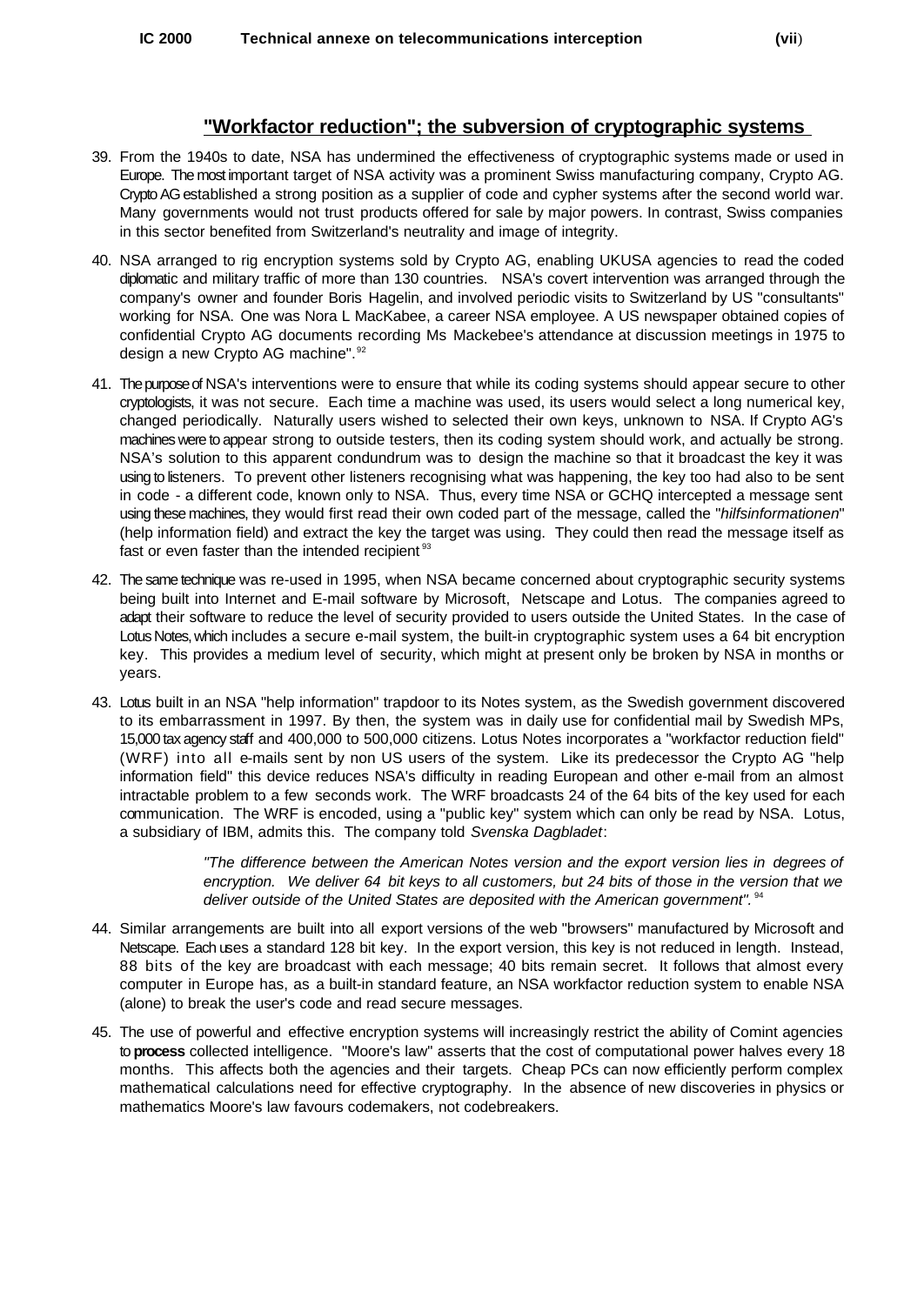## **Glossary and definitions**

| ATM            | Asynchronous Transfer Mode; a high speed form of digital communications increasingly used for on the<br>Internet                                                                            |
|----------------|---------------------------------------------------------------------------------------------------------------------------------------------------------------------------------------------|
| <b>BND</b>     | Bundesachrichtendienst; the foreign intelligence agency of the Federal Republic of<br>Germany. Its functions include Sigint                                                                 |
| <b>CCITT</b>   | Consultative Committee for International Telephony and Telegraphy; United Nations agency<br>developing standards and protocols for telecommunications; part of the ITU; also known as ITU-T |
| <b>CEPT</b>    | Conference Europeene des Postes et des Telecommunications                                                                                                                                   |
| <b>CLID</b>    | Calling Line Identification Data                                                                                                                                                            |
| Comint         | Communications Intelligence                                                                                                                                                                 |
| <b>COMSAT</b>  | (Civil/commercial) communications satellite; for military communications usage, the phraseology is<br>commonly reversed, i.e., SATCOM.                                                      |
| <b>CRIM</b>    | Centre de Recherche Informatique de Montreal                                                                                                                                                |
| <b>CSDF</b>    | Collected Signals Data Format; a term used only in Sigint                                                                                                                                   |
| <b>CSE</b>     | Communications Security Establishment, the Sigint agency of Canada                                                                                                                          |
| <b>CSS</b>     | Central Security Service; the military component of NSA                                                                                                                                     |
| <b>DARPA</b>   | Defense Advanced Research Projects Agency (United States Department of Defense)                                                                                                             |
| <b>DGSE</b>    | Directorate General de Securite Exteriere, the foreign intelligence agency of France. Its functions<br>include Sigint                                                                       |
| <b>DSD</b>     | Defence Signals Directorate, the Sigint agency of the Commonwealth of Australia                                                                                                             |
| <b>DODJOCC</b> | Department of Defense Joint Operations Centre Chicksands                                                                                                                                    |
| E1, E3 (etc)   | Standard for digital or TDM communications systems defined by the CEPT, and primarily used within<br>Europe and outside North America                                                       |
| <b>ENFOPOL</b> | EU designation for documents concerned with law enforcement matters/police                                                                                                                  |
| <b>FAPSI</b>   | Federalnoe Agenstvo Pravitelstvennoi Svyazi i Informatsii, the Federal Agency for Government<br>Communications and Information of Russia. Its functions include Sigint                      |
| FBI            | Federal Bureau of Investigation; the national law enforcement and counter-intelligence agency of the<br><b>United States</b>                                                                |
| <b>FDF</b>     | <b>Fast Data Finder</b>                                                                                                                                                                     |
| <b>FDM</b>     | Frequency Division Multiplex; a form of multi-channel communications based on analogue signals                                                                                              |
| <b>FISA</b>    | Foreign Intelligence Surveillance Act (United States)                                                                                                                                       |
| <b>FISINT</b>  | Foreign Instrumentation Signals Intelligence, the third branch of Sigint                                                                                                                    |
| Gbps           | Gigabits per second                                                                                                                                                                         |
| <b>GCHQ</b>    | Government Communications Headquarters; the Sigint agency of the United Kingdom                                                                                                             |
| GHz            | GigaHertz                                                                                                                                                                                   |
| Gisting        | Within Sigint, the analytical task of replacing a verbatim text with the sense or main points of a<br>communication                                                                         |
| <b>HDLC</b>    | High-level Data Link Control                                                                                                                                                                |
| HF             | High Frequency; frequencies from 3MHz to 30MHz                                                                                                                                              |
| <b>HMM</b>     | Hidden Markov Modelling, a technique widely used in speech recognition systems.                                                                                                             |
| <b>ILETS</b>   | International Law Enforcement Telecommunications Seminar                                                                                                                                    |
| Intelsat       | International Telecommunications Satellite                                                                                                                                                  |
| <b>IOSA</b>    | Interim Overhead Sigint Architecture                                                                                                                                                        |
| Iridium        | Satellite Personal Communications System involving 66 satellites in low earth orbit, providing global<br>communications from mobile telephones                                              |
| <b>ISDN</b>    | Integrated Services Data Network                                                                                                                                                            |
| <b>ISP</b>     | Internet Service Provider                                                                                                                                                                   |
| <b>ITU</b>     | International Telecommunications Union                                                                                                                                                      |
| <b>IUR</b>     | International User Requirements (for communications interception); IUR 1.0 was prepared by ILETS                                                                                            |
|                | $(qv)$ in 1994                                                                                                                                                                              |
| IXP            | Internet Exchange Point                                                                                                                                                                     |
| LAN            | <b>Local Area Network</b>                                                                                                                                                                   |
| <b>LEA</b>     | Law Enforcement Agency (American usage)                                                                                                                                                     |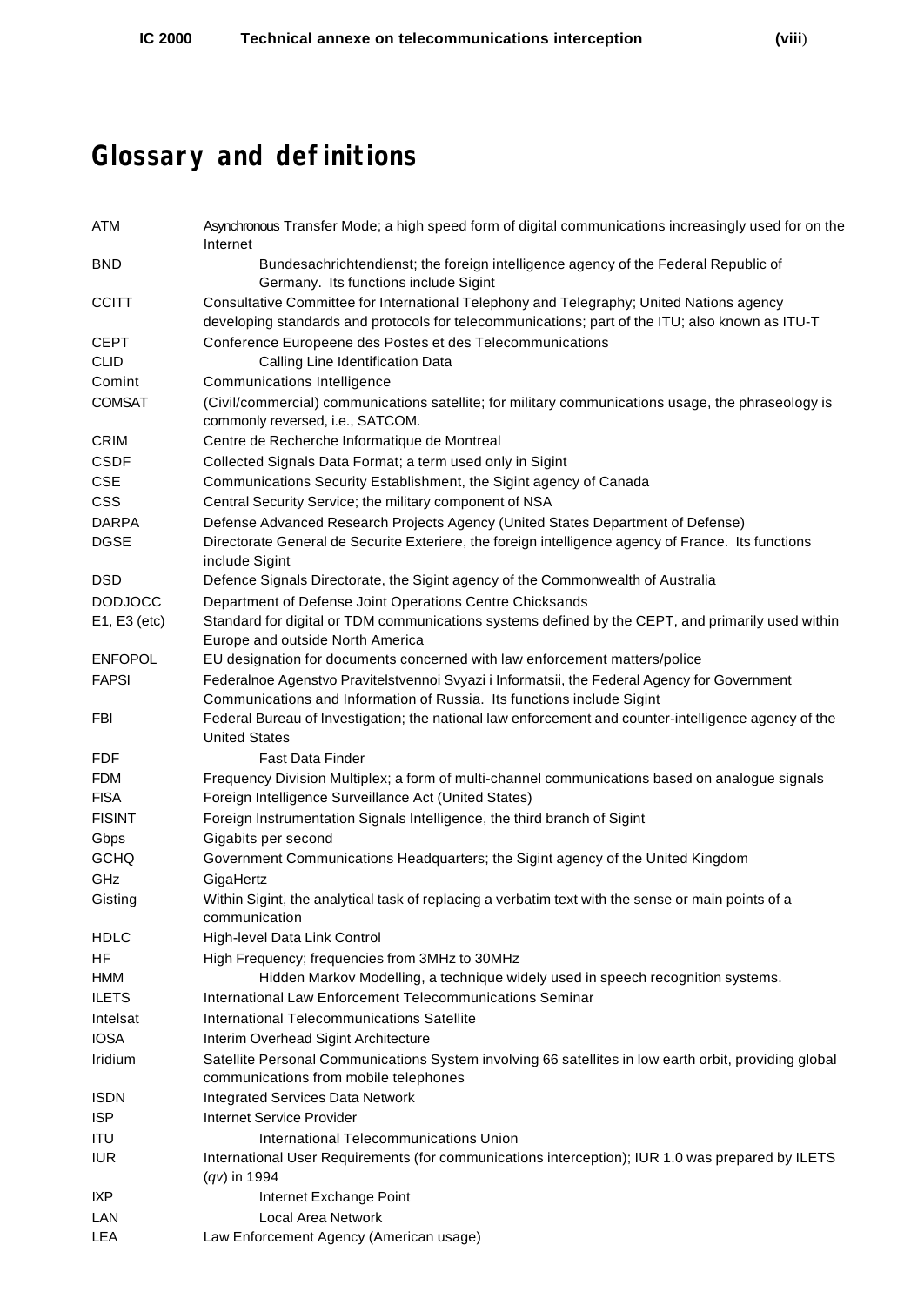| <b>Mbps</b>      | Megabits per second                                                                                                                                                                                                                                                                                            |
|------------------|----------------------------------------------------------------------------------------------------------------------------------------------------------------------------------------------------------------------------------------------------------------------------------------------------------------|
| <b>MHz</b>       | MegaHertz                                                                                                                                                                                                                                                                                                      |
| Microwave        | Radio signals with wavelengths of 10cm or shorter; frequencies above 1GHz                                                                                                                                                                                                                                      |
| Modem            | Device for sending data to and from (e.g.) a computer; a "modulator-demodulator)                                                                                                                                                                                                                               |
| <b>MIME</b>      | Multipurpose Internet Message Extension; a systems used for sending computer files, images,<br>documents and programs as "attachments" to an e-mail message                                                                                                                                                    |
|                  | N-gram analysis A system for analysing textual documents; in this context, a system for matching a large group of<br>documents to a smaller group embodying a topic of interest. The method depends on counting the<br>frequency with which character groups of length N appear in each document; hence N-gram |
| <b>NSA</b>       | National Security Agency, the Sigint agency of the United States                                                                                                                                                                                                                                               |
| <b>OCR</b>       | <b>Optical Character Recognition</b>                                                                                                                                                                                                                                                                           |
| PC.              | <b>Personal Computer</b>                                                                                                                                                                                                                                                                                       |
| <b>PCS</b>       | Personal Communications Systems; the term includes mobile telephone systems, paging systems<br>and future wide area radio data links for personal computers, etc                                                                                                                                               |
| POP (or POP3)    | Post Office Program; a system used for receiving and holding e-mail                                                                                                                                                                                                                                            |
| <b>PTT</b>       | Posts Telegraph and Telephone (Administration or Authority)                                                                                                                                                                                                                                                    |
| <b>RAID</b>      | Redundant Array of Inexpensive Disks                                                                                                                                                                                                                                                                           |
| SCI              | Sensitive Compartmented Intelligence; used to limit access to Comint information according to<br>"compartments"                                                                                                                                                                                                |
| <b>SCPC</b>      | Single Channel Per Carrier; low capacity satellite communications system                                                                                                                                                                                                                                       |
| <b>SMTP</b>      | Standard Mail Transport Protocol                                                                                                                                                                                                                                                                               |
| Sigint           | Signals Intelligence                                                                                                                                                                                                                                                                                           |
| <b>SONET</b>     | <b>Synchronous Optical Network</b>                                                                                                                                                                                                                                                                             |
| <b>SMDS</b>      | Switched Multi-Megabit Data Service                                                                                                                                                                                                                                                                            |
| <b>SMO</b>       | <b>Support for Military Operations</b>                                                                                                                                                                                                                                                                         |
| <b>SPCS</b>      | Satellite Personal Communications Systems                                                                                                                                                                                                                                                                      |
| SRI              | Signal Related Information; a term used only in Sigint                                                                                                                                                                                                                                                         |
| <b>STOA</b>      | Science and Technology Assessments Office of the European Parliament; the body commissioning<br>this report                                                                                                                                                                                                    |
| T1, T3 (etc)     | Digital or TDM communications systems originally defined by the Bell telephone system in North<br>America, and primarily used there                                                                                                                                                                            |
| <b>TCP/IP</b>    | <b>Terminal Control Protocol/Internet Protocol</b>                                                                                                                                                                                                                                                             |
| <b>TDM</b>       | Time Division Muliplex; a form of multi-channel communications normally based on digital signals                                                                                                                                                                                                               |
| Traffic analysis | Within Sigint, a method of analysing and obtaining intelligence from messages without reference to their<br>content; for example by studying the origin and destination of messages with a view to eliciting the<br>relationship between sender and recipient, or groups thereof                               |
| <b>UKUSA</b>     | UK-USA agreement                                                                                                                                                                                                                                                                                               |
| <b>VPN</b>       | <b>Virtual Private Network</b>                                                                                                                                                                                                                                                                                 |
| <b>VSAT</b>      | Very Small Aperture Terminal; low capacity satellite communications system serving home and<br>business users                                                                                                                                                                                                  |
| <b>WAN</b>       | Wide Area Network                                                                                                                                                                                                                                                                                              |

WRF Workfactor Reduction Field

WWW World Wide Web

*X.25, V.21, V.34, V.90, V.100 (etc) are CCITT telecommunications standards*

*Illustrations : page 5; US Air Force; IPTV Ltd; page 6; Stephen King, Charles V Pick; IPTV Ltd; page 8; Jim Bamford, GCHQ; page 9; US Navy, KGB/Russian Security Service; page 12; D Campbell.*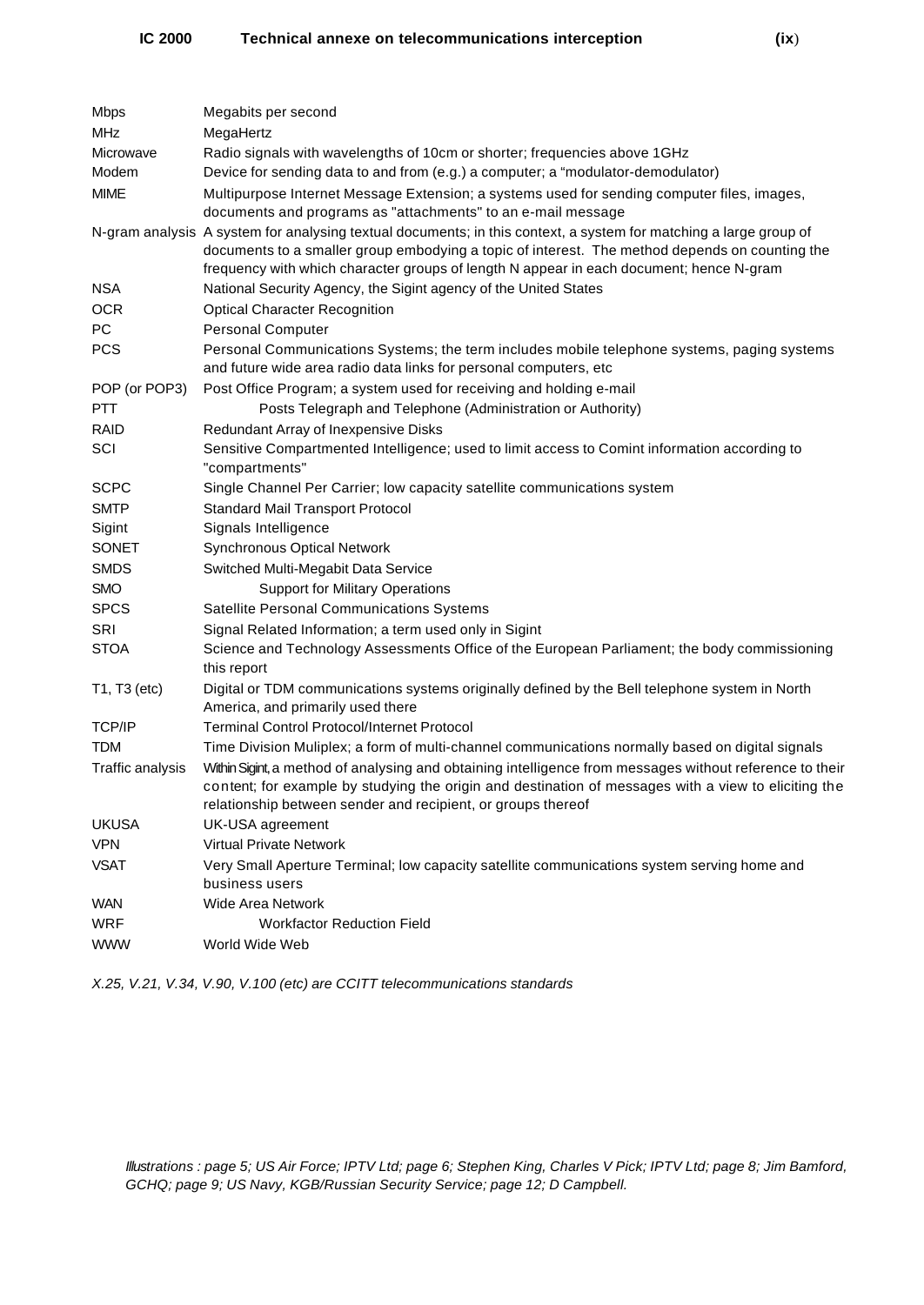### **Notes**

 UKUSA refers to the 1947 United Kingdom – United States agreement on Signals intelligence. The nations of **1.** the UKUSA alliance are the United States (the "First Party"), United Kingdom, Canada, Australia and New Zealand (the "Second Parties").

<sup>2.</sup> "An appraisal of the Technologies of Political Control", Steve Wright, Omega Foundation, European Parliament (STOA), 6 January 1998.

<sup>3.</sup> "They've got it taped", Duncan Campbell, *New Statesman*, 12 August 1988. "Secret Power : New Zealand's Role in the International Spy Network", Nicky Hager, Craig Potton Publishing, PO Box 555, Nelson, New Zealand, 1996.

**4.** National Security Council Intelligence Directive No 6, National Security Council of the United States, 17 February 1972 (first issued in 1952).

 SIGINT is currently defined as consisting of COMINT, ELINT (electronic or non-communications intelligence **5.** and FISINT (Foreign Instrumentation Signals Intelligence).

 Statement by Martin Brady, Director of DSD, 16 March 1999. Broadcast on the *Sunday Programme*, Channel 9 **6.** TV (Australia), 11 April 1999.

<sup>7.</sup> "Farewell", despatch to all NSA staff, William Studeman, 8 April 1992. The two business areas to which Studeman referred were "increased global access" and "SMO" (support to military operations).

*Federalnoe Agenstvo Pravitelstvennoi Svyazi i Informatsii*, the (Russian) Federal Agency for Government **8.** Communications and Information. FAPSI's functions extend beyond Comint and include providing government and commercial communications systems.

**9.** Private communications from former NSA and GCHQ employees.

<sup>10.</sup> Sensitive Compartmented Intelligence.

**11.** See note 1.

<sup>12.</sup> Private communications from former GCHQ employees; the US Act is the Foreign Intelligence Surveillance Act (FISA).

**13.** See note 6.

<sup>14.</sup> In 1919, US commercial cable companies attempted to resist British government demands for access to all cables sent overseas. Three cable companies testified to the US Senate about these practices in December 1920. In the same year, the British Government introduced legislation (the Official Secrets Act, 1920, section 4) providing access to all or any specified class of communications. The same power was recodified in 1985, providing lawful access for Comint purposes to all "external communications", defines as any communications which are sent from or received outside the UK (Interception of Communication Act 1984, Section 3(2)). Similar requirements on telecommunications operators are made in the laws of the other UKUSA countries. See also "Operation SHAMROCK", (section 3).

<sup>15.</sup> "The Puzzle Palace", James Bamford, Houghton Mifflin, Boston, 1982, p331.

<sup>16.</sup> Personal communications from former NSA and GCHQ employees.

<sup>17.</sup> "Dispatches : The Hill", transmitted by Channel 4 Television (UK), 6 October 1993. DODJOCC stood for Department of Defense Joint Operations Centre Chicksands.

<sup>18.</sup> "The Justice Game", Geoffrey Robertson, Chapter 5, Chatto and Windus, London, 1998

<sup>19.</sup> Fink report to the House Committee on Government Operations, 1975, quoted in "NSA spies on the British government", *New Statesman,* 25 July 1980

**20.** "Amerikanskiye sputniki radioelektronnoy razvedki na Geosynchronnykh orbitakh" ("American Geosynchronous SIGINT Satellites"), Major A Andronov, *Zarubezhnoye Voyennoye Obozreniye,* No.12, 1993, pps 37-43.

<sup>21.</sup> "Space collection", in The US Intelligence Community (fourth edition), Jeffrey Richelson, Westview, Boulder, Colorado, 1999, pages 185-191.

See note 18. **22.**

**23.** Richelson, *op cit.*

<sup>24.</sup> "UK Eyes Alpha", Mark Urban, Faber and Faber, London, 1996, pps 56-65.

<sup>25.</sup> Besides the stations mentioned, a major ground station whose targets formerly included Soviet COMSATs is at Misawa, Japan. Smaller ground stations are located at Cheltenham, England; Shoal Bay, Australia.

<sup>26.</sup> "Sword and Shield : The Soviet Intelligence and Security Apparatus", Jeffrey Richelson, Ballinger, Cambridge, Massachusetts, 1986.

<sup>27.</sup> "Les Francais aussi ecountent leurs allies", Jean Guisnel, Le Point, 6 June 1998.

*Intelligence* (Paris), **93**, 15 February 1999, p3. **28.**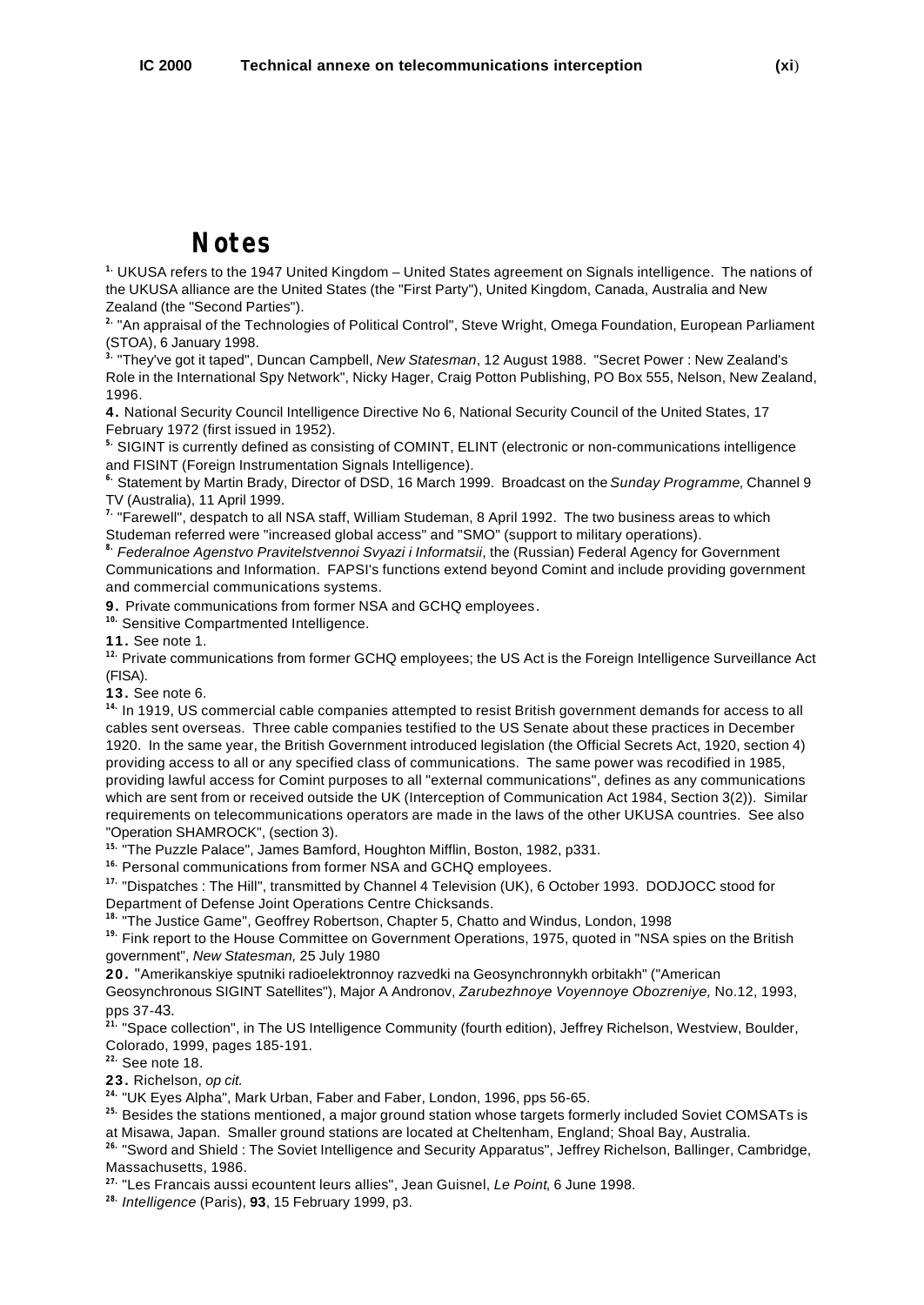<sup>29.</sup> "Blind mans Bluff : the untold story of American submarine espionage", Sherry Sontag and Christopher Drew, Public Affairs, New York, 1998.

**30.***Ibid.*

*Ibid* **31.**

<sup>32.</sup> A specimen of the IVY BELLS tapping equipment is held in the former KGB museum in Moscow. It was used on a cable running from Moscow to a nearby scientific and technical institution.

33. TCP/IP. TCP/IP stands for Terminal Control Protocol/Internet Protocol. IP is the basic network layer of the Internet.

<sup>34.</sup> GCHQ website at http://www.gchq.gov.uk/technol.html

<sup>35.</sup> Personal communication from DERA. A Terabyte is one thousand Gigabytes, i.e., 1012 bytes.

**36.** Personal communication from John Young.

**37.** "Puzzle palace conducting internet surveillance", Wayne Madsen, Computer Fraud and Security Bulletin, June 1995.

**38.** *Ibid.* 

<sup>39.</sup> "More Naked Gun than Top Gun", Duncan Campbell, *Guardian,* 26 November 1997.

<sup>40.</sup> "Spyworld", Mike Frost and Michel Gratton, Doubleday Canada, Toronto, 1994.

 The National Security Agency and Fourth Amendment Rights, Hearings before the Select Committee to Study **41.** Government Operations with Respect to Intelligence Activitities, US Senate, Washington, 1976.

**42.** Letter from, Lt Gen Lew Allen, Director of NSA to US Attorney General Elliot Richardson, 4 October 1973; contained in the previous document.

Private communication. **43.**

World in Action, Granada TV. **44.**

 This arrangements appears to be an attempt to comply with legal restrictions in the Interception of **45.** Communications Act 1985, which prohibit GCHQ from handling messages except those identified in government "certificates" which "describe the intercepted material which should be examined". The Act specifies that "so much of the intercepted material as is not certified by the certificate is not [to be] read, looked at or listened to by any person". It appears from this that, although all messages passing through the United Kingdom are intercepted and sent to GCHQ's London office, the organisation considers that by having British Telecom staff operate the Dictionary computer, it is still under the control of the telecommunications network operator unless and until it is selected by the Dictionary and passes from BT to GCHQ.

**Private communications.** 

<sup>47.</sup> "Naval Security Group Detachment, Sugar Grove History for 1990", US Navy, 1 April 1991.

 Missions, functions and tasks of Naval Security Group Activity (NAVSECGRUACT) Sugar Grove, West Virginia", **48.** NAVSECGRU INSTRUCTION C5450.48A, 3 September 1991.

 Report on tasks of Detachment 3 , 544 Air Intelligence Group, *Air Intelligence Agency Almanac*, US Air Force, **49.** 1998-99.

*Ibid,* Detachment 2, 544 Air Intelligence Group. **50.**

<sup>51.</sup> Information obtained by Bill Robinson, Conrad Grebel College, Waterloo, Ontario. CDF and CFS documents were obtained under the Freedom of Information Act, or published on the World Wide Web.

Career resume of Patrick D Duguay, published at: http://home.istar.ca/~pdduguay/resume.htm. **52.**

 CSE Financial Status Report, 1 March 1996, released under the Freedom of Information Act. Further details **53.** about "ECHELON" were not provided. It is therefore ambiguous as to whether the expenditure was intended for the ECHELON computer system, or for different functions (for example telecommunications or power services). "Secret Power", *op cit.* **54.**

*Twenty/Twenty*, TV3 (New Zealand), October 1999. **55.**

<sup>56.</sup> Interview with David Herson, Head of Senior Officers' Group on Information Security, EU, by staff of *Engineering Weekly* (Denmark), 25 September 1996. Published at http://www.ing.dk/arkiv/herson.htm

<sup>57</sup> Council Resolution on the Lawful Interception of Telecommunications, 17 January 1995, (96C 329/01)

 "International Harmonisation of Technical Requirements for Legal Interception of Telecommunications", **58.** Resolution 1115, Tenth Plenary meeting of the ITU Council, Geneva, 27 June 1997.

 ENFOPOL 98, Draft Resolution of the Council on Telecommunications Interception in respect of New **59.** Technology. Submitted by the Austrian Presidency. Brussels, 3 September 1998.

ENFOPOL 19, 13 March 1999. **60.**

European Parliament, 14 September 1998. **61.**

<sup>62.</sup> "Uncle Sam's Eavesdroppers", Close Up North, BBC North, 3 December 1998; reported in "Star Wars strikes back", *Guardian*, 3 December 1998

<sup>63.</sup> "Dispatches : The Hill", Channel 4 Television (UK), 6 October 1993

*Ibid.* **64.**

<sup>65.</sup> "Mixing business with spying; secret information is passed routinely to U.S.", Scott Shane, *Baltimore Sun*, 1 November 1996.

"UK Eyes Alpha", *op cit,* p235*.* **66.**

Private communication. **67.**

See note 62. **68.**